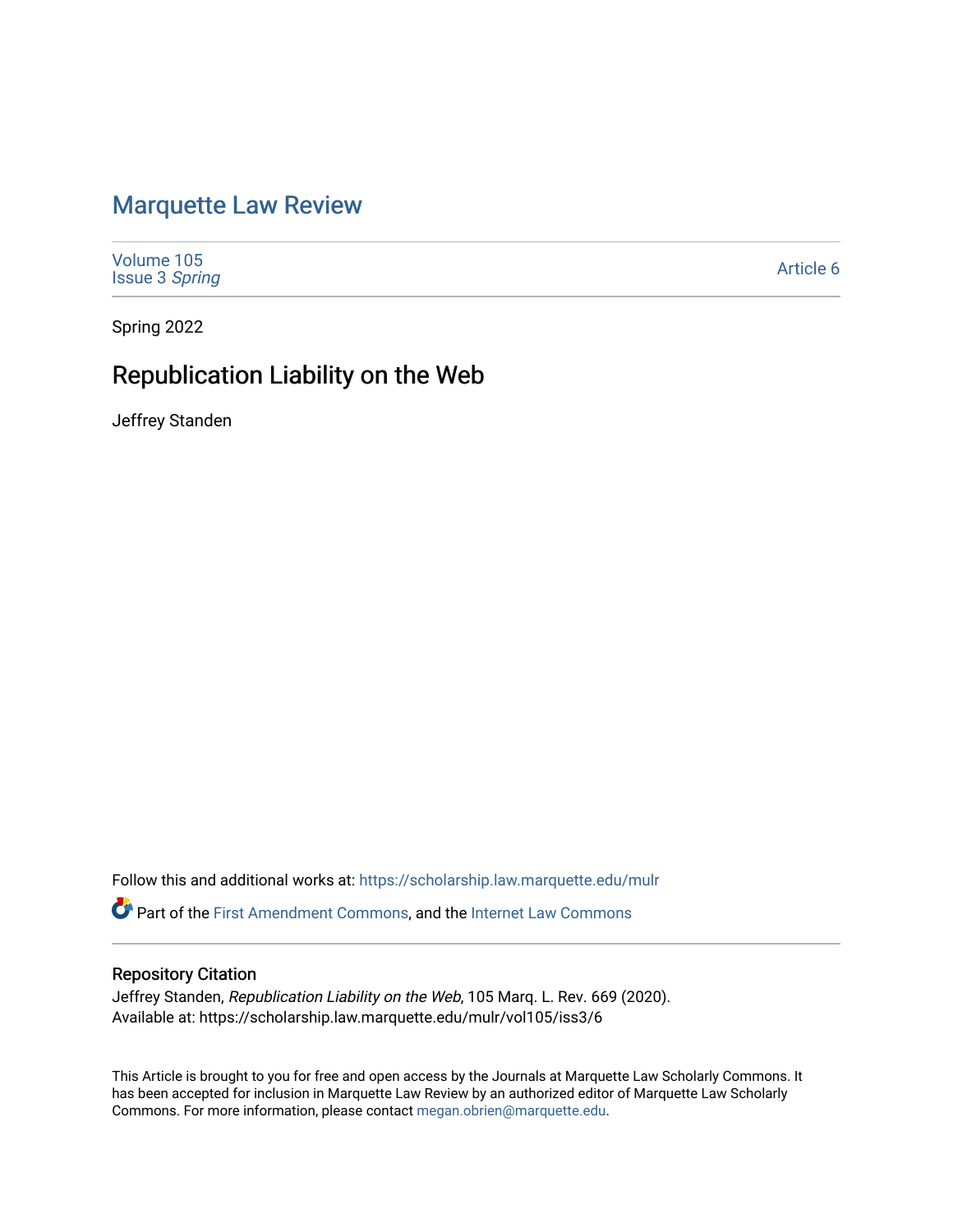# **REPUBLICATION LIABILITY ON THE WEB**

# JEFFREY STANDEN\*

*The tort of defamation evolved in an era where defamatory speech was published in books, magazines, newspapers, or other printed documents. The doctrines that are antecedent to the tort, such as publication, fault, defamation per se, presumed damages, and republication liability, similarly presumed that most defamation would appear in written form in a published work. Similarly, the significant limitations on defamation liability that were produced by a succession of Supreme Court constitutional precedent, including restrictions on prior restraint, heightened fault standards, expanded "public" classes, the "fact/opinion" dichotomy, and the "truth/substantial truth" burden shifting, also were based on a publishing world in which defamatory statements would most likely appear in traditional printed form.*

*Both the common law of defamation and its constitutional reformulations are antiquated. Neither set of doctrines adequately responds to the internet age, where defamation can take place by pushing "send" or by linking to the posts of others. The sheer speed of publication and republication and the velocity of relevant opinion-making require a complete reconsideration of the interplay between tort liability and First Amendment freedoms. The Congress's first effort at resolving this problem, Section 230 of the Communications Decency Act, fails at both ends, neither providing publishers with the room they need to engage in protected activities nor creating adequate remedies for victims of false, defamatory statements. This Article suggests that a modified "notice and takedown" regime, already practiced on most social media websites by private agreements, forms the proper model for legislative reform.*

| III. THE SPECIAL PROBLEM OF INTERNET DEFAMATION 679              |  |
|------------------------------------------------------------------|--|
| A. The "Local" Presumption of the Common Law of Defamation680    |  |
| B. The Uncomfortable Fit of Defamation Law with the Internet Age |  |
|                                                                  |  |
| IV. CONSTITUTIONAL PROTECTIONS DO NOT CURE THE PROBLEM 691       |  |
| A. First Amendment Limitations on Defamation Liability693        |  |

<sup>\*</sup> Professor of Law, Northern Kentucky University. The Author has consulted on the Sandmann litigation discussed in the Article.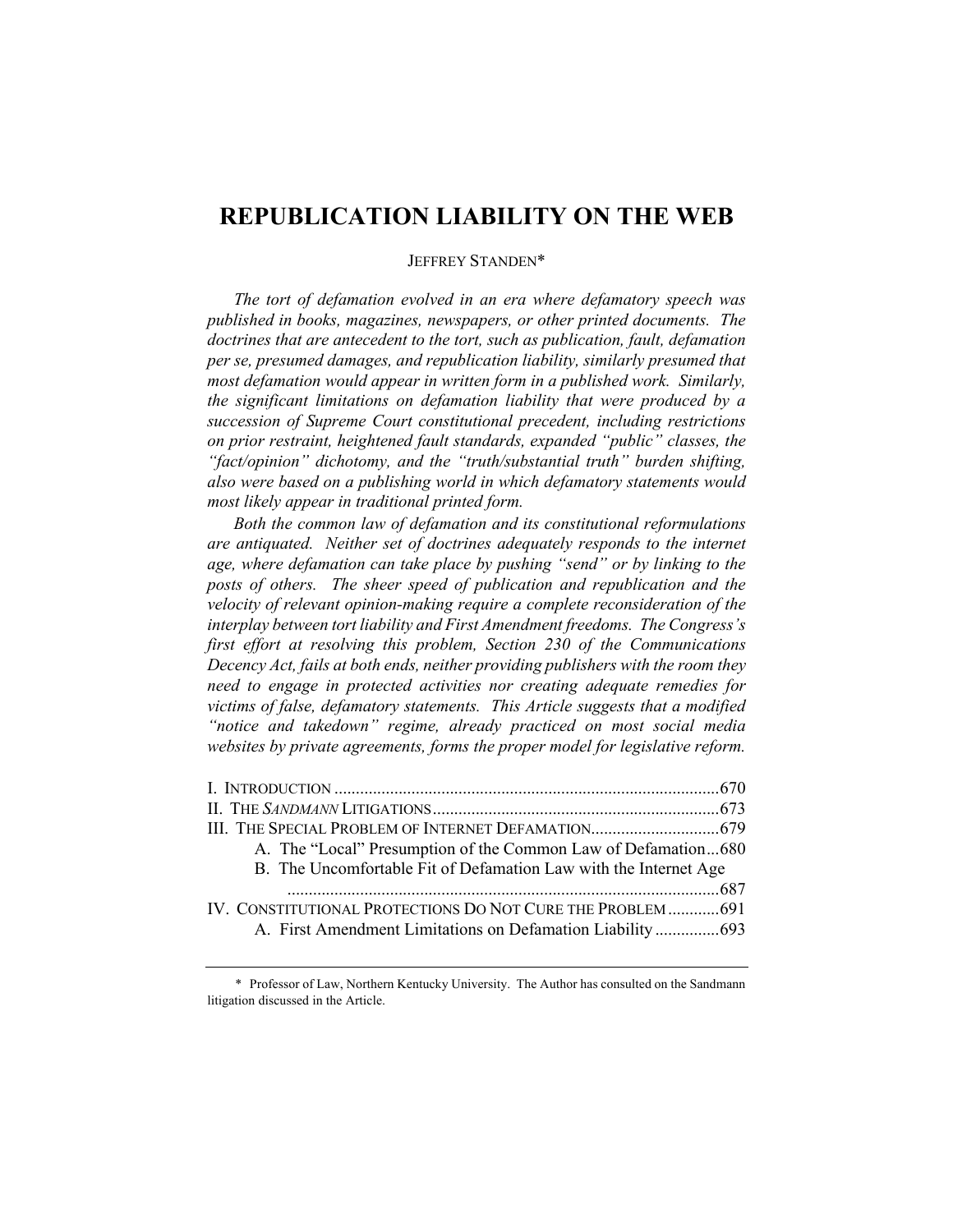670 *MARQUETTE LAW REVIEW* [105:669

| B. The Websites of Traditional Publishers and Section 230 Immunity |  |
|--------------------------------------------------------------------|--|
|                                                                    |  |
|                                                                    |  |
|                                                                    |  |

#### I. INTRODUCTION

The internet has created a world with accelerated sharing of content. At common law, liability for republication is strict.<sup>1</sup> The "tale bearer" is as liable as the "tale maker."<sup>2</sup> Thus, the content in the original statement is defamatory and liability "republication" potentially arises with each repetition.<sup>3</sup> This state of affairs can be highly problematic. It is not uncommon that the original words, although defamatory, are also newsworthy: they may have been uttered by public figures or by other, non-public people about a matter of intense public concern. Newsworthy statements seem to demand journalistic repetition. Yet the common law of defamation potentially imposes liability for their republication. Traditional print publications, aware of the intricacy of defamation law, would omit defamatory words from their publications, using  $circ$  circumlocutions to convey meaning to the reader.<sup>4</sup> Should the traditional print publication wish to repeat the defamatory words verbatim, they would first conduct a reasonable investigation to determine their veracity. Truth or "substantial truth" has always been a valid defense to defamation liability; alternatively, although republication liability is strict, in practice many courts

<sup>1.</sup> "[O]ne who repeats or otherwise republishes defamatory matter is subject to liability as if he had originally published it." Restatement (Second) of Torts § 578 (Am. L. Inst. 1977).

<sup>2.</sup> "[T]ale bearers are as bad as tale makers." *See*, *e.g.*, Barry v. Time Inc., 584 F. Supp. 1110, 1122–23 (N.D. Cal. 1984).

<sup>3.</sup> Zeran v. America Online, Inc., 129 F.3d 327, 332 (4th Cir. 1997) (citing W. Page Keeton, Dan B. Dobbs, Robert E. Keeton & David G. Owen, PROSSER & KEETON ON TORTS § 113, at 799 (W. Page Keeton, ed., 5th ed. 1984) ("[E]very repetition of a defamatory statement is considered a publication.").

<sup>4.</sup> *See* Lawrence Vold, *The Basis for Liability for Defamation by Radio*, 19 MINN. L. REV. 611, 631 (1935) (reporting that a "newspaper by previous scrutiny of the copy . . . can exercise such practical control as to avoid in most instances the publication of defamatory matter."); *see also* William H. Painter, *Republication Problems in the Law of Defamation*, 47 VA. L. REV. 1131, 1152 & n.77 (1961) (reporting that a republisher could "protect itself by a contract of indemnity with the news service . . ." or by purchasing liability insurance).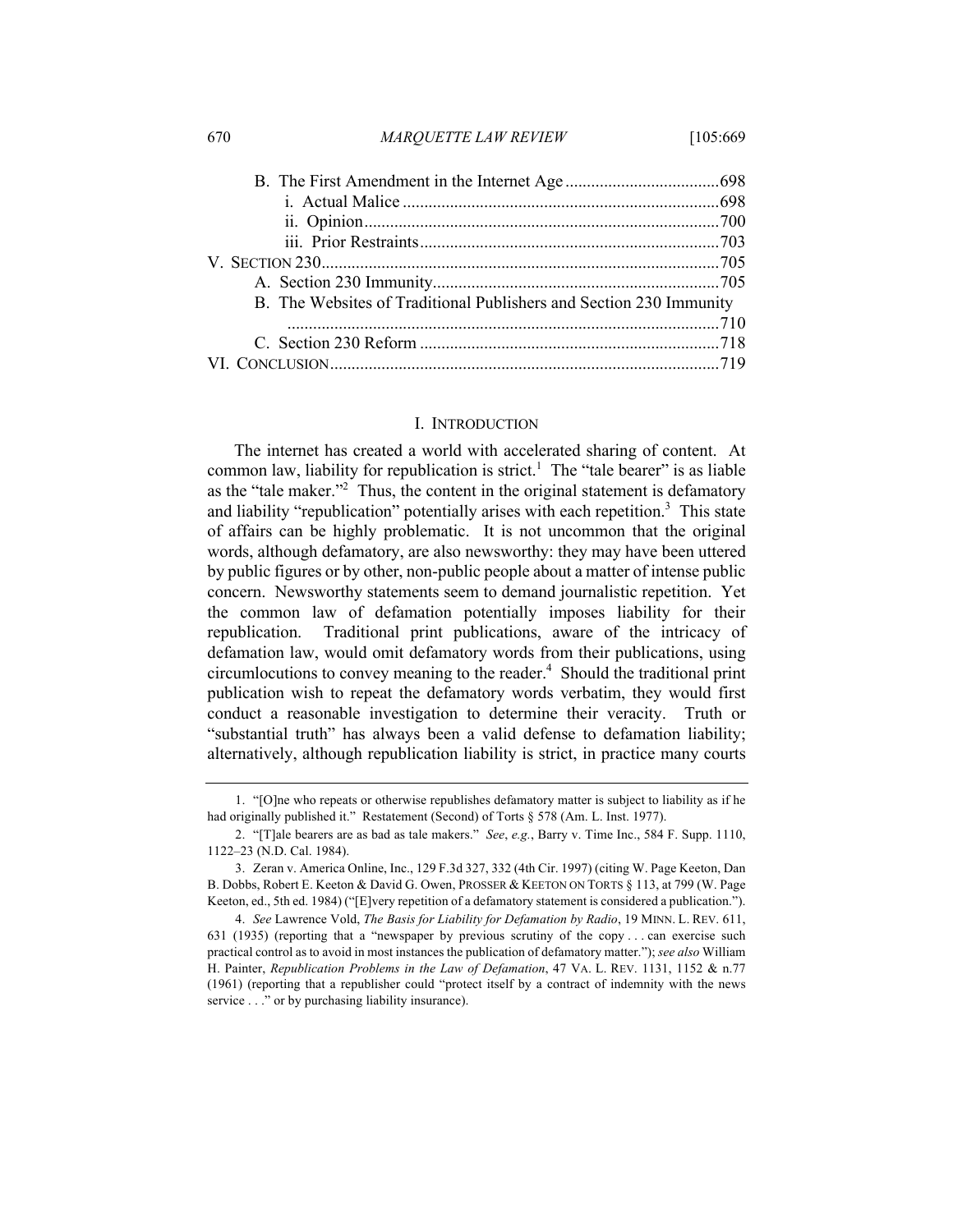would interpose a negligence standard to avoid or mitigate the harsher outcomes of the strict liability standard.<sup>5</sup>

In the internet age, traditional defamation law has been stretched to its limit, or even beyond. The near-instantaneous acceleration of content around the world through the advent of widely used social media platforms and other shared spaces has curtailed or eliminated the time available for traditional journalists and publishers to investigate the truth of the matter. The ability of the publishers to engage in careful circumspection and judicious qualification of potentially defamatory content has been diminished. In the new world order, the rush to publish is ubiquitous: news publications race to break the news first, to be the first to broadcast it more widely, or to be the first to offer an opinion, either in a formal editorial or in the tone and tenor of the news reporting.<sup>6</sup> Today, traditional news outlets publish not only in print, but also on their websites, in blogs, in Twitter feeds and on other social media. Journalists rush to offer strong reactions, posting a quick "take" on noteworthy events that may literally be happening simultaneously. The pressure for speed is pronounced: a journalist who is slow to join the narrative might as well not publish. Stories that are late do not draw readers to the material, traffic to the website and, importantly, buyers to the advertising content that appear in the sidebar. Without speed, publisher revenues diminish. To an unprecedented extent, publishers are able to track with precision which articles, and therefore which of its stories and writers, contribute most heavily to the bottom line. The rush to publication, endemic in the traditional media's desire to remain relevant and profitable in this accelerated internet environment, encourages even estimable print publications to abandon their deliberate fact-checking of articles, moving quickly to print or post newsworthy statements without adequate regard to their defamatory content.

Not only has the internet speeded up the republication process, but it has also altered the publisher's exposure to liability in a more fundamental way. The pressure to publish first has always been part of the journalism industry, and publishers have long borne the threat of reputational damages for their defamatory publications. Yet in the recent past, before the advent of internet publishing, the scope or "reach" of the customer market for a publication essentially created a hard cap on the publisher's potential exposure to liability, limiting the downside risk of making a mistake. The reputational effects of

<sup>5.</sup> *See Developments in the Law: Defamation*, 69 HARV. L. REV. 875, 904–06, 910–12 (1956) (discussing different approaches taken by jurisdictions to mitigate the harshness of the strict liability rule).

<sup>6.</sup> CLAY SHIRKY, HERE COMES EVERYBODY: THE POWER OF ORGANIZING WITHOUT ORGANIZATIONS 81, 98 (2008) ("[f]ilter-then-publish" has been reversed to "publish-then-filter" in the internet age).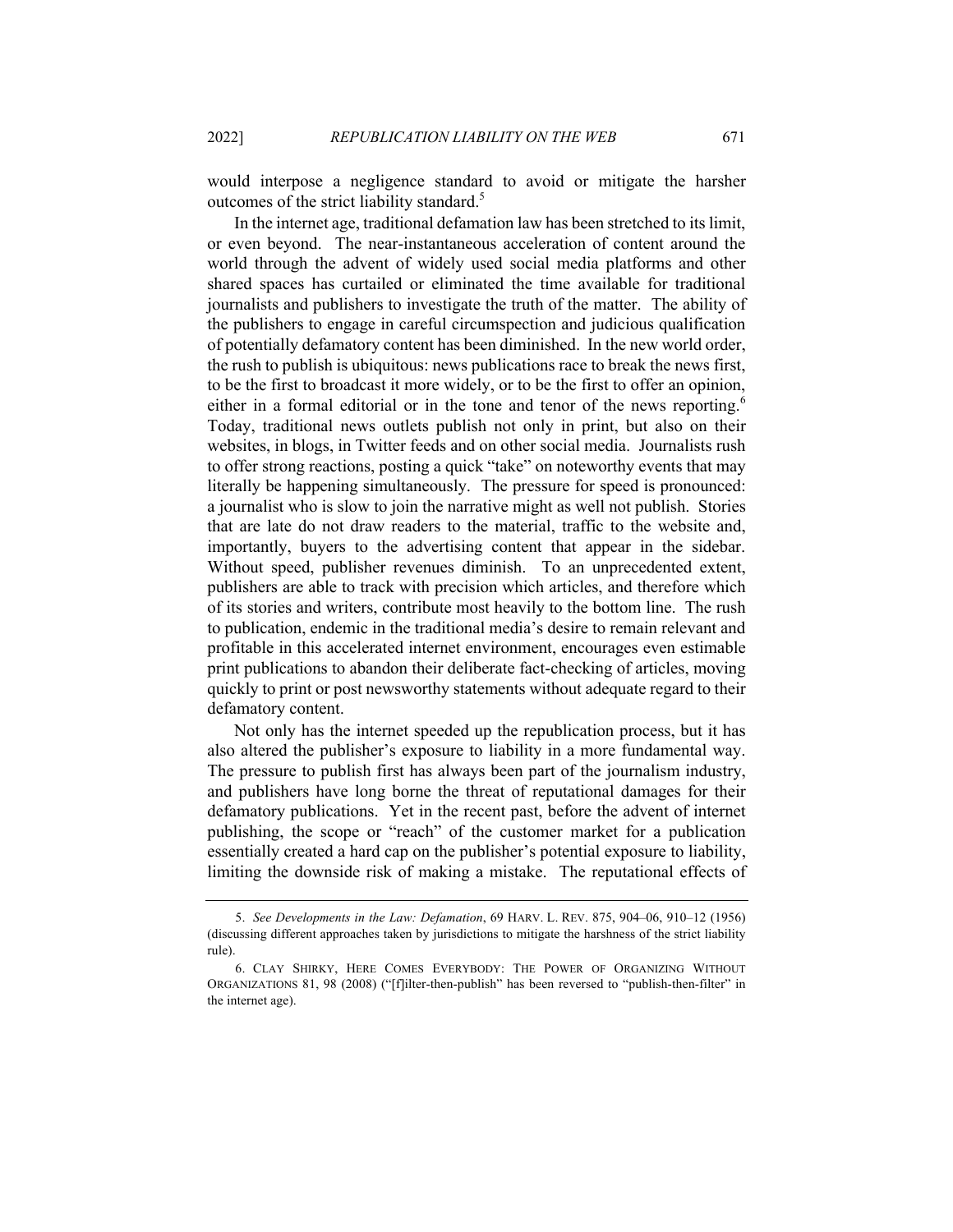defamatory content, and thus the outer reaches of the publisher's damages, were confined to the market the publication served, and further limited to the number of readers within that market. Only a small handful of publishers served the national market, and typically those large periodicals were not under the publication pressure of a daily newspaper. In the internet age, by contrast, the "reach" of all publishers, or any content creator, no matter how local in aim or how modest in readership, is factually limitless. Defamatory statements can in mere hours can "go viral," reaching a national or even international audience. This enormous reach far outdistances the resources of all but the very largest publishing companies. Many of these "content originators," such as the anonymous social media contributor, may be practically impervious to liability, lacking the financial resources that would make them a target of a lawsuit.

For those few major publishers with the wherewithal to constitute a "collectible defendant," however, modern defamation liability is without theoretical limitation. The reach of the publication is no longer a natural limitation of damages; a single statement made on the internet can travel the world. The basic measure of damages in a defamation case is loss to reputation. Where the defamation constitutes "defamation per se," damages are "presumed," that is, determined without the aid of proof, thus empowering the jury to arrive at a verdict that it deems fair and reasonable in light of the defamation.<sup>7</sup> What once constituted an assessment of localized reputational damages caused by a localized publication has changed. Articles posted on even low-traffic websites, or even content appearing on a random Twitter comment, can today "go viral," racing through social media platforms, finding its way onto the websites or print editions of well-established media. Reputational damages can be unprecedented and nearly indescribable in their scope and duration. Google never forgets. What was said about someone in even the smallest of towns can literally have world-wide reach and can give rise to reputational injury that will never cease, following the victim around in every aspect of personal and professional life for the rest of their life, and even be attached to their name for subsequent generations. The reputational injury inflicted by the "cancel culture" can be immense; even if that infliction is by mistake, due to a published false and defamatory statement of fact, nonetheless the liability of the publisher is without practical limitation.

Defamation law developed in an era when publication by respectable outlets proceeded slowly, where "getting it right" was more important than getting it fast. Its standards of fault, liability for "republication,"<sup>8</sup> measures of

<sup>7.</sup> *See* WJLA-TV v. Levin, 564 S.E.2d 383, 391–92 (Va. 2002).

<sup>8.</sup> "[O]ne who repeats or otherwise republishes defamatory matter is subject to liability as if he had originally published it." RESTATEMENT (SECOND) OF TORTS § 578 (Am. L. Inst. 1977).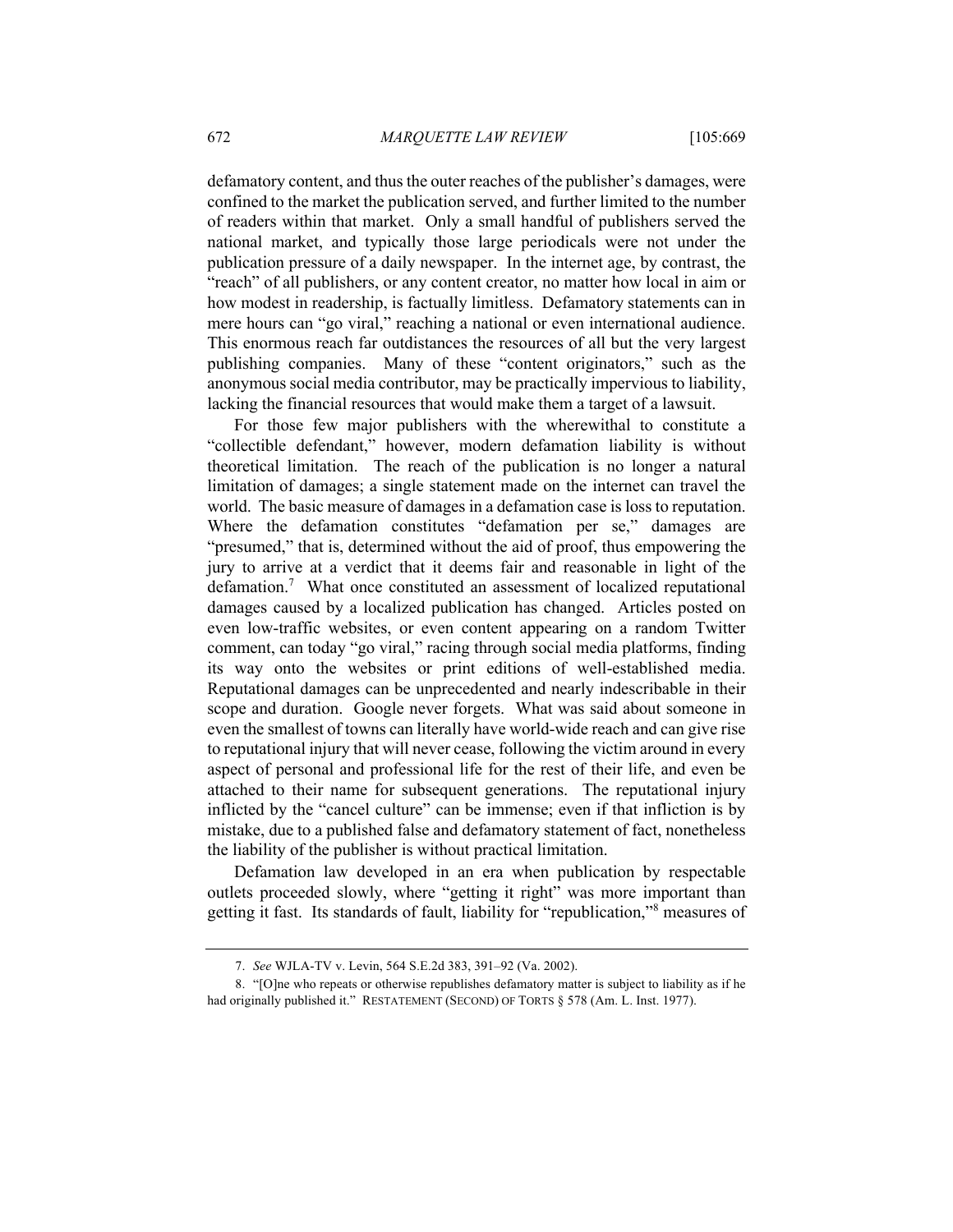damages, definition of truth, restrictions on standing, and careful delineation of statements of fact, presumed a journalistic environment of deliberate research, careful phrasing and editing of text, journalistic codes of ethics, accepted standards of journalistic care, and review by legal counsel. All these traditional methodologies and procedures together limited the likelihood of defamation. None of these traditional practices fits easily in the internet age. Today, it is speed, "breaking the story," and instant and strong reactions that draw clicks, attract visitors, and generate revenue. Even worse, traditional journalistic publications today find themselves not only in competition with their traditional professional rivals, but also with the multitude of users and comment-makers who populate social media. Today, it is often "non-journalists" who break stories and drive them to viral prominence, leaving the traditional publishers to catch up. $9$  The demise of traditional print journalism and its replacement with digital journalism means more than a mere change in the medium of communication. It has meant a fundamental change in the way news is developed and marketed. Defamation law will either provide a useful corrective to the excesses of digital journalism or will need to be modified to allow for the free-flowing exchange of information, even tortious defamatory information, that appears so much a part of contemporary internet discourse.

# II. THE *SANDMANN* LITIGATIONS

The ongoing lawsuits brought by Nicholas Sandmann bring us right to the heart of the matter.<sup>10</sup> Sandmann, a sixteen-year-old white youth, was a junior in a private high school, Covington Catholic (CovCath), located in Kentucky.11 In January 2019, along with many of his classmates, Sandmann traveled by bus to Washington, D.C., on a school trip to do some sightseeing and to participate

11. Plaintiff's First Amended Complaint with Jury Demand at 2, Sandmann v. WP Company LLC, 401 F. Supp. 3d 781 (E.D. Ky. 2019) (No. 2:19-cv-00019).

<sup>9.</sup> *See generally*, Eugene Volokh, *Cheap Speech and What It Will Do*, 104 YALE L.J. 1805 (1995).

<sup>10.</sup> Sandmann has filed seven lawsuits against major media defendants. Plaintiff's First Amended Complaint with Jury Demand at 1, Sandmann v. WP Company LLC, 401 F. Supp. 3d 781 (E.D. Ky. 2019) (No. 2:19-cv-00019); Plaintiff's Complaint with Jury Demand at 1, Sandmann v. The New York Times Co., No. 2:20-cv-00023 (E.D. Ky. Mar. 3, 2020); Plaintiff's First Amended Complaint with Jury Demand at 1, Sandmann v. NBCUniversal Media, LLC, No. 2:19-cv-00056 (E.D. Ky. Aug. 19, 2019); Plaintiff's Complaint with Jury Demand at 1, Sandmann v. CBS News, Inc., No. 2:20-cv-00024 (E.D. Ky. Mar. 2, 2020); Plaintiff's Complaint with Jury Demand at 1, Sandmann v. ABC News, Inc., No. 2:20-cv-00025 (E.D. Ky. Mar. 2, 2020); Plaintiff's First Amended Complaint with Jury Demand at 1, Sandmann v. Gannett Co., Inc., No. 2:20-cv-00026 (E.D. Ky. Aug. 31, 2020); Plaintiff's Complaint with Jury Demand at 1, Sandmann v Cable News Network, Inc., No. 2:19-cv-00031 (E.D. Ky Mar. 12, 2019). These facts are a compilation of the allegations made in the plaintiff's complaints. The Author makes no representation as to their truth or falsity.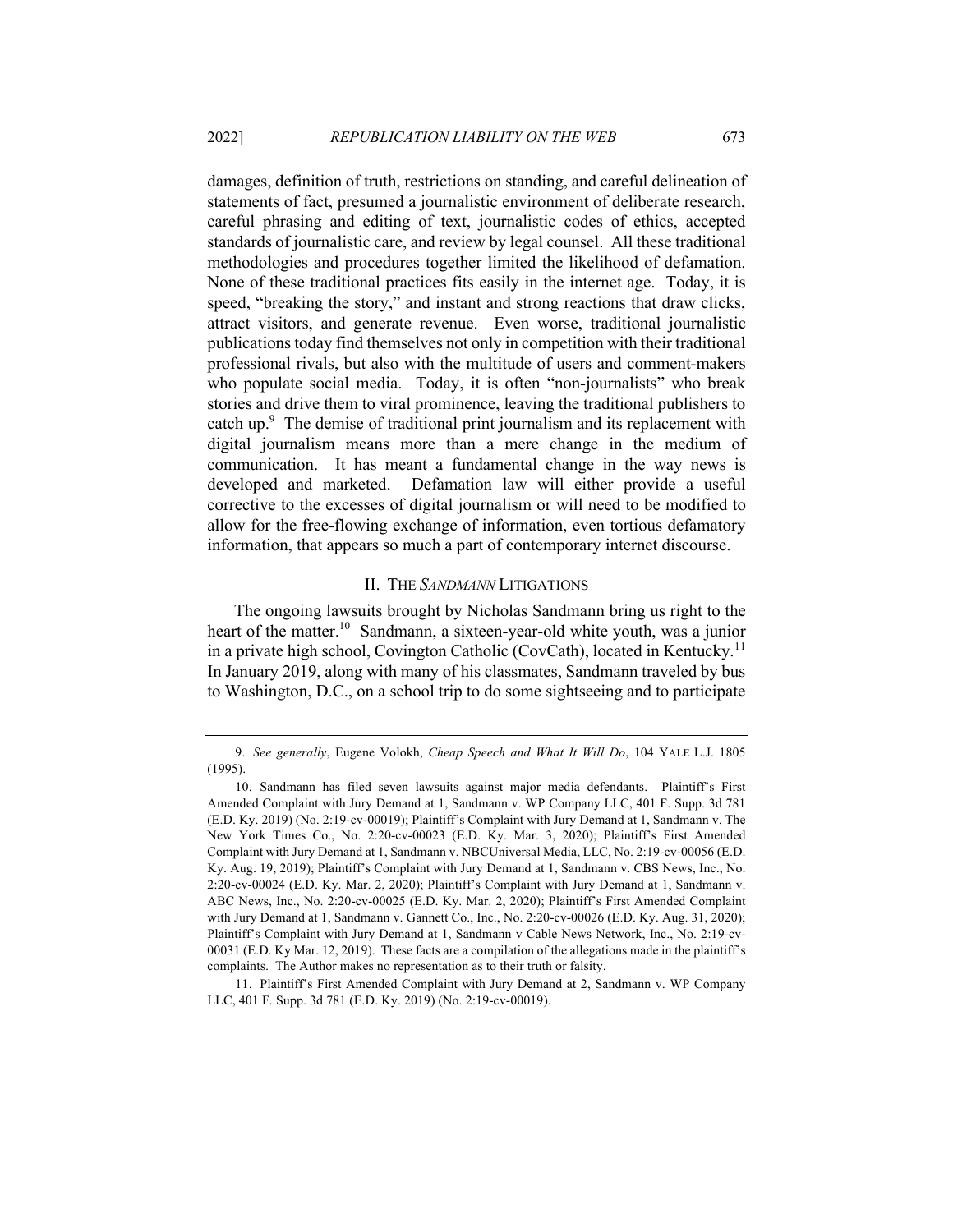in the "March for Life" anti-abortion protests going on in the city that day as part of an annual observance coincident with the anniversary of the Roe v. Wade decision.<sup>12</sup> After the day's activities were complete, the school children waited on the steps of the Lincoln Memorial for their buses to arrive to deliver them back to Kentucky.<sup>13</sup> Several of the students, including Sandmann, had purchased and were wearing the red "Make America Great Again" hats made famous by supporters of President Donald Trump.<sup>14</sup> While they waited, the students were approached by members of the "Black Hebrew Israelites," an extremist group.<sup>15</sup> The Black Hebrew Israelites allegedly shouted racist and hateful epithets at the CovCath students, including in particular several students who were Black.<sup>16</sup> In response, and with the permission of school chaperones, many of the CovCath students joined in school spirit chants, apparently in an attempt to drown out the Black Israelites.<sup>17</sup>

Into the midst of this confrontation strode Nathan Phillips, a military veteran and Native American activist.<sup>18</sup> As he walked, Phillips carried a small drum and beat it rhythmically.<sup>19</sup> He was accompanied by at least one other person, also it appears a fellow political activist, who was filming Phillips as he approached the gathering.<sup>20</sup> For undisclosed reasons, Phillips walked directly to Sandmann, who until the moment Phillips neared him, was turned in the other direction, laughing with his friends.<sup>21</sup> When Sandmann turned back, Phillips stood but inches from his face, beating his drum, and staring at Sandmann.<sup>22</sup> In response, Sandmann said nothing, but smiled slightly, a rictus that some later called a smirk, others an embarrassed, frozen smile.<sup>23</sup> No direct words were exchanged between the two; no physical movements or gestures of any kind were made. $24$  After a few long minutes of this close, face-to-face encounter, Sandmann turned, along with the other students, to proceed to their bus, which had arrived in the interim.<sup>25</sup> As the school children departed, Phillips, along

- 14. *Id.* at 6, 20.
- 15. *Id.* at 6.
- 16. *Id.*
- 17. *Id.*
- 18. *Id.* at 6, 29. 19. *Id.* at 7.
- 20. *Id.*
- 21. *Id.* at 8.
- 22. *Id.* at 9.
- 23. *Id.* at 9, 14.
- 24. *Id.* at 9.
- 25. *Id.* at 9, 34.

<sup>12.</sup> *Id.* at 6.

<sup>13.</sup> *Id.*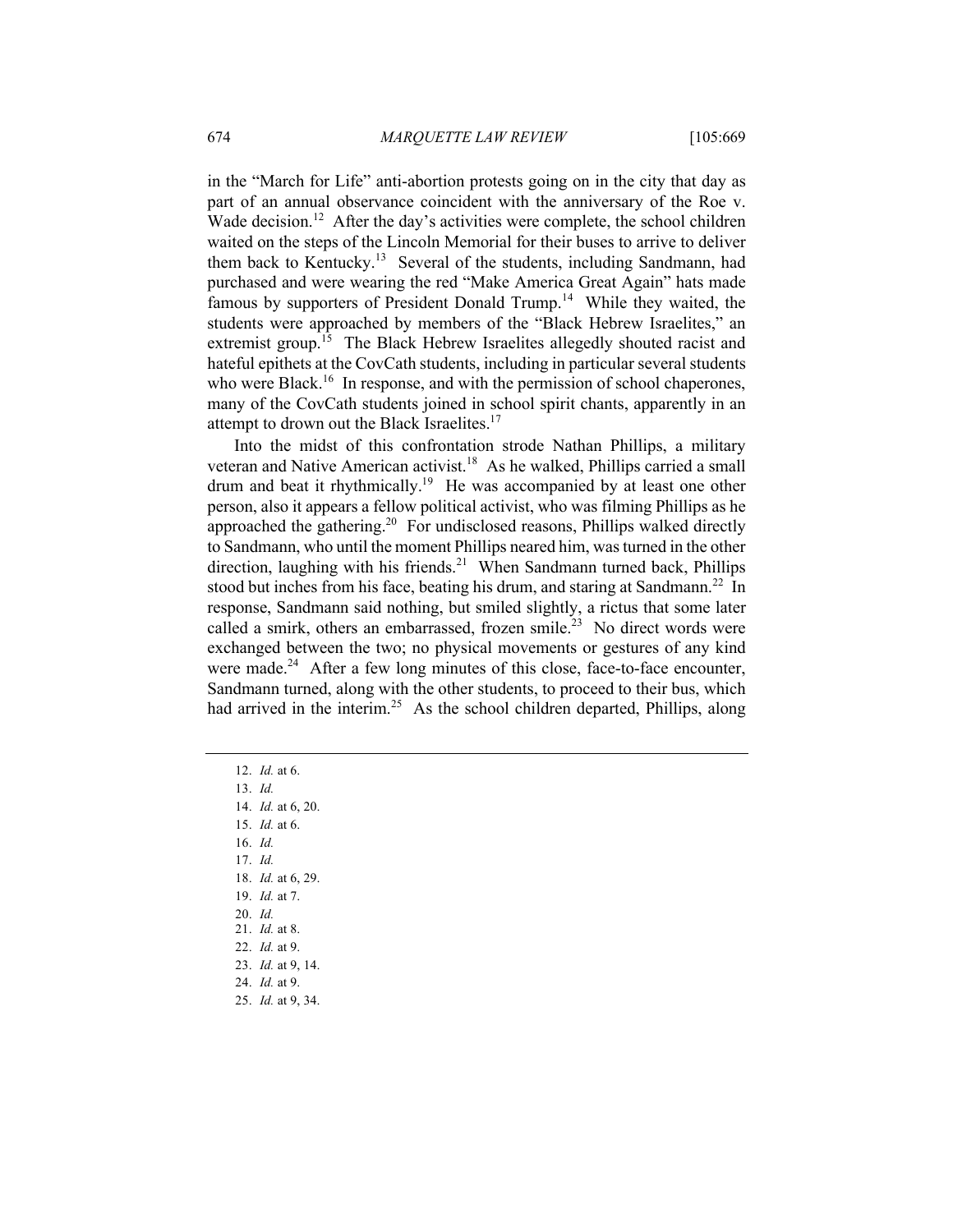with his companion, did a little dance of joy, and said, "I got him  $\dots$  [w]e won  $\ldots$ <sup>26</sup> So ended the matter, it might be thought.

Within a short time, however, an edited version of the video taken by Phillips' colleague, later termed a "video clip," was uploaded to a fake Twitter account, and soon, through social media sharing, went "viral," the image of Sandmann grinning just inches away from Phillips's face comprising its quintessence.<sup>27</sup> In subsequent interviews with news media, Phillips stated that Sandmann had "blocked [his] way and wouldn't allow [him] to retreat."<sup>28</sup> He accused the students of saying "build that wall," a particularly ironic statement to make to a Native American activist, and of shouting various racist statements in his direction.<sup>29</sup> Unbeknownst to Phillips and his accomplice, other videos, including the "Banyamyan Video," was also taken of the encounter and posted on the internet.<sup>30</sup> Unedited, it contained video and audio of the entire event.<sup>31</sup> These other videos suggested that Phillips' claims about Sandmann's behavior and that his classmates were false. This longer, unedited video was published to the internet within a short time after the video clip, and was viewed widely, although not with the same reaction or frequency as the shorter, edited video  $\text{clip}$ <sup>32</sup>

As the school bus rode homeward and social media churned, Sandmann, while sleeping in the back of the bus, went from a reserved high school student to an international pariah. His face, with its sheepish grin and MAGA hat, and with the incendiary racist context created by Phillips' narrative, became the object of scorn and obloquy in numerous tweets, postings, editorials, and other published articles.<sup>33</sup> It appeared on the national evening news programs and

<sup>26.</sup> *Id.* at 9–10, 34.

<sup>27.</sup> *Id.* at 12, 14.

<sup>28.</sup> Cleve R. Wootson Jr., Antonio Olivo & Joe Heim, *'It Was Getting Ugly': Native American Drummer Speaks Out on his Encounter with MAGA-hat-wearing Teens*, THE WASHINGTON POST (Jan. 22, 2019) https://www.washingtonpost.com/nation/2019/01/20/it-was-getting-ugly-native-americandrummer-speaks-maga-hat-wearing-teens-who-surrounded-him/ [https://perma.cc/L4CT-J82A]. Chris Mills Rodrigo, *Native American Elder Confronted by Teens in MAGA Hats Speaks*, The Hill (Jan. 19, 2019) https://thehill.com/blogs/blog-briefing-room/news/426183-native-american-elderconfronted-by-teens-in-maga-hats-speaks [https://perma.cc/BN5E-MEKN].

<sup>29.</sup> Plaintiff's First Amended Complaint with Jury Demand at 34, Sandmann v. WP Company LLC, 401 F. Supp. 3d 781 (E.D. Ky. 2019) (No. 2:19-cv-00019).

<sup>30.</sup> *Id.* at 15.

<sup>31.</sup> *Id.* at 15.

<sup>32.</sup> *Id.* at 47.

<sup>33.</sup> *Id.* at 34.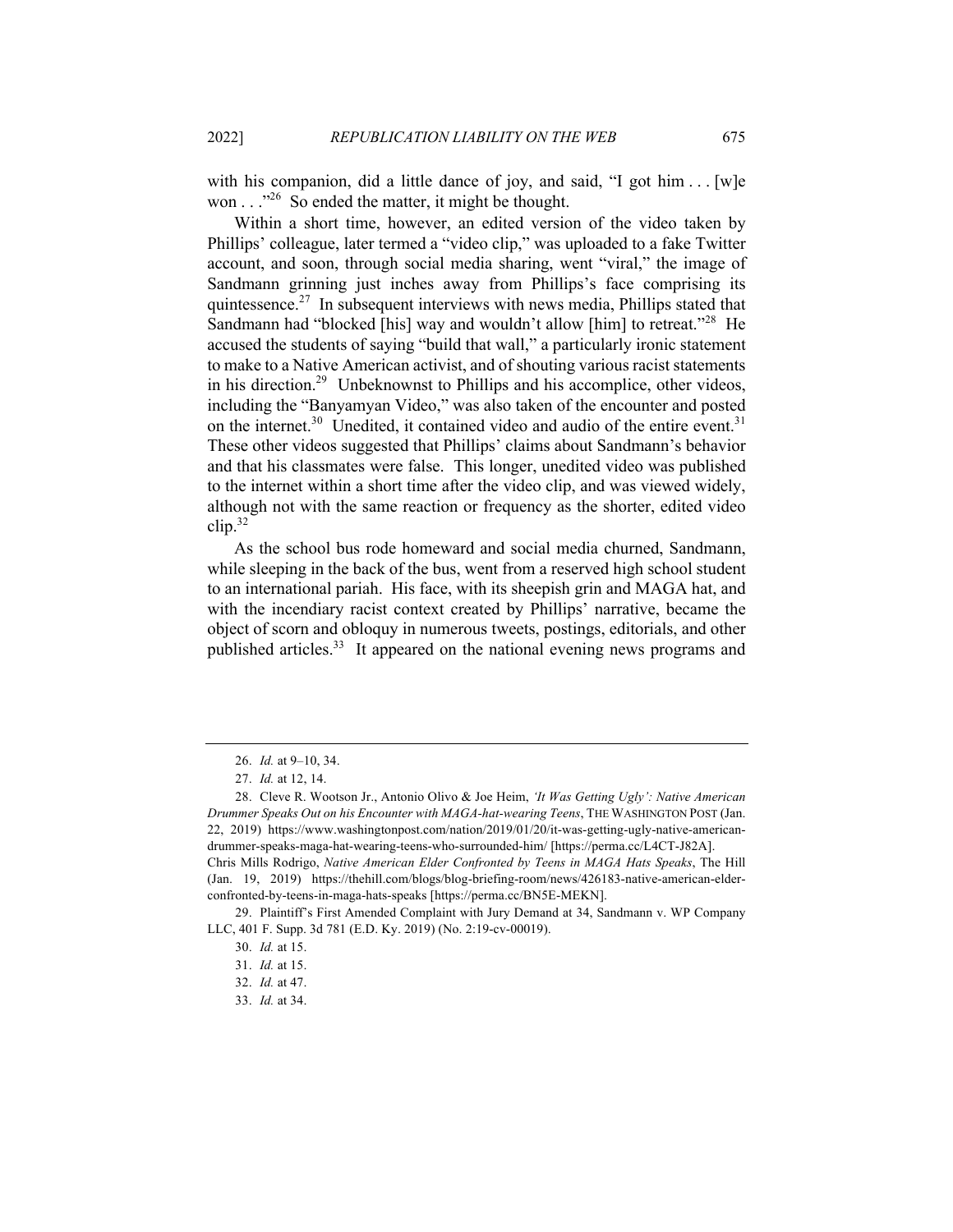was the object of ridicule on late-night talk programs.<sup>34</sup> Even Sandmann's own church, the Diocese of Covington, piled on, "condemning" the CovCath students and apologizing to Phillips. $35$  It was the perfect storm in a politically divided nation: a white, Catholic, MAGA-hatted, anti-abortion protestor acting disrespectfully if not belligerently toward a peaceful, veteran, minority activist who was only trying to proceed up the steps of the Lincoln Memorial softly beating his ceremonial drum. In so many unspoken ways, it triggered the reaction of those who despised the President and all that he was thought to represent.<sup>36</sup> Nicholas Sandmann became Trump's surrogate: the face that provided the proverbial punching bag in a time when the President seemed immune from attack. Sandmann was "doxxed," his personal contact information spread on the web. $37$  Sandmann received numerous texts, voicemails, emails, and other communications that contained threats to his life, vide recriminations, and angry catcalls.<sup>38</sup> His home was threatened.<sup>39</sup> CovCath was picketed by protestors. $40$  Even recently, at the start of his college career, he has been subject to student and faculty protests and calls for expulsion.<sup>41</sup> Sandmann, they say, does not properly represent the values of a Kentucky college devoted to liberal education.<sup>42</sup>

Despite the public reaction, all of Phillips' statements, and indeed the entire public narrative on which the hostile reaction is based, are false according to

<sup>34.</sup> *See* LibertyPen, *Real Evidence of Fake News: Nick Sandmann & The Covington Boys*, YOUTUBE (Dec. 17, 2021), https://www.youtube.com/watch?v=ZIQ3tXuhz0E [https://perma.cc/KH3 R-CY7K].

<sup>35.</sup> Compl. at 48, Sandmann v. WP Company LLC, (No. 2:19-cv-00019).

<sup>36.</sup> *See generally* Complaints cited *supra* note 10 (detailing news articles and social media posts drawing connections between the Covington kids, Trump, and racism).

<sup>37.</sup> *Kentucky Approves Bill to Make 'doxing' Illegal after Covington Student's Online Backlash*, ASSOCIATED PRESS, (Mar. 7, 2019), https://www.nbcnews.com/news/us-news/kentucky-approvesbill-make-doxing-illegal-after-covington-student-s-n980416 [https://perma.cc/RN6N-R7K8].

<sup>38.</sup> Compl. at 18, Sandmann v. WP Company LLC, (No. 2:19-cv-00019).

<sup>39.</sup> *Id.*

<sup>40.</sup> Frances Stead Sellers & Kevin Williams, *Death Threats and Protests: Kentucky Town Reels from Fallout Over Lincoln Memorial Faceoff*, THE WASHINGTON POST (Jan. 22, 2019), https://www.washingtonpost.com/national/death-threats-and-protest-kentucky-town-reels-fromfallout-over-lincoln-memorial-face-off/2019/01/22/dfefef74-1e63-11e9-9145- 3f74070bbdb9\_story.html [https://perma.cc/2Z2V-MSEG].

<sup>41.</sup> Nick Givas, *Report: ACLU Staffer Fumes at Transylvania University for Accepting Nick Sandmann*, FOX NEWS (Sept. 9, 2020), https://www.wdrb.com/news/national/report-aclu-stafferfumes-at-transylvania-university-for-accepting-nick-sandmann/article\_00a35110-f28f-11ea-880f-6b9ad5244288.html [https://perma.cc/V65A-SJGH].

<sup>42.</sup> *Id.*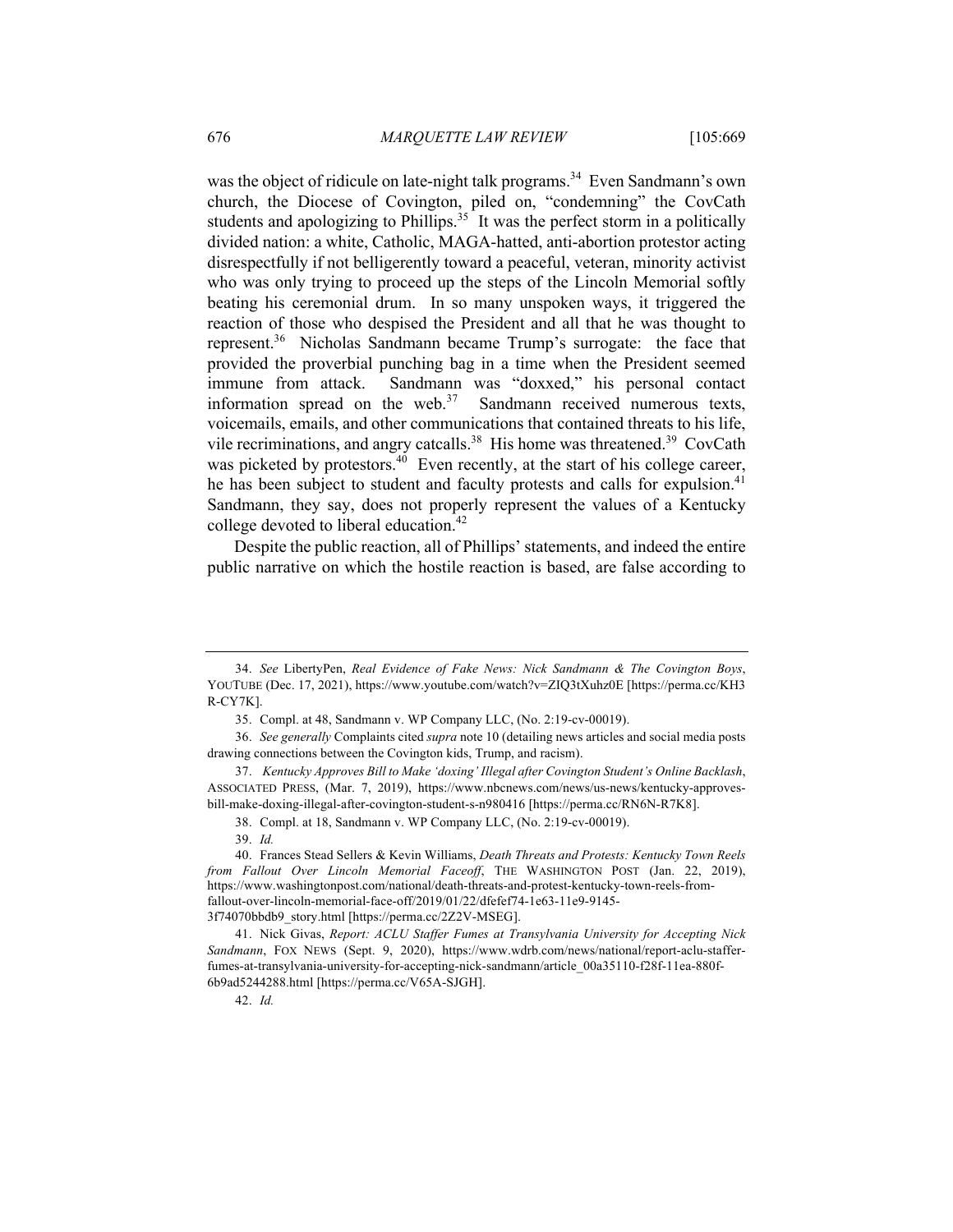the Complaints.<sup>43</sup> The longer form of the video record suggests, and the independent investigation commissioned by the Diocese concludes that none of the statements or actions Phillips described happened: none of the schoolchildren said "build that wall," no racist invectives were aimed at Phillips by the CovCath students, Phillips was not blocked, his path forward was not impeded, and his escape was not inhibited.<sup>44</sup> Yet his statements conveyed a distinct narrative: what might, without narration, appear to be a weird, yet nonconfrontational encounter, became in the public eye a visual representation of aggression, privilege, racism, and insensitivity, all embodied in Nicholas Sandmann. The edited video clip was interpreted on social media through the lens of Phillips' statements; the false narrative that it was thought the video communicated raced through the internet.<sup>45</sup>

Soon after, news accounts published in outlets more traditional than social media described the encounter, adopting the "story" of the video clip and Phillips' statements without qualification, assuming them to be a true account of the incident.<sup>46</sup> Indeed, Phillips' statements accusing Sandmann of "blocking" his path and preventing his escape appeared particularly newsworthy.47 Phillips was an immediate and vital participant in an encounter that had gone viral, capturing for a time the attention of the nation, and his interpretation of events appeared to be important and relevant to an incident of public concern. Newspapers would be interested in reporting such statements, and might be inclined to accept the public narrative, that of the privileged MAGA teenager disrespecting the Native protestor, as the true narrative according to the Complaints. The very ubiquity of the public narrative lent it the presumption of truth. But it was allegedly untrue, as appears plausible from the longer videographic tape and the independent investigation.<sup>48</sup> A more cautious journalistic publisher might reasonably have taken more time to check on the available evidence. A Google search on the topic would have turned up the longer video on the first page. A Google search of "Nathan Phillips" would have revealed allegations, according to the Complaint, $49$  that he has in the past

<sup>43.</sup> Compl. at 20, Sandmann v. WP Company LLC, (No. 2:19-cv-00019). All claims about the truth or falsity of statements or accuracy of opinions rely on the Complaints. This Article takes no position on this matter.

<sup>44.</sup> *Id*. at 19.

<sup>45.</sup> *Id*. at 13, 26, 75 (depicting various tweets pushing the false narrative).

<sup>46.</sup> *Id*. at 34–39.

<sup>47.</sup> *Id*. at 2.

<sup>48.</sup> Complaint at 16, Sandmann v. WP Company LLC, (No. 2:19-cv-00019). In the federal district court case, the several defendants have yet to file summary judgment motions. The parties are conducting discovery on the relevant factual issues.

<sup>49.</sup> *Id*. at 87.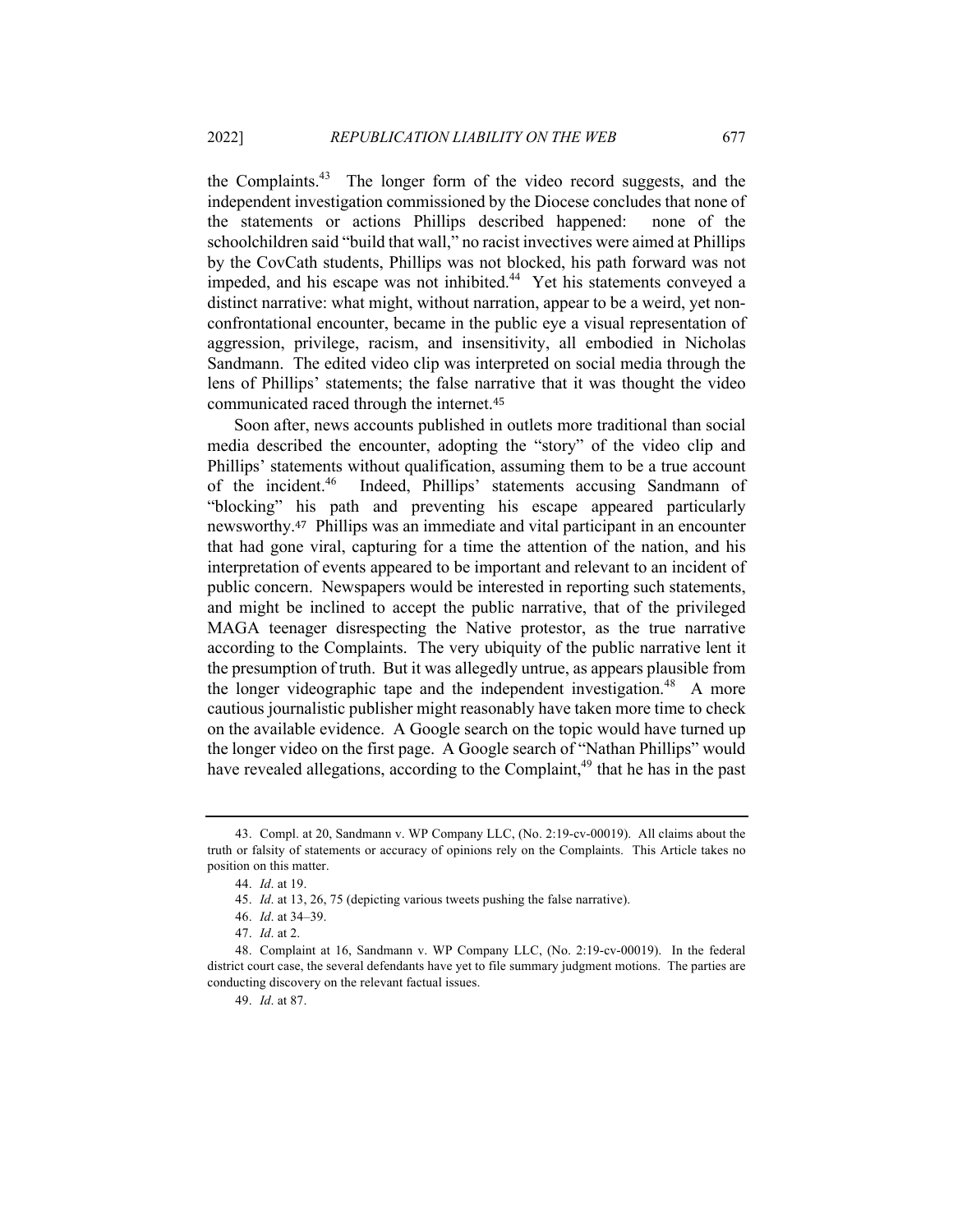made false accusations to further his political agenda.<sup>50</sup> Even a superficial investigation would have led a prudent reporter to reconsider, if not wholly revise, the public narrative.

The internet waits for no one. Not one of the major news companies, including some of the leading journalistic brands in the nation, such as The New York Times, Gannett, CNN, ABC, NBC, The Washington Post, and CBS, appears to have conducted a thorough investigation into the truth of the Sandmann-Phillips encounter. They all accepted the public narrative as the true narrative, and within a few hours of the viral event, published or broadcasted accounts that conveyed the false description of the encounter and contained the direct, questionable quotes from Phillips.<sup>51</sup> According to Sandmann, they all printed or posted defamatory statements.<sup>52</sup> Phillips' statements were newsworthy, concerned what had become a matter of public importance, and were pertinent to a salient controversy. But they may have been false. Newspapers and other journalistic media are responsible for what they publish. They cannot publish or re-publish defamatory falsehoods without risking liability for defamation.

The newsworthy encounter between Sandmann and Phillips created a dilemma for online publications, a "publish or perish" dilemma that is endemic to the new age of internet journalism: publish and risk liability, or not publish and therefore perish by failing to report newsworthy information. This dilemma is amplified by the nature of internet reporting, where speed of publication means relevance and web visitors, while careful deliberateness leads to delay, obscurity, and failure. Along a legal dimension, the dilemma also pits the policies of the First Amendment in free speech and a free press against the interests of the tort victim in avoiding, or seeking to remedy, false and defamatory statements of fact.

The interplay between First Amendment considerations and defamation law does not chart a clear path forward for publishers to resolve this quandary. The complicated mix of constitutional doctrines, state common law, and federal and state statutes leaves internet publishers with a problem without existing

<sup>50.</sup> *Id*. at 30–32.

<sup>51.</sup> *See generally* Complaints cited *supra* note 10.

<sup>52.</sup> *Id.* A statement is defamatory if it is false, factual, and subjects a person to public hatred, ridicule, contempt, or disgrace. Stringer v. Wal-Mart Stores, Inc., 151 S.W.3d 781, 793 (Ky. 2004); Disabled American Veterans v. Crabb, 182 S.W.3d 541, 547 (Ky. App. 2005). Phillips' statement that Sandmann "blocked [his] way and wouldn't allow [him] to retreat" allegedly meets all three criteria. Whether it is false or not will be a question addressed on summary judgment; it appears to be factual, as the District Court found in resolving motions to dismiss, Sandmann v. WP Company, LLC, 401 F. Supp. 3d 781, 788, 792, 797 (E.D. Ky. 2019), and by all appearances the claim that Sandmann blocked Phillips, in the context, subjected Sandmann to sustained public obloquy.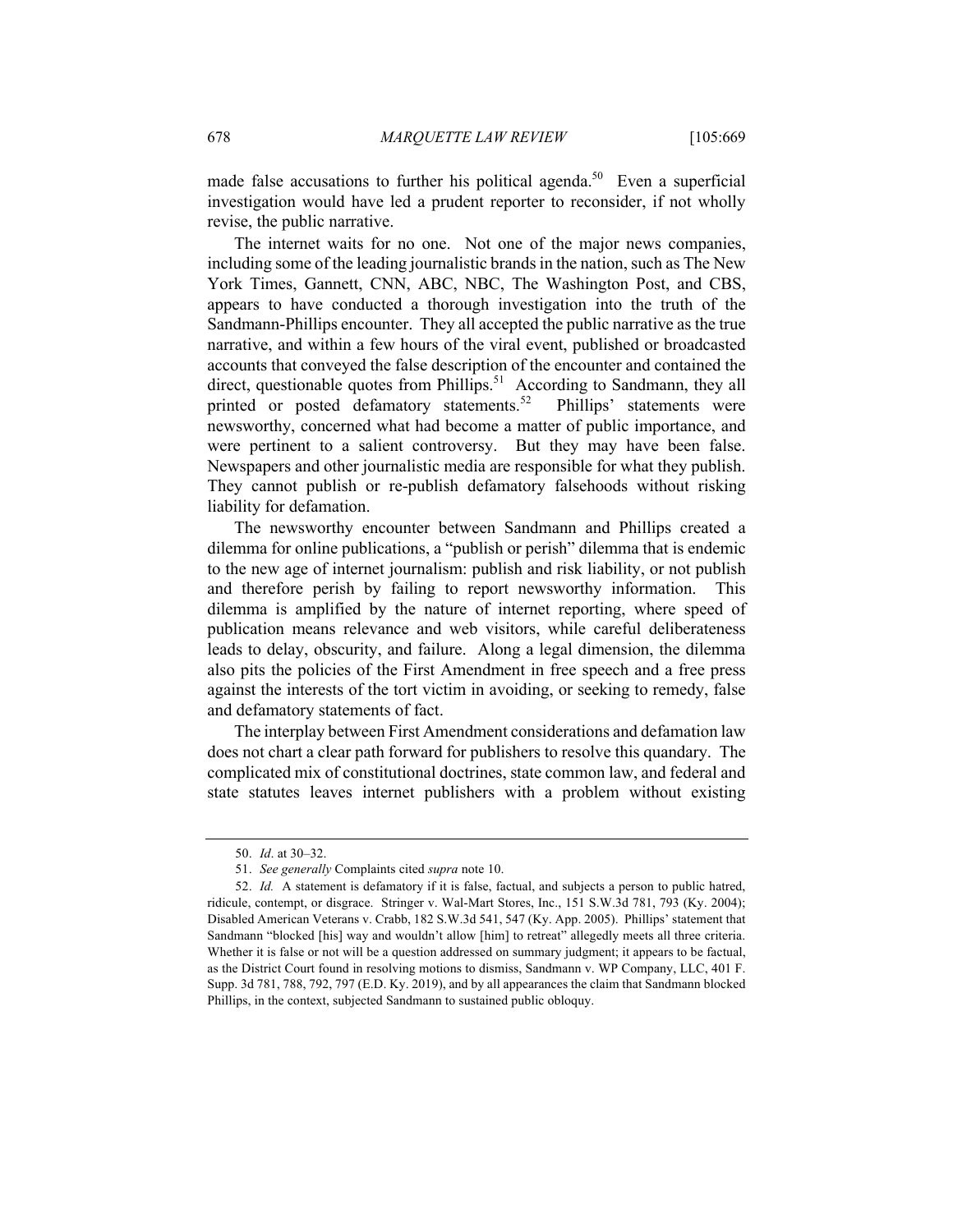solutions. One putative solution, Congress's grant of immunity to social media platforms<sup>53</sup> contained in Section 230 of the Communications Decency Act,<sup>54</sup> likely does not apply to traditional journalists or publishers who happen to post some or all of their content online. Likewise, defamation law of most states provides no clear exception or strong defense.<sup>55</sup> The importation by federal courts, most particularly the Supreme Court, of federal constitutional standards under the First Amendment provides some plausible safe harbors for publishers, <sup>56</sup> but none of them responds adequately to the acute problem of publishing in the internet age. In short, the old saw of "publish or perish" has taken on a more pointed contemporary meaning. Internet websites that publish or re-publish the defamatory statements of others face potentially devastating and nearly limitless defamation liability, yet they "must" publish such material to report on newsworthy events and remain relevant and financially viable.

This Article will discuss this dilemma, showing how the intersection of state tort laws and constitutional doctrines makes liability probable, yet provides no easy way out. These doctrines respond to a world that no longer exists. None of the common law defenses nor Section 230 salvage the situation. Traditional journalistic publications that post content on their website have two paths forward: they can conform to traditional journalistic standards of care in all their products, including posts, blogs, or tweets; or they can re-position themselves as platforms rather than content-originators to try to fit within the parameters of Section 230. Neither solution adequately solves the publish-orperish dilemma faced by traditional media publishers in the internet era.

The Sandmann case is the canary in the coal mine. The canary has died. A new era in defamation law is upon us.

#### III. THE SPECIAL PROBLEM OF INTERNET DEFAMATION

The tort of defamation is a creation of the common law.<sup>57</sup> Despite the ongoing constitutionalization of its elements and defenses, it remains

<sup>53.</sup> Many judicial opinions have treated the social media platforms as providers of "interactive computer service[s]." Taylor v. Twitter, Inc., No. CGC-18-564460 (Sup. Ct. Cal. 2019); Pennie v. Twitter, Inc., 281 F. Supp. 3d 874, 888 (N.D. Cal. 2017); Fields v. Twitter, Inc., 217 F. Supp. 3d 1116, 1121, 1129 (N.D. Cal. 2016), *aff'd* 881 F.3d 739 (9th Cir. 2018); Marshall's Locksmith Service Inc. v. Google, LLC, 925 F.3d 1263, 1268 (D.C. Cir. 2019).

<sup>54.</sup> 47 U.S.C. § 230.

<sup>55.</sup> *See* infra notes 92–101 and accompanying text.

<sup>56.</sup> Snyder v. Phelps, 562 U.S. 443, 451 (2011) (holding that the Free Speech Clause of the First Amendment can serve as a defense in some tort suits, including those suits for intentional infliction of emotional distress).

<sup>57.</sup> Daniel Hemel & Ariel Porat, *Free Speech and Cheap Talk*, 11 J. LEGAL ANALYSIS 46, 52 (2019).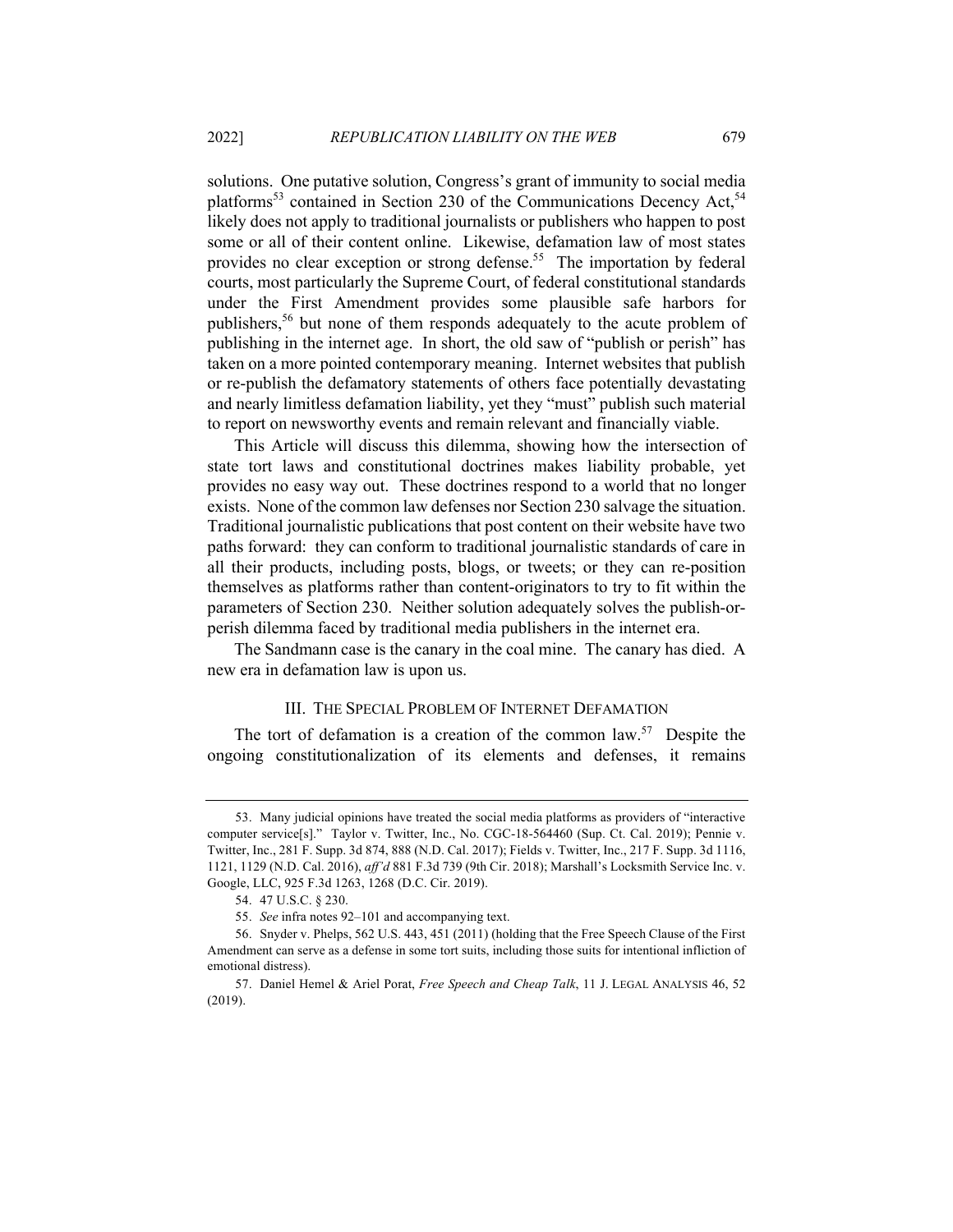substantially a matter of state law, with considerable variation among states.<sup>58</sup> Its elements and defense grew from that common-law background.<sup>59</sup> They are built on the assumption of locality: of local conditions, local parties, and local assessments of damages. The advent of the internet has brought about, to an unprecedented degree, the democratization of speech. Topics of discussion are often national in scope, if not worldwide. Opposite from the decidedly local emphasis of defamation law, internet defamation happens in a diffuse, undefinable context, with narratives appearing on numerous sites, with varied sources, and unimaginable impact. Yet the standards of defamation law, designed for local conditions, remain the primary means of policing illegal content.<sup>60</sup>

It is not a good fit. Defamation law presumes a world that no longer exists. Its elements and defenses are not easily adaptable to internet defamation: they fail to allow victims of defamation to recover permissible redress; they also fail to provide adequate room for speakers and publishers to comment freely without undue fear of liability. The constitutional protections for speech are likewise antiquated, having little more than theoretical applicability to defamation in the internet age. Congress' response to speech on the internet, Section 230 of the Communications Decency Act, does not speak adequately to the general problem.

#### *A. The "Local" Presumption of the Common Law of Defamation*

Defamation  $law<sup>61</sup>$  is built on a premise of thorough journalistic investigation. To avoid liability, especially if the publisher has serious doubt about the truth, the publication must be preceded by investigation.<sup>62</sup> Even erroneous and defamatory statements, if preceded by adequate or reasonable pre-publication investigation, are not actionable. $^{63}$  Investigation requires time, access to data and witnesses, and editorial review. Each of the several elements to a defamation cause of action, and the limited common-law or statutory

<sup>58.</sup> *Id.*

<sup>59.</sup> *Id.* at 53.

<sup>60.</sup> Lyrissa Barnett Lidsky, *Silencing John Doe: Defamation & Discourse in Cyberspace*, 49 DUKE L.J. 855, 885–87 (2000).

<sup>61.</sup> Defamation is the general term for a legal claim involving injury to reputation stemming from a false statement of fact. Hemel & Porat, *supra* note 57, at 46. It includes both libel, which is defamation in written or fixed form, and slander, which is spoken defamation. *Id.* It is a cause of action created by state law. *Id.*

<sup>62.</sup> Time, Inc. v. Pape, 401 U.S. 279, 291–92 (1971).

<sup>63.</sup> Walker v. Wanner Eng'g, Inc*.*, 867 F. Supp. 2d 1050 (D. Minn. 2012); Jones v. U-Haul Co. of District of Columbia, Inc*.*, 169 Fed. Appx. 590 (D.C. Cir. 2005).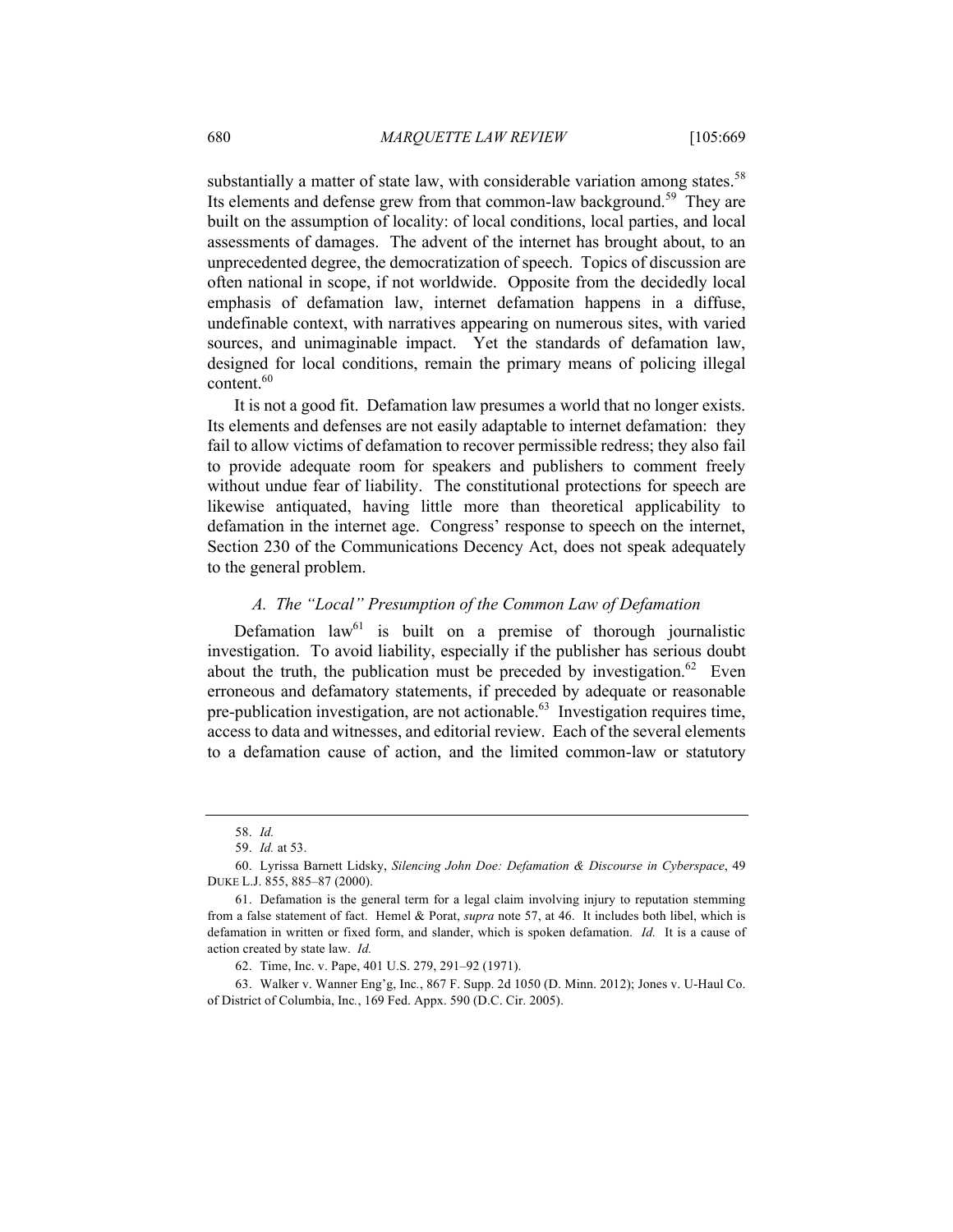defenses available for defamation, presume and are responsive to the supposition of journalistic investigation.

Central to defamation law is the element of falsehood. Historically, falsehood was the only required element of proof:<sup>64</sup> publication of a falsehood sufficed for defamation liability, without the need to prove fault.<sup>65</sup> Falsehood implies the existence of truth; that is, for there to be things that are not true, there must also be things that are true. It also implies that truth is accessible: that what is true is knowable, ascertainable, and within a speaker's grasp to determine. The "falsehood" requirement also suggests that the speaker has a choice to either publish the truth or publish the falsehood. Like truth, falsehood also presumes a certain degree of access: that the speaker or publisher can access information, be it documentary or testimonial, that will show the speaker the truth or create the truth against or contrary to which the falsehood is uttered.

Before the internet, as a practical matter this access to the truth had to be local, with local reporters familiar with local conditions investigating local

<sup>64.</sup> Rodney A. Smolla, *Let the Author Beware: The Rejuvenation of the American Law of Libel*, 132 U. PA. L. REV. 1, 63 (1983).

<sup>65.</sup> Joel D. Eaton, *The American Law of Defamation Through Gertz v. Robert Welch, Inc. and Beyond: An Analytical Primer*, 61 VA. L. REV. 1349, 1353 (1975). It is common today for defamation claims to be accompanied by claims for intentional infliction of emotional distress, unfair trade practices, fraud, and tortious interference with business relationships, all arising out of the same false statements. Usually, these parallel claims are subject to the same limitations, proof requirements, privileges, and defenses as the defamation claim. *See* Hustler Mag., Inc. v. Falwell, 485 U.S. 46 (1988) (applying defamation standards, including actual malice, to an emotional distress claim). Subsequently, other courts have held that plaintiffs cannot evade constitutional and state law privileges and defenses for speech by recasting their defamation claims as different theories of tort. Yohe v. Nugent, 321 F.3d 35, 44 (1st Cir. 2003) ("[A] plaintiff cannot evade the protections of the fair report privilege merely by re-labeling his claim."); Tierney v. Vahle, 304 F.3d 734, 743 (7th Cir. 2002) ("To evade the constitutional limitations on defamation suits by charging the alleged defamer with participation in a conspiracy, which is to say just by relabeling the tort, cannot be permitted."); Chaiken v. VV Pub. Corp*.*, 119 F.3d 1018, 1034 (2d Cir. 1997) ("[T]he Chaikens cannot avoid the obstacles involved in a defamation claim by simply relabeling it as a claim for intentional infliction of emotional distress."); Brown v. Hearst Corp., 54 F.3d 21, 27 (1st Cir. 1995) ("it is not imaginable that [a false light claim] could escape the same constitutional constraint as [a] defamation claim."); Beverly Hills Foodland, Inc. v. United Food and Commercial Workers Union, Local 655, 39 F.3d 191, 196 (8th Cir. 1994) ("[T]he malice standard required for actionable defamation claims during labor disputes must equally be met for a tortious interference claim based on the same conduct or statements. This is only logical as a plaintiff may not avoid the protection afforded by the Constitution . . . merely by the use of creative pleading.") (citations omitted); *see also* Correllas v. Viveiros, 572 N.E.2d 7, 13 (1991) ("A privilege which protected an individual from liability for defamation would be of little value if the individual were subject to liability under a different theory of tort."). Arguably, invasion of privacy torts (except for false light claims), although often founded on false statements of fact, should not be subject to stringent defamation standards, as invasion of privacy responds to the revelation of personal information, not its falsity.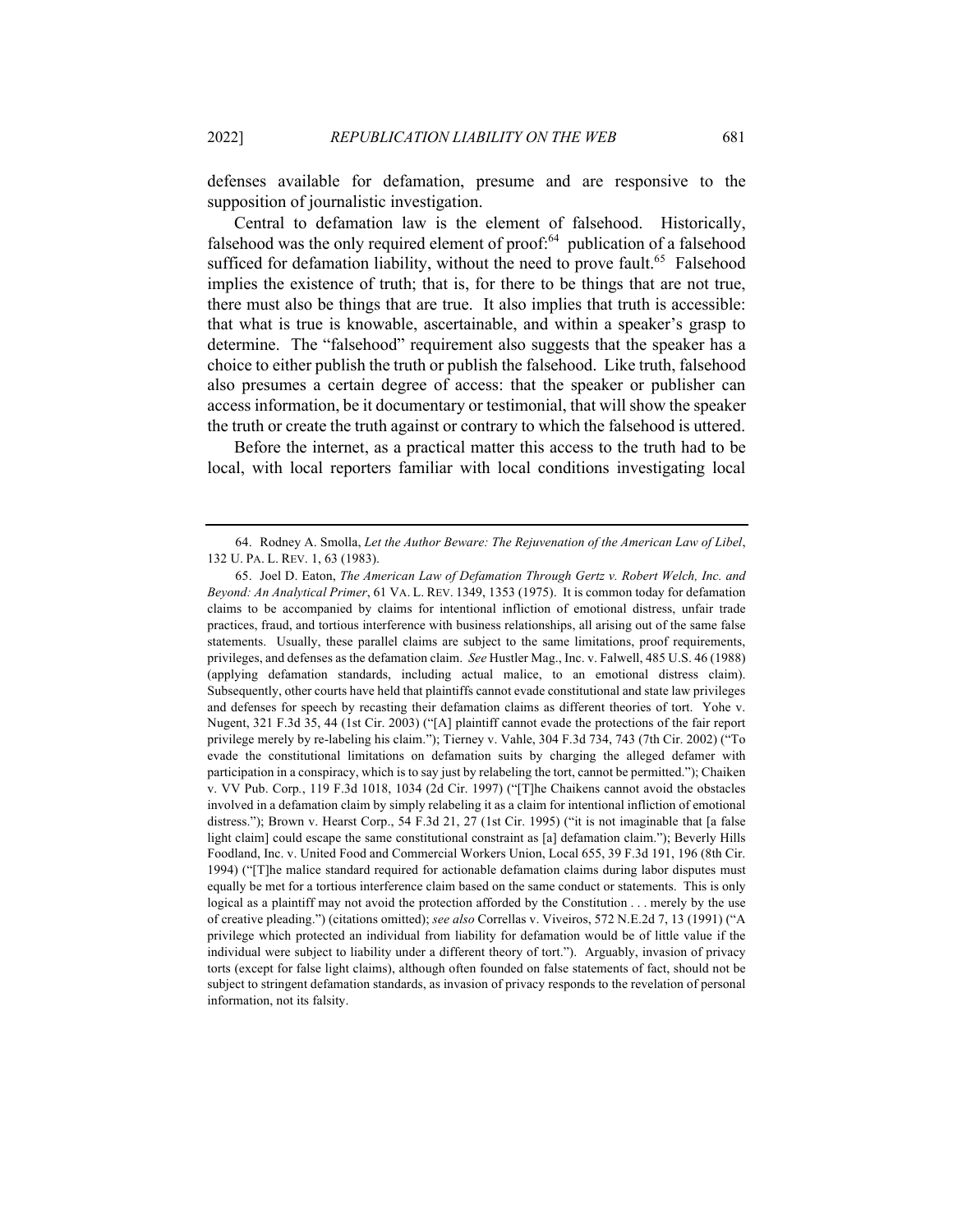events.<sup>66</sup> The only way speakers in one location could access events in another was through reporting from journalists stationed in that other area. Journalism was highly decentralized. Local newspapers reported mostly local content; local television stations featured local news. This decentralized structure implied a measure of familiarity with background, events, and sources, helping publishers determine "the truth" before committing their reporting to print or broadcast.

Prior to the Supreme Court's decision in *New York Times v. Sullivan*,<sup>67</sup> liability for defamation was strict; the plaintiff need not prove fault.<sup>68</sup> In time, the concept of "fault" crept into the law of defamation, providing an additional safeguard for publishers.<sup>69</sup> The fault standard exonerated even false statements where the speaker had first conducted a reasonable, non-negligent investigation.<sup>70</sup> The fault standard required that the publisher act reasonably, without negligence, to investigate the truth of claims before making them.<sup>7</sup> The fault element too was premised on and responded to the idea that journalism was essentially a localized trade.<sup>72</sup> Reasonable investigation in most situations could only be carried out locally; an adequate investigation that took place prior to publication precluded liability.

Along with the doctrines of fault and reasonable investigation, the third element of the common law of defamation also suggests a localized tort. This element pertains to the character of the false statement: to constitute defamation, the statement itself must be "defamatory. $173$ " It must subject the

<sup>66.</sup> For discussions of the changes in journalism brought about by the rise of the internet and social media, see THE FUTURE OF JOURNALISM: DEVELOPMENTS AND DEBATES (Bob Franklin 2013); STEPHEN A. BANNING, JOURNALISM STANDARDS OF WORK TODAY: USING HISTORY TO CREATE A NEW CODE OF JOURNALISM ETHICS (2020); JEREMY IGGERS, GOOD NEWS, BAD NEWS: JOURNALISM ETHICS AND THE PUBLIC INTEREST (1998).

<sup>67.</sup> New York Times Co. v. Sullivan, 376 U.S. 254 (1964).

<sup>68.</sup> *See* Holtzscheiter v. Thomson Newspapers, Inc., 506 S.E.2d 497, 503 (S.C. 1998) ("At common law, defamation was a 'strict liability' tort, but where the constitution is involved, the common law rules are altered."); Robert A. Leflar, *Radio and TV Defamation: "Fault" or Strict Liability?,* 15 OHIO ST. L.J. 252, 254 (1954) ("The law of libel and slander . . . is ordinarily thought of as a body of law grounded on 'absolute liability.'").

<sup>69.</sup> *See* New York Times Co., 376 U.S. at 279–83; Lewis v. Time, Inc., 83 F.R.D. 455, 463 (E.D. Cal. 1979) ("The common thread in these cases is that there can be no liability absent scienter. The requirement of scienter comports with the traditional rule that a republisher cannot be held liable unless he had knowledge of the defamatory content . . . and satisfies the federal constitutional rule against liability without fault.").

<sup>70.</sup> *See* New York Times Co., 376 U.S. at 279–83.

<sup>71.</sup> *Id.*

<sup>72.</sup> *See* THE FUTURE OF JOURNALISM, *supra* note 66; *See* BANNING, *supra* note 66; *See* IGGERS, *supra* note 66.

<sup>73.</sup> *See* RESTATEMENT (SECOND) OF TORTS § 559 (Am. L. Inst. 1977).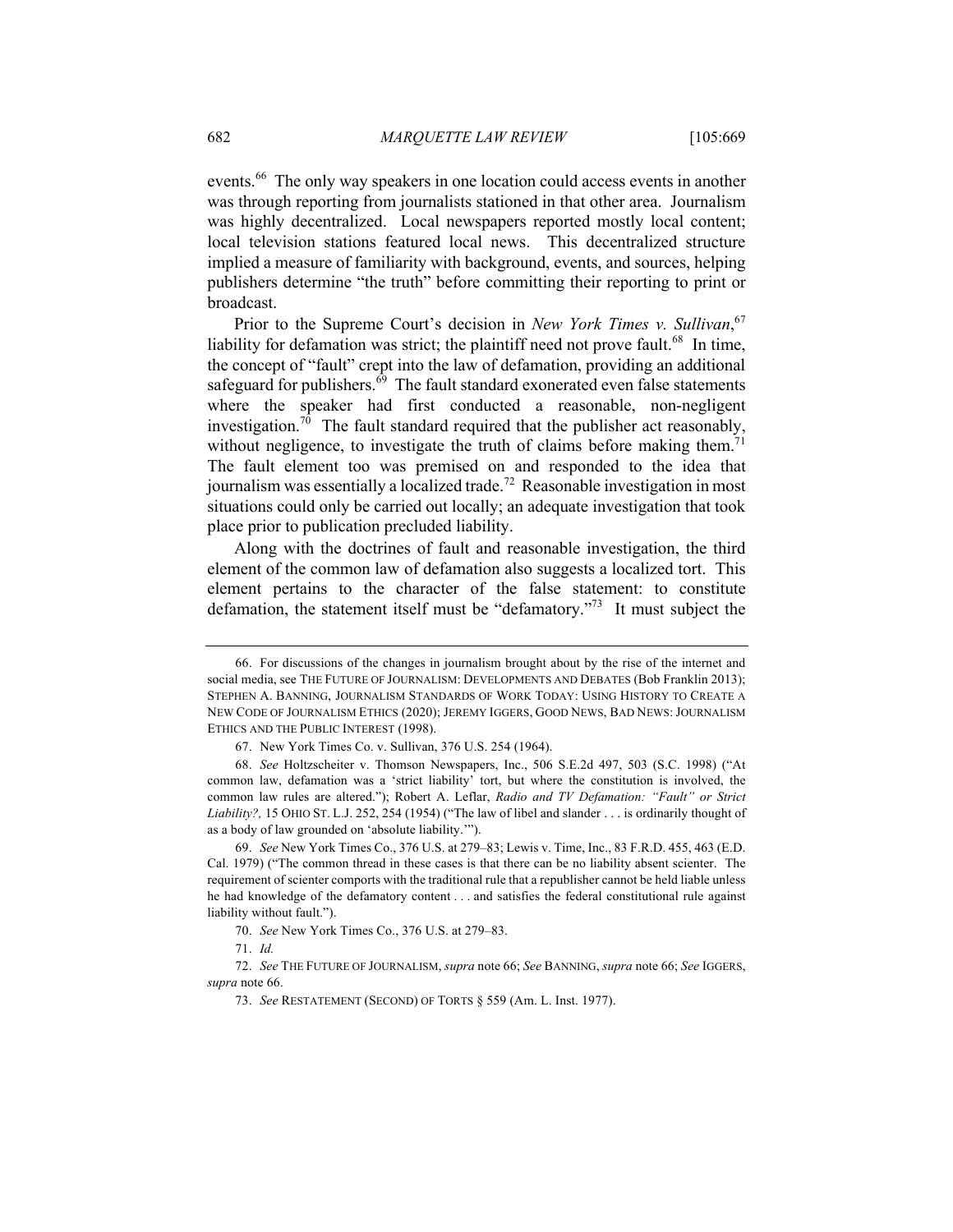plaintiff to the scorn, ridicule, or obloquy of others.<sup>74</sup> But those "others" were local: the legal standard is whether or not the plaintiff's friends and neighbors, or business associates or community members, would consider the statement of the character that would diminish or demean their neighbor's reputation.<sup>75</sup> It was an explicitly local standard that measured an impact depending on the reach of the publication.<sup>76</sup>

In similar fashion, the measure of damages available for defamation responded to the pervasive focus of the tort on locality. A jury would be asked to award damages based on the harm to the plaintiff's reputation, but that harm was limited to the injury in the local community<sup>77</sup> Only members of that community, who presumably might know something of a plaintiff's reputation, could plausibly assess its diminishment in light of the defamatory statement. Although local in nature, damages for defamation at common law nonetheless could be substantial. Compensatory damages for defamation could include harm to reputation, psychological injury, and monetary losses, such as lost sales, that were proximately caused by the defamation.<sup>78</sup> Presumed damages were awardable for defamation "per se," where the defendant falsely accused the plaintiff of committing a crime or adultery, if the plaintiff could establish fault.<sup>79</sup> In cases of defamation per se, the jury would be entitled to award presumed damages based on what the jury might reasonably think to be the likely impact of the defamation to the plaintiff's reputation in the community.<sup>80</sup> Punitive damages were available for actual malice. $81$  Damages can be highly punitive, deterring speech. $82$  Injunctions against defamation, one type of a

<sup>74.</sup> The statement must tend to lower one's estimation in the community or deter others from associating with them. *See* RESTATEMENT (SECOND) OF TORTS § 559 (Am. L. Inst. 1977); Chapin v. Knight-Ridder, Inc., 993 F.2d 1087, 1092 (4th Cir. 1993) (statement must "make the plaintiff appear odious, infamous, or ridiculous").

<sup>75.</sup> *See generally*, David A. Anderson, *Reputation, Compensation, and Proof*, 25 WM. & MARY L. REV. 747 (1984).

<sup>76.</sup> Laughland v. Beckett, 365 Wis. 2d 148, 870 N.W.2d 466, 476 (Wis. Ct. App. 2015) ("The nonpecuniary injury that damages in defamation cases compensate for include: impairment to reputation and standing in the community, personal humiliation, and mental anguish and suffering."). 77. *Id.*

<sup>78.</sup> *See* Beasley v. Consolidation Coal Co., 2012 WL 2798805, at \*12 (W.D. Va. June 13, 2012); *Laughland*, 870 N.W.2d at 476.

<sup>79.</sup> *See* WJLA-TV v. Levin, 564 S.E.2d 383, 391 (Va. 2002).

<sup>80.</sup> Statements that state or imply criminal acts of moral turpitude, contagious disease, unfitness for office or employment, or acts prejudicial to one's profession or trade are defamatory per se. *See*, *e.g.*, Fleming v. Moore, 275 S.E.2d 632, 635 (Va. 1981).

<sup>81.</sup> *See* Gertz v. Robert Welch, Inc., 418 U.S. 323, 348–50 (1974); Dun & Bradstreet, Inc. v. Greenmoss Builders, Inc., 472 U.S. 749, 758–61 (1985); Gov't Micro Res., Inc. v. Jackson, 624 S.E.2d 63, 70 (Va. 2006).

<sup>82.</sup> *See* Lidsky, *supra* note 60.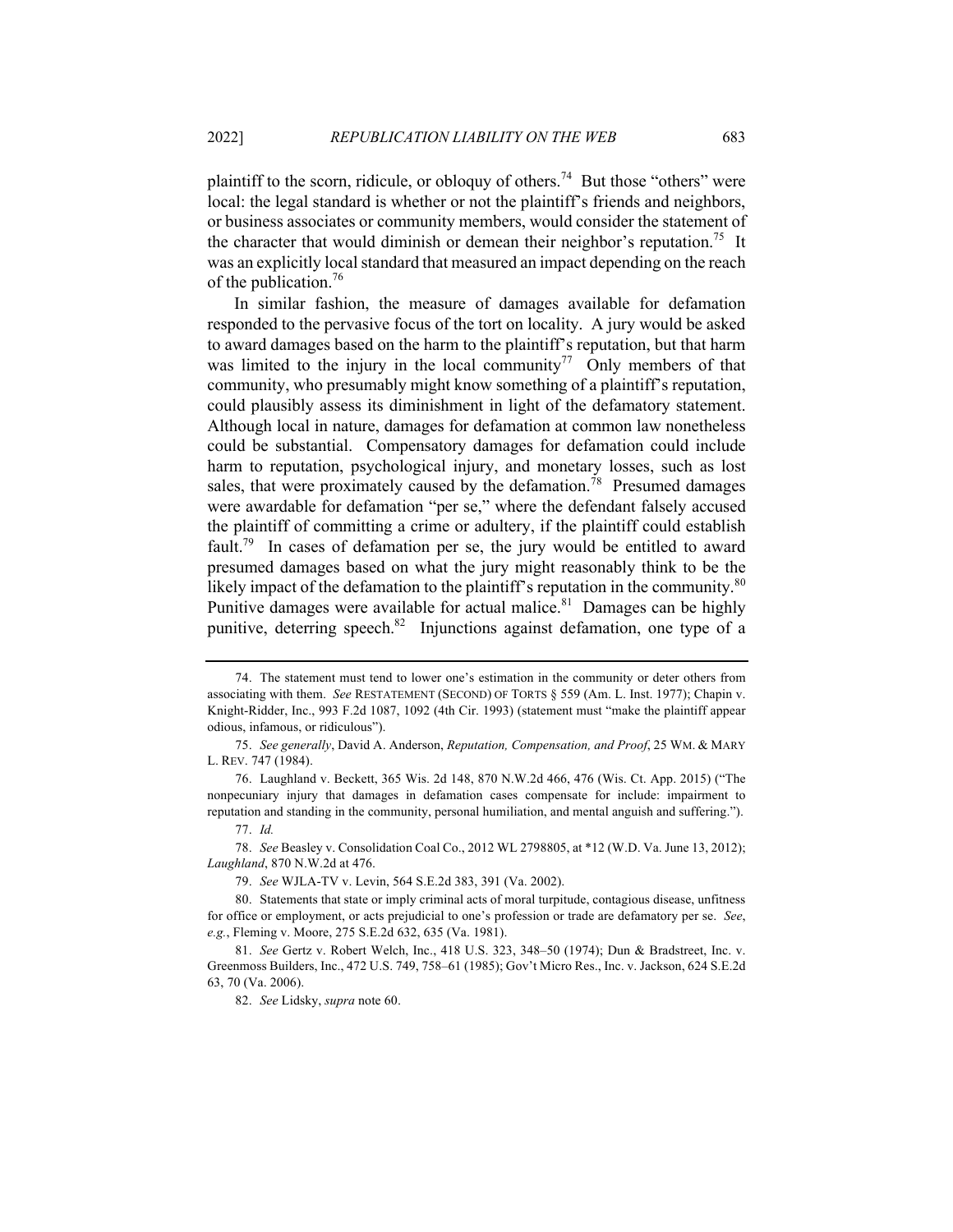"prior restraint,"<sup>83</sup> were and are disfavored; $84$  nevertheless, many cases award injunctions against speech, particularly when the legality of that speech had been fully adjudicated prior to the issuance of the injunction.<sup>85</sup> Most state courts,  $86$  but not all,  $87$  refuse to enjoin defamation.  $88$ 

Even the strong preference for damages as a remedy for defamation, and the equally strong disapproval of injunctions against speech, presumes a measure of "locality" as a functional matter. Compensable injuries require collectible defendants, and a defamation injury requires that the defendant be identifiable and subject to jurisdiction. These conditions to collectability were likely less a problem at the common law, with personal jurisdiction over the neighbor or community publication obtainable, and with the speaker of the defamation both local and identifiable.

The privileges and defenses available at the common law were also responsive to the presumption of localized defamation. Privileges create

84. Nebraska Press Ass'n v. Stuart, 427 U.S. 539 (1976) (press coverage of a murder trial); New York Times Co. v. United States, 403 U.S. 713 (1971) (leaked government documents).

85. Freedman v. Maryland, 380 U.S. 51, 59 (1965) (injunction against obscene expression upheld, provided that there is an adjudication of obscenity prior to the injunction, or, if later, after the "shortest fixed period compatible with sound judicial resolution"); Pittsburgh Press Co. v. Pittsburgh Commission on Human Relations, 413 U.S. 376, 390 (1973) (upholding an order to stop printing helpwanted ads that segregated "male" and "female" jobs; "The special vice of a prior restraint is that communication will be suppressed, either directly or by inducing excessive caution in the speaker, before an adequate determination that it is unprotected by the First Amendment."); Aaron v. Securities & Exchange Commission, 446 U.S. 680, 688–89 (1980) (upheld prior restraint involving securities fraud); Federal Trade Commission v. Colgate-Palmolive Co., 380 U.S. 374, 377, 392–95 (1965) (misleading advertising); Seattle Times Co. v. Rhinehart, 467 U.S. 20, 33–34 (1984) (failure to keep secret as promised).

86. Willing v. Mazzocone, 393 A.2d 1155 (Pa. 1978).

87. Balboa Island Village Inn, Inc. v. Lemen, 156 P.3d 339, 343–49 (Cal. 2007) (injunction against repetition of defamatory statements); O'Brien v. University Community Tenants Union, Inc., 327 N.E.2d 753, 755 (Ohio 1975); Retail Credit Co. v. Russell, 218 S.E.2d 54 (Ga. 1975); Advanced Training Systems, Inc. v. Caswell Equipment Co., Inc. 352 N.W.2d 1 (Minn. 1984); Sid Dillon Chevrolet-Oldsmobile-Pontiac, Inc. v. Sullivan, 559 N.W.2d 740, 747 (Neb. 1997); Auburn Police Union v. Carpenter, 8 F.3d 886 (1st Cir. 1993); Lothschuetz v. Carpenter, 898 F.2d 1200 (6th Cir. 1990).

88. *See* David S. Ardia, *Freedom of Speech, Defamation, and Injunctions*, 55 WM. & MARY L. REV. 1 (2013) (identifying fifty-six cases enjoining speech, thirty-one since 2000; nearly half involving online speech); Doug Rendleman, *The Defamation Injunction Meets the Prior Restraint Doctrine*, 56 SAN DIEGO L. REV. 615 (2019).

<sup>83.</sup> Near v. State of Minnesota *ex rel.* Olson, 283 U.S. 697 (1931); Citizens United v. Schneiderman, 882 F.3d 374, 386–87 (2d Cir. 2018) (describing the "two traditional types of prior restraint: (1) preventing the printed publication of disfavored information . . . and (2) a facially-neutral law that sets up an administrative apparatus with the power and discretion to weed out disfavored expression before it occurs . . . .").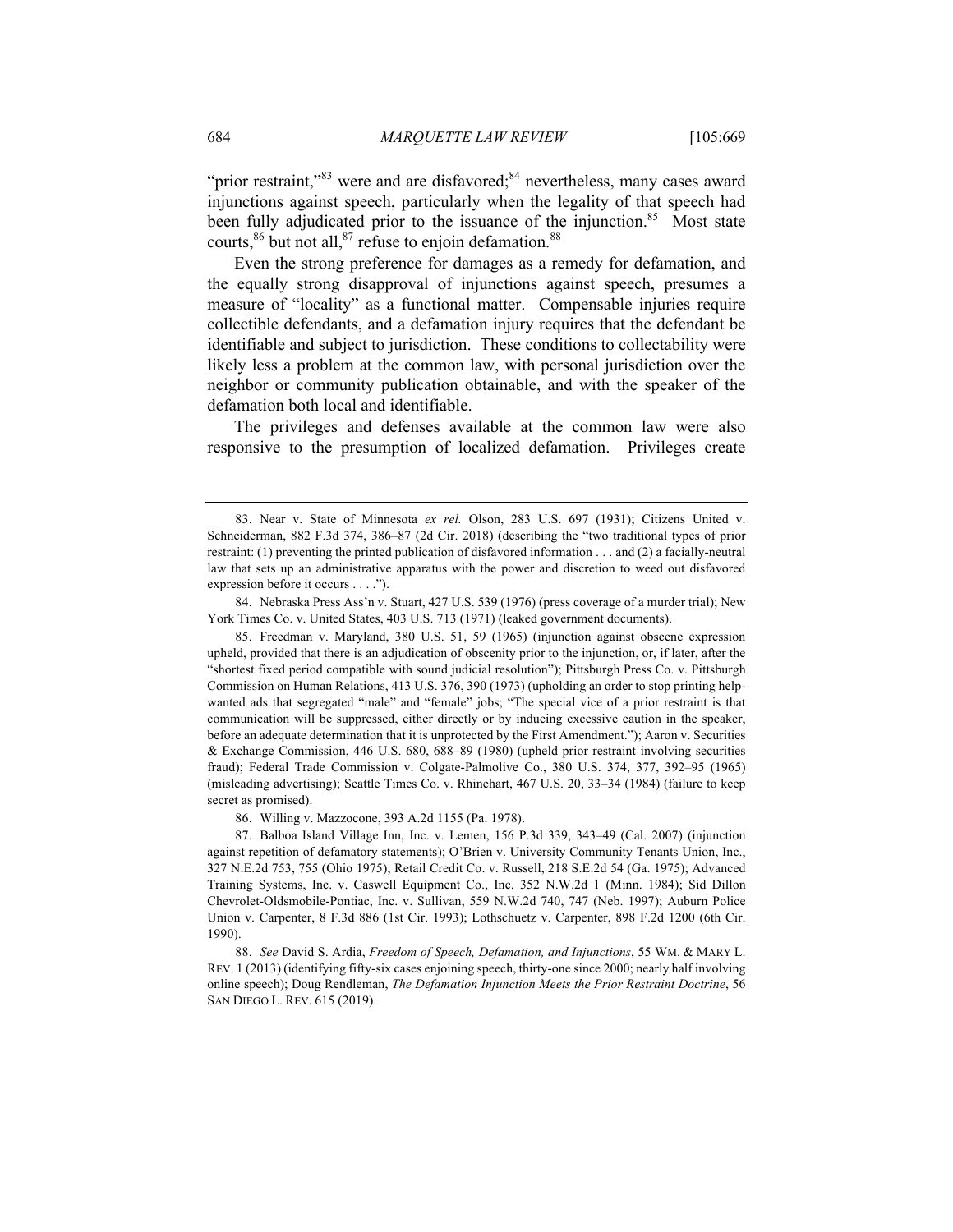protected zones for communications and can be either absolute or qualified.<sup>89</sup> Privileges can be destroyed by communications that are sent outside the protected zone for each privilege. Most of those protected zones are typically local, such as statements made by a former employer to a potential employer concerning an employee's job performance, or statements made by spouses, or statements made in judicial proceedings. None of the common law privileges contemplates statements made on matters of public concern in publications global in reach. In addition, the defamation privileges implied a degree of intimacy between the subject of the report and the reporter. The "fair report" privilege for providing accounts of government proceedings, for example, or the "common interest" privilege concerning the former employer, implied intimate, first-hand knowledge on the part of the speaker: an employer would have personal knowledge about her employee, and a reporter relaying the facts about a government hearing would likely have attended it in person.

The common law defenses also implied a considerable measure of local familiarity and control. The foremost defense is truth. Although termed a defense, it functionally meant that the plaintiff had failed to carry the burden to establish falsehood.<sup>90</sup> Nonetheless, truth as a defense implied a knowable reality and statements that were capable, with effort, to be established as true. In most situations, determining truth would demand local investigation. Common law defenses also showed sensitivity to the limits of local reporting. Stories written in the national press typically focused on stories of national interest, including large economic trends, foreign affairs, and political developments from the nation's capital. Two defenses to defamation liability arose to meet the needs of local publishers to include national stories in their newspaper and news programs. One of these defenses, recognized in several states, is the "wire-service" defense, $91$  termed the "conduit" defense when

<sup>89.</sup> *See* RESTATEMENT (SECOND) OF TORTS §§ 586, 611 (Am. L. Inst. 1977).

<sup>90.</sup> RESTATEMENT (SECOND) OF TORTS § 581A cmt. b (Am. L. Inst. 1977) ("It has been consistently held that truth is an affirmative defense which must be raised by the defendant and on which he has the burden of proof. The practical effect of this rule has been eroded, however, by [*New York Times v. Sullivan*, which] requires a finding of fault on the part of the defendant regarding the truth or falsity of the communication."). Although inexact, usually "truth" is treated as an affirmative defense in the case of a private-figure plaintiff, but as an element of the cause of action for a publicfigure plaintiff, effectively imposing the burden of proving falsehood on the plaintiff.

<sup>91.</sup> Layne v. Tribune Co., 146 So. 234, 237 (Fla. 1933) ("Those are numerous authorities, most of them of early date, which are to the effect that one who hears a slander has a legal right to repeat it, if he does so in the same words, and at the same time gives his authority for the statement, because of the rebuttal of any presumption of malice in such cases."); Rakofsky v. The Washington Post, 971 N.Y.S.2d 74 (N.Y. Sup. Ct. 2013) (recognizing wire service defense for a plaintiff who published summaries of news stories); Nelson v. Associated Press, Inc., 667 F. Supp. 1468, 1476 (S.D. Fla. 1987)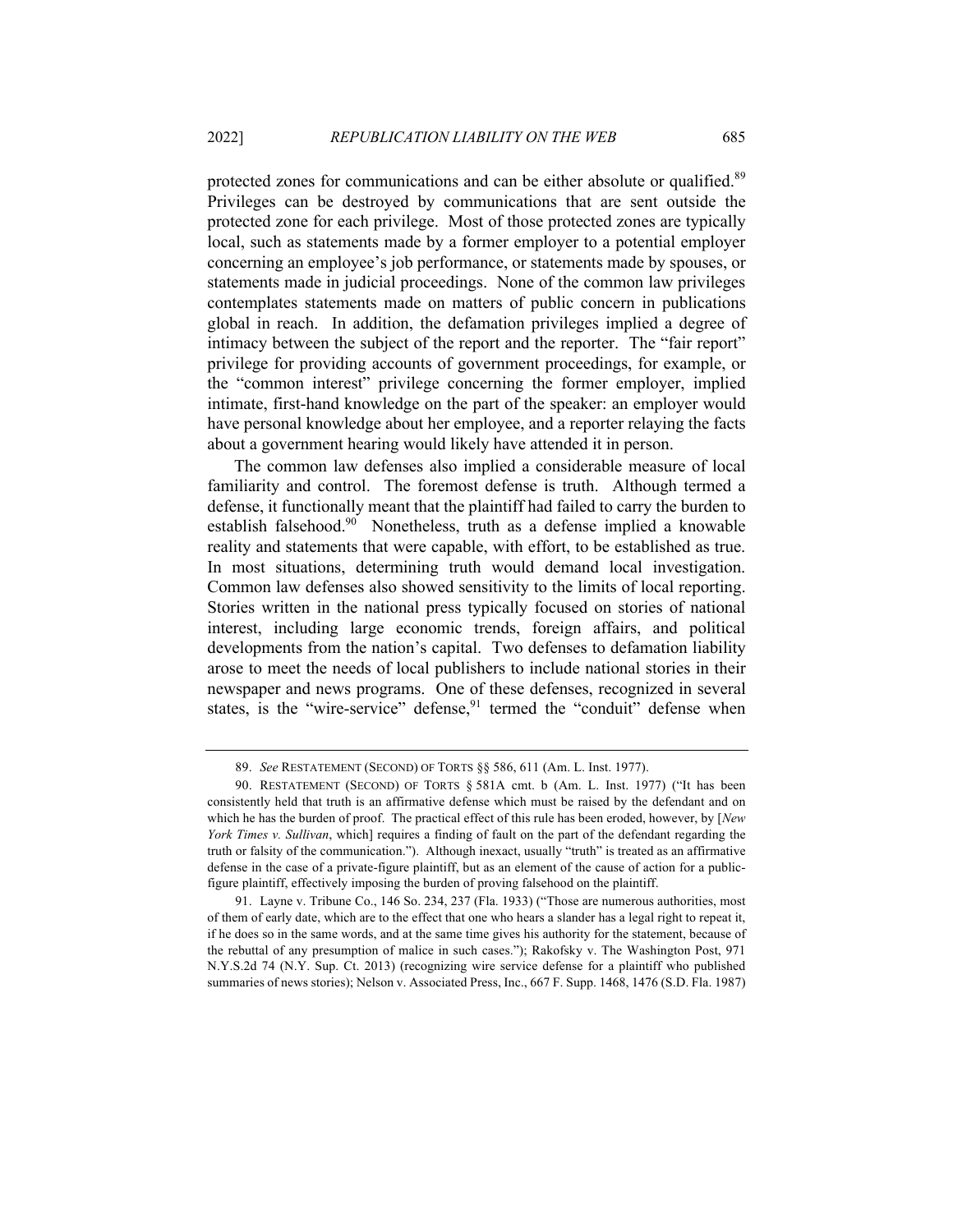applied to common carriers.<sup>92</sup> It exonerates local publishers who re-publish a news item from "a reputable news agency" without knowledge that the information in the item was false, as long as the news item on its face does not indicate any reason to doubt its veracity. $93$  This defense protected local publications who reprinted stories purchased from its affiliated wire service provider.<sup>94</sup> Any substantial alteration of the news item, however, negated the defense.<sup>95</sup> The other defense, adopted in few states,  $96$  is the "neutral reportage" privilege.<sup>97</sup> It holds that, in reporting on matters of public interest, where a prominent individual or organization makes a serious charge on a matter of public interest against another prominent individual or organization, the publisher of the statement is not liable, as long as the statement is accurately and "neutrally" reported.<sup>98</sup> Most courts, however, have refused to recognize the neutral reportage privilege.<sup>99</sup>

95. Med. Lab. Mgmt. Consultants v. ABC, Inc. 931 F. Supp. 1487, 1492 (D. Ariz. 1996) ("'absolute non-involvement [by the local publisher] with the underlying broadcast' is required."); Merco Joint Venture v. Kaufman, 923 F. Supp. 924, 929–30 (recognizing conduit liability in granting summary judgment to defendant TV station for broadcasting a program with defamatory content).

96. Only two states, New York and California, and the U.S. Court of Appeals for the Eighth Circuit, recognize this privilege. *See* Edwards v. National Audubon Society, Inc., 556 F.2d 113 (2d Cir. 1977); Barry v. Time, Inc., 584 F. Supp. 1110 (N.D. Cal. 1984); Price v. Viking Penguin, Inc., 881 F.2d 1426 (8th Cir. 1989). Other courts have rejected the defense; *see*, *e.g.*, Dickey v. CBS Inc., 583 F.2d 1221 (3d Cir. 1978).

97. *Edwards*, 556 F.2d at 113; *see generally* Ray W. Campbell, *The Developing Privilege of Neutral Reportage*, 69 VA. L. REV. 853 (1983).

98. *Edwards*, 556 F.2d at 120 (where a seemingly "responsible" individual or entity "makes serious charges against a public figure, the First Amendment protects the accurate and disinterested reporting of those charges, regardless of the reporter's private views regarding their validity"); Barry v. Time, Inc., 584 F. Supp. 1110, 1122–24 (N.D. Cal. 1984) ("a republisher who accurately and disinterestedly reports certain defamatory statements made against public figures is shielded from liability, regardless of the republisher's subjective awareness of the truth or falsity of the accusation.").

99. *See* Dickey v. CBS Inc., 583 F.2d 1221 (3d Cir. 1978); Norton v. Glenn, 797 A.2d 294, 298 (Pa. Super. Ct. 2002) ("We find the neutral reportage privilege was borne out of a misconstruction of *Time, Inc. v. Pape*, and we are not persuaded to adopt this privilege in the Commonwealth of Pennsylvania."); McCall v. Courier-Journal and Louisville Times Co., 623 S.W.2d 882, 886–87 (Ky. 1981); Postill v. Booth Newspapers, Inc., 325 N.W.2d 511, 517–18 (Mich. App. 1982).

<sup>(</sup>holding that Newsweek magazine was entitled to the wire service defense); Appleby v. Daily Hampshire Gazette, 478 N.E.2d 721, 725 (Mass. 1985); MacGregor v. Miami Herald Pub. Co., 119 So. 2d 85 (Fla. Dist. Ct. App. 1960).

<sup>92.</sup> RESTATEMENT (SECOND) OF TORTS § 612(1), cmt. g (Am. L. Inst. 1977) (A public utility under a duty to transmit messages is privileged to do so, even though it knows the message to be false and defamatory, unless (a) the sender of the message is not privileged to send it, and (b) the agent who transmits the message knows or has reason to know that the sender is not privileged to publish it.).

<sup>93.</sup> *Layne,* 146 So. at 238.

<sup>94.</sup> *Id.*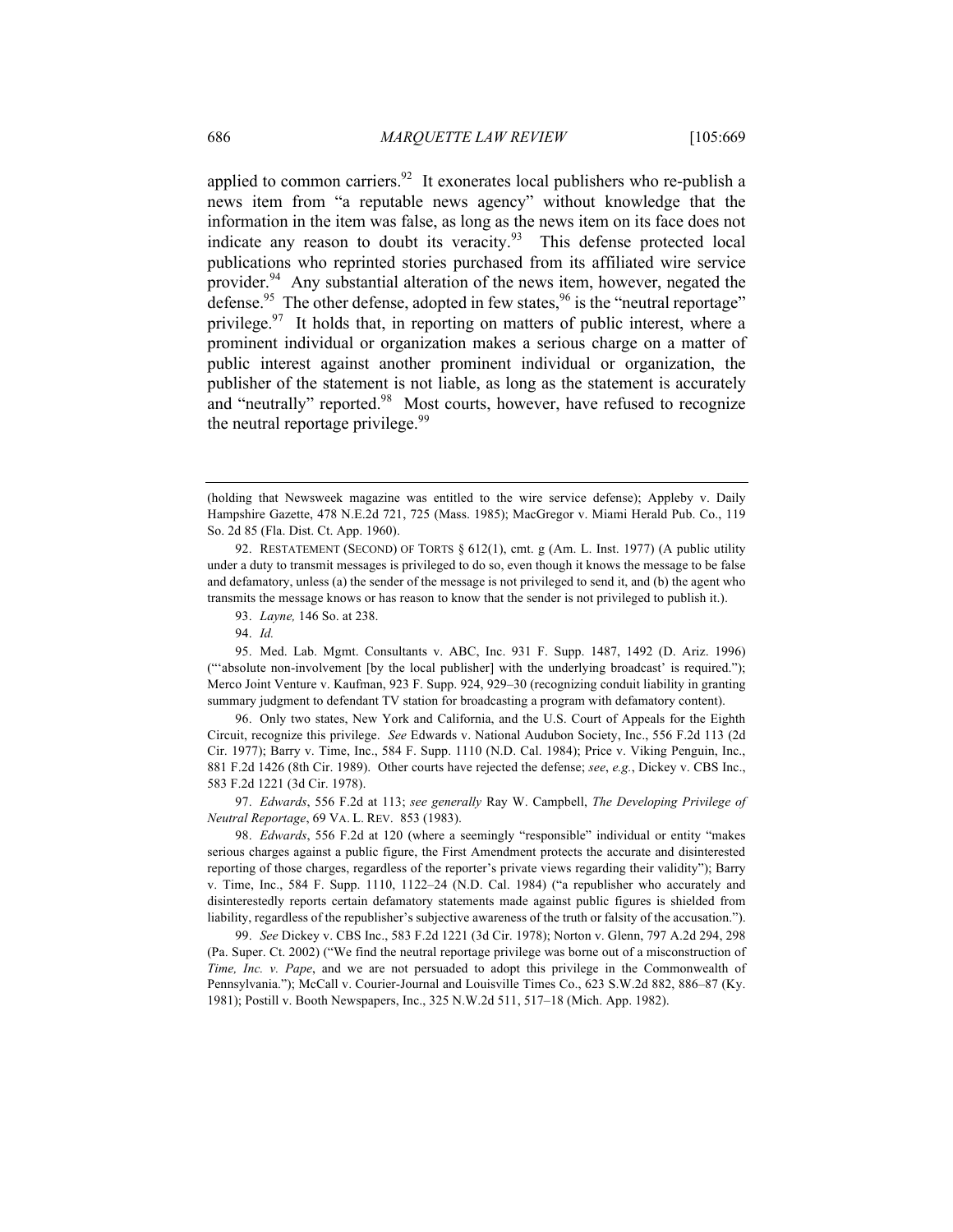The doctrine of republication liability stands in contrast to the defenses to defamation that protected local publishers. Under this theory, the publisher of any defamatory material steps into the shoes of those whom the publisher quotes or republishes.<sup>100</sup> The publisher who repeats a defamatory statement is as liable as the originator of the statement.<sup>101</sup> The republication standard requires each successive publisher to conduct a reasonable investigation into the veracity of the statements it intends to make, or to risk liability for reliance on the previous publisher.<sup>102</sup> Like ordinary defamation liability, republication liability presumes that each successive publisher has the means, by reasonable investigation, to determine the truth or falsity of potentially defamatory statements.<sup>103</sup> Even statements by public figures accusing other public figures of misdeeds or malfeasance must, in the great majority of states that have rejected the neutral reportage defense, be investigated by successive publishers.<sup>104</sup> The publisher of those statements must refrain from repeating them if they contain untrue, defamatory content. Liability for defamatory republication obtains even if the re-publisher lacked the means or access to investigate the truthfulness of statements made by people in distant locations.

# *B. The Uncomfortable Fit of Defamation Law with the Internet Age*

The decentralized, local focus of investigation and reporting implicit in the falsehood and fault elements of defamation law have changed significantly in the internet age. Most notable is the dramatic and ongoing consolidation in the industry. Few local magazines remain, except for "city" magazines serving the largest urban areas. Many local newspapers have folded or diminished their pages markedly. Of the local newspapers that remain, many are local in name only: they retain their historic title, tying the paper to a city, but publish only a few pages devoted to local news, sports, and weather. Their ownership is

<sup>100.</sup> "[T]ale bearers are as bad as tale makers." *See*, *e.g.*, Flowers v. Carville, 310 F.3d 1118, 1128 (9th Cir. 2002) (internal citations omitted); Barry v. Time, 584 F. Supp. 1110, 1122–23 (N.D. Cal. 1984).

<sup>101.</sup> *E.g*., *Barry*, 584 F. Supp. at 1122–23 (citing RESTATEMENT (SECOND) OF TORTS § 578 (1977)); *see also* RESTATEMENT (SECOND) OF TORTS § 581A cmt. e. (1977) ("When one person repeats a defamatory statement that he attributes to some other person, it is not enough for the person who repeats it to show that the statement was made by the other person. The truth of the defamatory charges that he has thus repeated is what is to be established.").

<sup>102.</sup> *See Flowers*, 310 F.3d at 1129–30.

<sup>103.</sup> Hyperlinks in an online article may not count as "republication." Biro v. Condé Nast, 95 N.Y.S.3d 799 (N.Y. App. Div. 2019) ("Contrary to plaintiff's contention, the email sent by defendant to New Yorker magazine subscribers . . . containing a hyperlink . . . does not constitute republication of the article.") (internal citations omitted).

<sup>104.</sup> RESTATEMENT (SECOND) OF TORTS § 578(c); Dorothy A. Bowles, *Neutral Reportage as a Defense Against Republishing Libel*, 11 COMM. & L. 3, 4 (1989).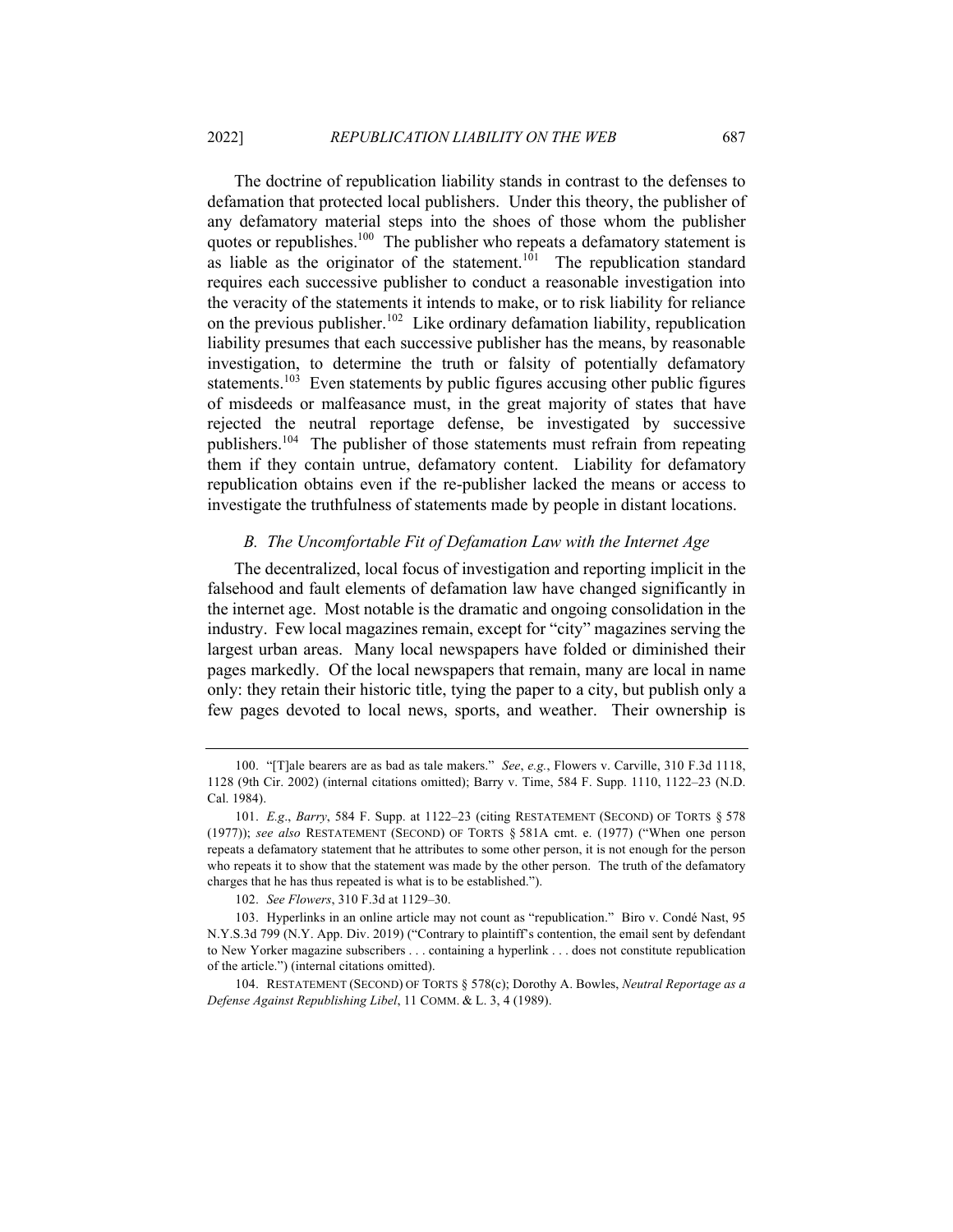distant, and most of the stories these local dailies print come from a centralized source. The website for Gannett, Inc., for example, owner of the USA TODAY network of newspapers, states that it also owns "hundreds of local media outlets in 46 U.S. states."<sup>105</sup> Gannett does, it appears, assign individual reporters to these local papers, but their number is far fewer than was the case when the paper was locally owned and operated. Local journalism has diminished, and thus the ability of publications to conduct local investigations has likewise waned.

The advent of the internet has also changed the character and accessibility of the damages remedy for defamation. A great deal of online content, and a disproportionate volume of its putative defamation, comes from anonymous sources, or from "non-collectible" defendants. Defamatory statements may be published on blogs, websites, social media, and in the ubiquitous "comments" section appended to many posted articles. They may come from competitors, customers, disgruntled employees, or rogue trolls, any of whom may be hiding behind fake or anonymous names. The First Amendment protects anonymous speech.<sup>106</sup> More particularly, the First Amendment protects internet speech.<sup>107</sup> As a result, identifying internet defendants can be difficult and expensive.

This is not to say that liability for internet defamation is impossible to impose, only that it is difficult. The process by which defamation plaintiffs can even identify internet "John Doe" defamation defendants can be taxing.<sup>108</sup> Sometimes, expert examination may unmask John Doe, using forensic and digital review on the content, timing, and method of the defamatory statement to reveal Doe's identity. Information such as a unique username or internet handle, or other recognizable words and phrases may provide clues; Doe may have left an internet-protocol address or geographical locator in the online message. If forensic and digital examination fails, the plaintiff may file a defamation suit against "John Doe" or use applicable pre-suit discovery processes to serve subpoenas on those who might know Does' identity, such as internet service providers, website hosts, or domain name registrars. Before courts will enforce those subpoenas, however, the plaintiff must establish notice

<sup>105.</sup> GANNETT, https://www.gannett.com/ [https://perma.cc/A5NR-L6MK].

<sup>106.</sup> McIntyre v. Ohio Elections Commission, 514 U.S. 334, 342 (1995); Talley v. California, 362 U.S. 60, 64–65 (1960).

<sup>107.</sup> Reno v. ACLU, 521 U.S. 844, 885 (1997); *See also* Packingham v. North Carolina, 137 S.Ct. 1730, 1737 (2017) ("These [social media] websites can provide perhaps the most powerful mechanisms available to a private citizen to make his or her voice heard. They allow a person with an Internet connection to 'become a town crier with a voice that resonates farther than it could from any soapbox.") (quoting *Reno*, 521 U.S. at 870).

<sup>108.</sup> *See* Lidsky, *supra* note 60.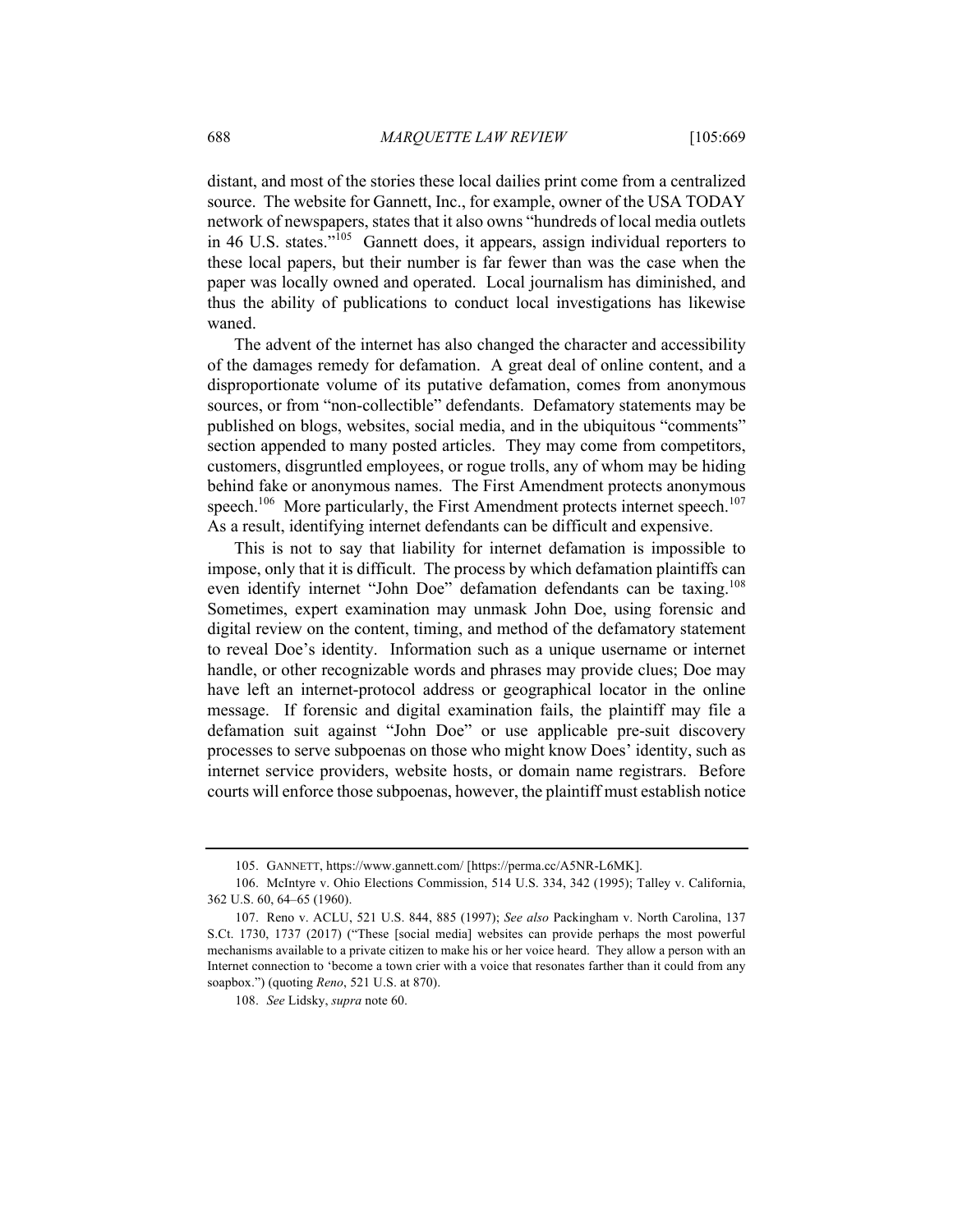and demonstrate proof of a claim against Doe.<sup>109</sup> The "unmasking" test differs by state and sometimes even within federal circuits.<sup>110</sup> Even where efforts to unmask the John Doe defendant fails, the plaintiff may proceed to discover evidence of malice or negligence yet respect anonymity.<sup>111</sup>

Defamation on the internet also presents special problems of personal jurisdiction<sup>112</sup> and choice of law.<sup>113</sup> Applicable statute of limitations are in most states just one year,<sup>114</sup> and many states refuse to apply the "discovery rule" to lengthen the time.<sup>115</sup> Republication can lengthen the limitations period,

<sup>109.</sup> *In re* Subpoena Duces Tecum to America Online, Inc., 52 Va. Cir. 26, \*7–8 (Fairfax 2000), *rev'd on other grounds sub nom.* America Online, Inc. v. Anonymous Publicly Traded Co., 542 S.E.2d 377 (Va. 2001); Solers v. Doe, 977 A.2d 941, 954–55 (D.C. 2009) (evidence sufficient to defeat summary judgment motion); Independent Newspapers, Inc. v. Brodie, 966 A.2d 432, 456–57 (Md. 2009) (prima facie evidence plus balancing of First Amendment anonymity interests); Krinsky v. Doe 6, 159 Cal. App. 4th 1154, 1172 (2008) (prima facie evidence); *In re* Does 1–10, 242 S.W. 3d 805, 821–22 (Tex. App. 2007) (evidence sufficient); Dendrite International, Inc. v. Doe No. 3, 775 A.2d 756, 760–61 (N.J. Sup. Ct. App. Div. 2001) (prima facie evidence plus First Amendment balancing of anonymity interests).

<sup>110.</sup> *See* Savanna L. Shuntich & Kenneth A. Vogel, Doe Hunting: A How-To Guide for Uncovering John Doe Defendants in Anonymous Online Defamation Suits, 50 Md. B.J. 48, 52 (2017); Ethan B. Siler, Comment, *Yelping the Way to a National Statutory Standard for Unmasking Internet Anonymity*, 51 WAKE FOREST L. REV. 189, 189 (2016); Laura Rogal, *Anonymity in Social Media*, 7 PHOENIX L. REV. 61, 63 (2013).

<sup>111.</sup> *See In re* Anonymous Online Speakers, 661 F.3d 1168, 1177–78 (9th Cir. 2011) (protective order for disclosure of Doe's identity to attorneys only may still safeguard First Amendment anonymity rights); Art of Living Found. v. Does 1–10, 2011 U.S. Dist. LEXIS 129836, at \*28 n.7 (N.D. Cal. Nov. 9, 2011) (deposition on written questions or telephonic deposition may safeguard First Amendment anonymity rights).

<sup>112.</sup> Although statements made online are viewable in all fifty states, courts have imposed limitations on personal jurisdiction under state long-arm statutes and the constitutional requirement of due process. Some states have specific carve-outs in the long-arm statute that limits the ability of defamation plaintiffs to hale non-domiciliaries into court. *See* N.Y. C.P.L.R. 302(a) (MCKINNEY 2021); GA. CODE ANN. § 9-10-91(2) (2021).

<sup>113.</sup> Wells v. Liddy, 186 F.3d 505, 528 (4th Cir. 1999) (online defamation "is a tort for which the *lex loci delicti* rule fails to reach a satisfactory result . . . ."). The "most significant relationship" test of the Restatement usually results in the defendant's domicile. RESTATEMENT (SECOND) OF CONFLICT OF LAWS § 150(2) (AM. L. INST. 1971).

<sup>114.</sup> VA. CODE ANN. § 8.01-247.1 (2021); D.C. CODE § 12-301(4) (2021); MD. CODE ANN., CTS. & JUD. PROC. § 5-105 (LexisNexis 2021); 42 PA. CONS. STAT. § 5523(1) (2021); W. VA. CODE ANN. § 55-2-12(c) (LexisNexis 2021).

<sup>115.</sup> Several courts have refused to apply the discovery rule, which tolls the statute of limitations, to internet defamation. Thanh v. Ngo, 2016 U.S. Dist. LEXIS 96260, at \*31 (D. Md. July 22, 2016) (rejecting discovery rule for widely available online magazine statements); Mullin v. Wash. Free Wkly. Inc., 785 A.2d 296, 299 (D.C. 2001) (rejecting discovery rule in defamation cases involving mass media publications).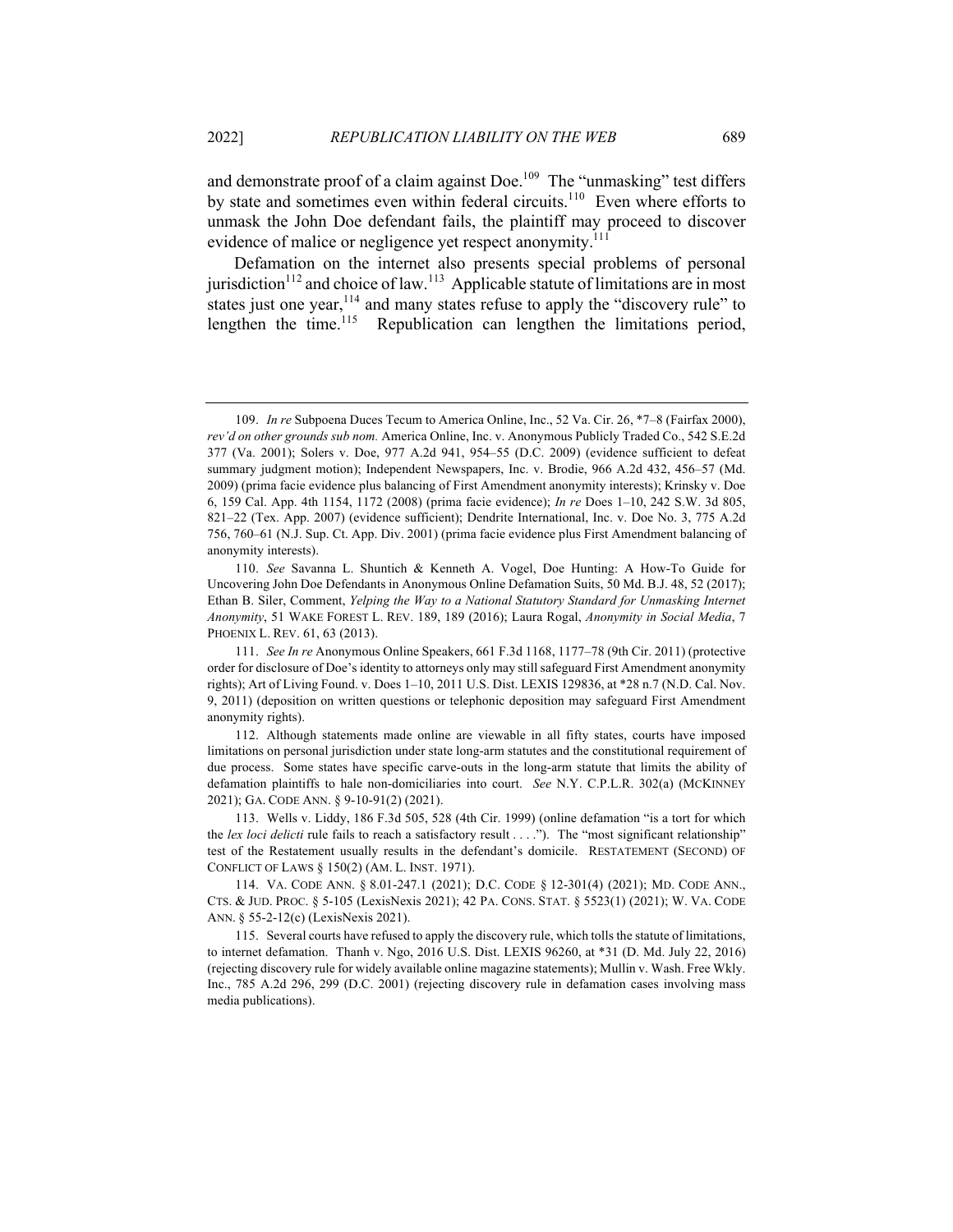restarting the time to sue,  $116$  especially when the republication contains additional material and reaches a larger or different audience.<sup>117</sup> On the other hand, the "single publication" rule can shorten the limitations period significantly.<sup>118</sup> Taken together, these considerations contribute substantially to the difficulty of recovery for plaintiffs in internet defamation cases.<sup>119</sup>

The expansive, uncontrolled environment of the internet has rendered most of the common law of defamation practically obsolete. Local reporting after local investigations into local matters seems quaint, if not obsolete. Even the idea of a local matter itself is contestable if not anachronistic: local matters are often of interest mostly to the extent that they either generate or partake in a more national controversy or narrative. Defenses and privileges also appear increasingly irrelevant as the movement of labor and the sweep of narratives

<sup>116.</sup> *See* RESTATEMENT (SECOND) OF TORTS § 577A(4) (Am. L. Inst. 1977). *See* WJLA-TV v. Levin, 564 S.E.2d 383, 390 (Va. 2002) ("[G]enerally subsequent republications of such a [defamatory] statement are separate torts."); Blue Ridge Bank v. Veribanc, Inc., 866 F.2d 681, 689 (4th Cir. 1989) ("It is well settled that the author or originator of a defamation is liable for republication or repetition thereof by third persons, provided it is the natural and probable consequence of his act, or he has presumptively or actually authorized or directed its republication . . . .") (quoting Weaver v. Beneficial Fin. Co., 98 S.E.2d 687, 690 (Va. 1957)).

<sup>117.</sup> Eramo v. Rolling Stone, LLC, 209 F. Supp. 3d 862, 879 (W.D. Va. 2016) ("The republication exception is meant to give plaintiffs an additional remedy when a defendant edits and retransmits the defamatory material or redistributes the material with the goal of reaching a new audience."); Clark v. Viacom Int'l Inc., 617 F. App'x 495, 504–06 (6th Cir. 2015).

<sup>118.</sup> "As to any single publication, (a) only one action for damages can be maintained; (b) all damages suffered in all jurisdictions can be recovered in the one action; and (c) a judgment for or against the plaintiff upon the merits of any action for damages bars any other action for damages between the same parties in all jurisdictions." RESTATEMENT (SECOND) OF TORTS § 577A(4) (Am. L. Inst. 1977); *see also* Petro-Lubricant Testing Labs., Inc. v. Adelman, 184 A.3d 457, 461–62 (N.J. 2018) (applying single publication rule to review website reports but finding disputed issues on whether later reports were substantively different than earlier reports—i.e., new republications that would re-start limitations period).

<sup>119.</sup> Of concern to any defamation plaintiff, regardless of whether the defamation was published in printed form or online, are state Anti-SLAPP laws. These statutes vary by state in their breadth, procedures, and remedies. A significant question has emerged in the federal courts: Are these state laws substantive, and therefore apply in a diversity case, or are they procedural rules that conflict with and do not supersede federal civil procedural rules? Some courts have ruled that the Anti-SLAPP laws are substantive. Wynn v. Chanos, 685 F. App'x. 578, 579 (9th Cir. 2017); Godin v. Schencks, 629 F.3d 79, 81 (1st Cir. 2010). *See generally* William J. Seidleck, Comment, *Anti-SLAPP Statutes and the Federal Rules: Why Preemption Analysis Shows They Should Apply in Federal Diversity Suits*, 166 U. PA. L. REV. 547 (2018). Other courts have held that the laws do not apply in federal cases, treating the Anti-SLAPP statutes as procedural state law in conflict with federal rules or the Seventh Amendment right to trial by jury. *See* Klocke v. Watson, 936 F.3d 240, 245–46 (5th Cir. 2019); Los Lobos Renewable Power, LLC v. AmeriCulture, Inc., 885 F.3d 659, 668–69 (10th Cir. 2018); Abbas v. Foreign Pol'y Grp., LLC, 783 F.2d 1328, 1333–36 (D.C. Cir. 2015); Unity Healthcare, Inc. v. Cnty. of Hennepin, 308 F.R.D. 537, 548–49 (D. Minn. 2015).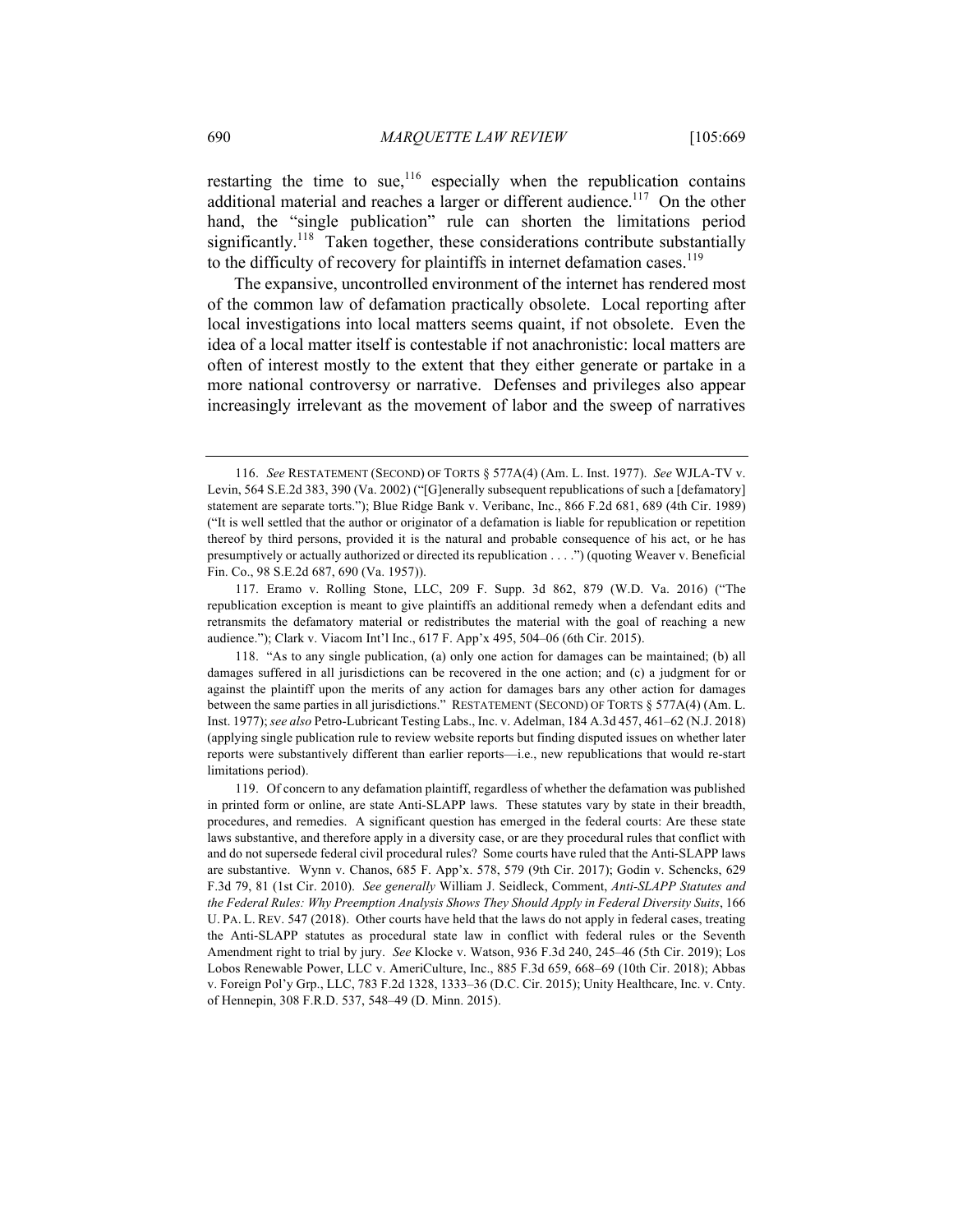renders inapplicable defenses and privileges built on a premise of personal knowledge.

But one common law doctrine remains robust and may be more applicable than ever: republication liability. It punishes those who unknowingly reprint defamation. It mandates as a legal matter that the republisher step into the shoes of the original speaker, answering fully for any defamatory content, as if the republisher had originated the statement itself.<sup>120</sup> It has always been a harsh doctrine. Perhaps the blow was softened at common law, as publishers could make republication decisions selectively, most likely well aware of the status and reputation of the original publisher. Interest in local stories would less frequently arise beyond the local market. Quite the opposite conditions obtain today. Journalism in the internet age drives narratives that are of national interest. The demise of the locally owned and operated newspaper and its replacement with, on the one hand, ubiquitous, anonymous "democratized" speakers, and on the other with highly centralized and corporatized mainstream media, has made republication fraught with danger. One would think that the major media publications could rely on each other for careful journalistic investigations and measured, non-defamatory public statements. As discussed below, the palpable pressures of internet journalism and the precarious financial condition of traditional journalism invite mistakes. When one of the reliable publishers makes that mistake, through republication liability they all do. Localized injury to victims stemming from local defamation now takes on national dimension, causing immeasurable injury. Republication liability on the internet is unprecedented.

#### IV. CONSTITUTIONAL PROTECTIONS DO NOT CURE THE PROBLEM

The Supreme Court's extended foray into defamation law stemmed from its concern that states not unduly infringe on First Amendment rights, notably the free press clause.<sup>121</sup> Through a series of decisions, the Court carved out broad safe harbors for journalistic freedom, holding that the First Amendment "can serve as a defense in state tort suits."122 Its First Amendment jurisprudence

<sup>120.</sup> Henry H. Perritt Jr., *Tort Liability, the First Amendment, and Equal Access to Electronic Networks*, 5 HARV. J.L. & TECH. 65, 95 (1992). *See also* Zeran, 129 F.3d at 332; Leflar, *supra* note 68, at 254 ("The law of libel and slander . . . is ordinarily thought of as a body of law grounded on 'absolute liability.'"). Such standards apply widely not only to standard reporting, but also to opinion pieces and even fictional works. *See* Milkovich v. Lorain J. Co., 497 U.S. 1, 21 (1990).

<sup>121.</sup> U.S. CONST. amend. I. The First Amendment safeguards the "freedom of speech . . . [and] of the press."

<sup>122.</sup> Snyder v. Phelps, 562 U.S. 443, 451 (2011); City of Keene v. Cleveland, 118 A.3d 253, 261 (N.H. 2015) (tortious interference claim asserted against political activists barred by First Amendment).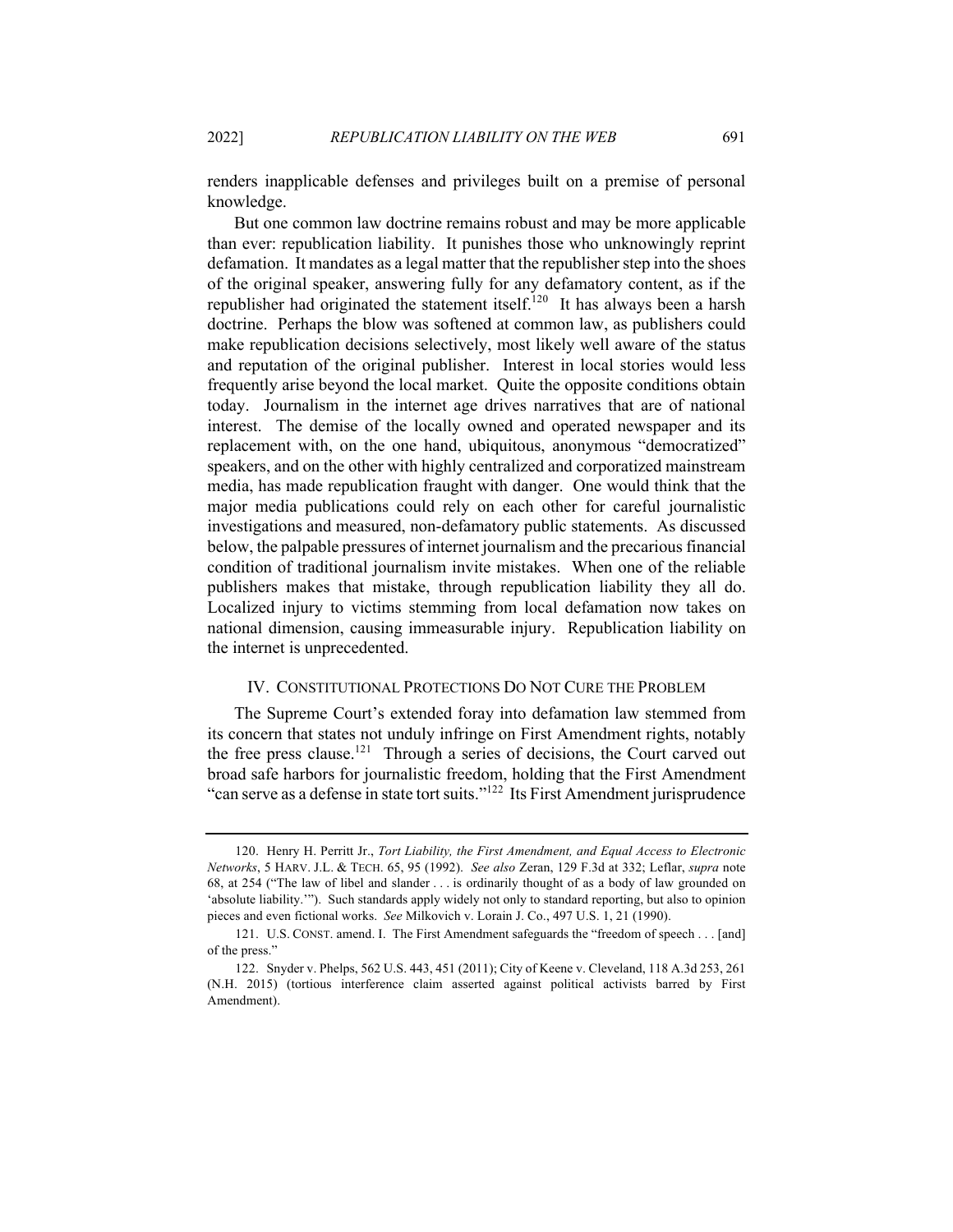created obstacles for plaintiffs that focused both on the identity of the plaintiff and on the character of the defamatory statement. With respect to the identity of the plaintiff, the Court provided a significantly more difficult burden of proof for public officials or other public figures, requiring them to satisfy, by clear and convincing evidence, $123$  the "actual malice" standard for fault, thereby exculpating negligent defamation.<sup>124</sup> Other decisions focused on the character of the statement itself, as the Court held that defamatory statements made about matters of "public concern" were not actionable, even for private-citizen plaintiffs.125 The Court held that statements of "opinion" or "rhetorical hyperbole" were constitutionally protected, $126$  and that the defense of "truth" was to include "substantial truth,"<sup>127</sup> giving even broader protection for even statements that were defamatory, untrue, and uttered intentionally.<sup>128</sup>

Despite the vigor and breadth of the Supreme Court's numerous decisions establishing new obstacles for the defamation plaintiff, they are ill-fitting and anachronistic in the new era of internet-based defamation. The Court's jurisprudence responds to an environment where journalism was practiced by professionals, with publication preceded by investigation, with articles measured in vocabulary, careful in commentary, and focused primarily on matters of public concern. None of these conditions remain. Internet speech is highly decentralized, democratized, and characterized by offhand opinion, supported by little or no research or investigation, careless in its grammar, vocabulary, and substance, and often brutally ad hominem. It can concern matters of the largest public importance or of no public importance at all. It is very often defamatory. These defamatory statements are made with little or likely no regard for prevailing legal standards. Yet their utterance can be highly damaging to personal reputations. If these defamatory statements migrate from internet chat rooms and comment sections to the pages of traditional journalists who post content online, as they did in the Sandmann litigation, then because of republication liability, these traditional journalists are vulnerable for all the

<sup>123.</sup> New York Times Co. v. Sullivan, 376 U.S. 254, 285–86 (1964); Gertz v. Robert Welch, Inc., 418 U.S. 323, 323 (1974).

<sup>124.</sup> *See*, *e.g.*, New York Times Co. v. Sullivan, 376 U.S. at 279–84; *Gertz*, 418 U.S. at 323; Curtis Publ'g Co. v. Butts, 388 U.S. 130, 160 (1967); St. Amant v. Thompson, 390 U.S. 727, 733 (1968); Herbert v. Lando, 441 U.S. 153, 169 (1979); Time, Inc. v. Firestone, 424 U.S. 448, 455 (1976). *See* Marc A. Franklin & Daniel J. Bussel, *The Plaintiff's Burden in Defamation: Awareness and Falsity*, 25 WM. & MARY L. REV. 825, 836 (1984).

<sup>125.</sup> *See Snyder*, 562 U.S. at 458.

<sup>126.</sup> Milkovich v. Lorain J. Co., 497 U.S. 1, 20–21 (1990).

<sup>127.</sup> Block v. Tanenhaus, 867 F.3d 585, 590 (5th Cir. 2017) (citing Masson v. New Yorker Magazine, Inc., 501 U.S. 496, 517 (1991)).

<sup>128.</sup> *Masson*, 501 U.S. at 517 (ultimate question is whether the statement had a different effect on the mind of the reader than the pleaded truth would have produced).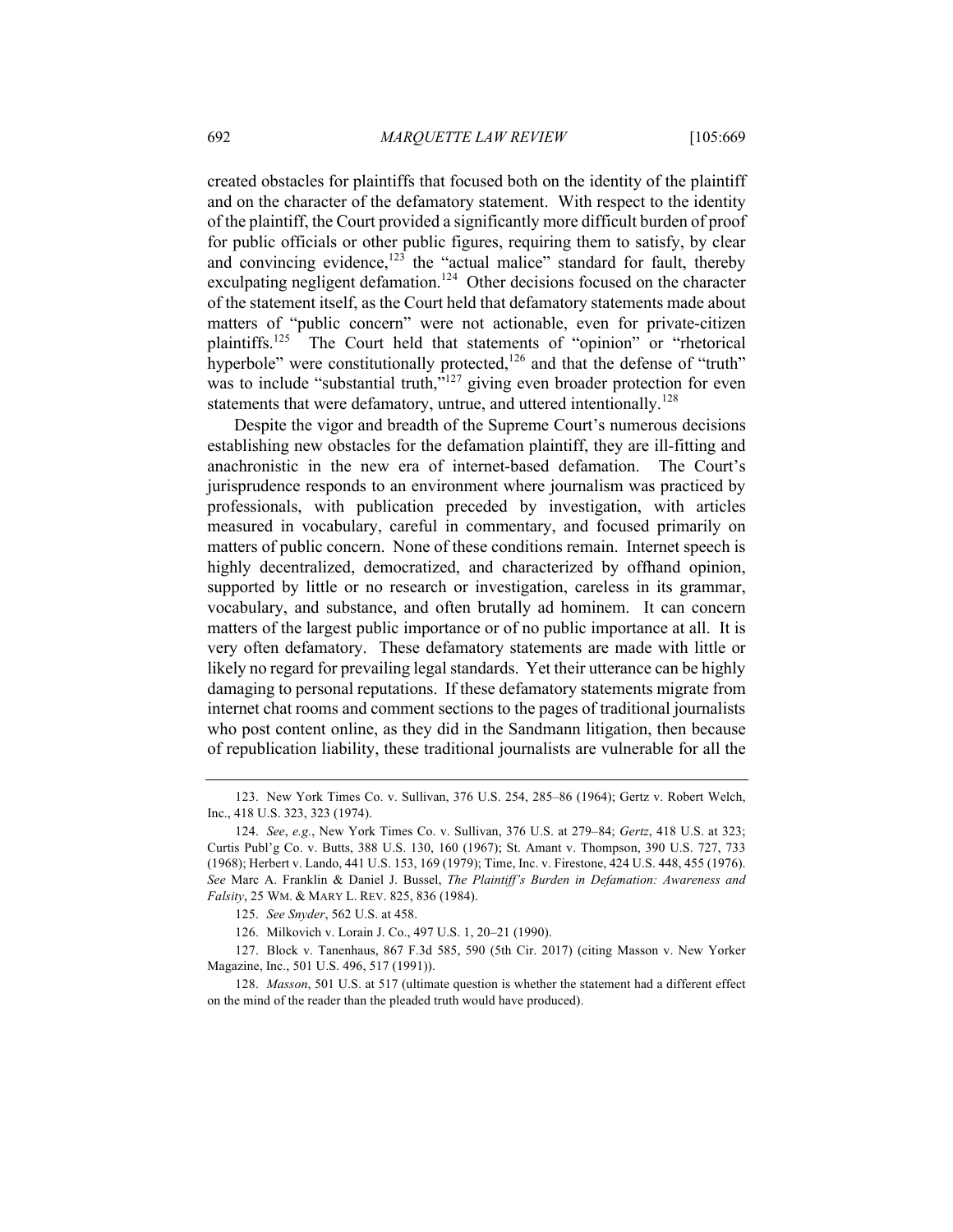damages caused by their mistake. The carefully devised constitutional protections will not help them.

#### *A. First Amendment Limitations on Defamation Liability*

The most famous of the Court's First Amendment decisions modified the fault standard used at the common law. "Actual malice" became the new, constitutionally required standard of fault for plaintiffs who constitute public figures.129 The Court divided plaintiffs into one of three categories: "general purpose" public figures<sup>130</sup> or public officials,<sup>131</sup> "limited purpose" public figures,<sup>132</sup> and private figures.<sup>133</sup> The traditional negligence standard found in state law now applied only to the latter.<sup>134</sup> Public figures and "limited purpose" public figures were to be treated the same.<sup>135</sup> An otherwise private person who took steps to thrust themselves into a matter of public concern, such as opining publicly on a voting referendum or other public controversy, became a limited purpose public figure as to that particular controversy,  $136$  yet remained a private

131. The "public officials" category includes politicians and high-ranking governmental figures, but also extends to government employees who have, or appear to the public to have, substantial responsibility for or control over the conduct of government affairs. Courts have interpreted these criteria broadly, extending the public figure classification to civil servants far down the government hierarchy. For example, the supervisor of a county recreational ski center was held to be a "public official" for purposes of defamation law. Rosenblatt v. Baer, 383 U.S. 75, 87 (1966). Some courts have even extended the protection to all individuals engaged in matters of public health, such as hospital staff, given the importance of health issues for the general public. *See* Hall v. Piedmont Publ'g Co., 266 S.E.2d 397, 399–400 (N.C. App. 1980); *see also* Young v. Gannett Satellite Info. Network, Inc., 734 F.3d 544, 550 (6th Cir. 2013) (discussing whether or not a rank-and-file police officer constitutes a "public official" for First Amendment purposes).

132. "Limited-purpose" public figures are individuals who "have thrust themselves to the forefront of particular controversies in order to influence the resolution of the issues involved." *Gertz*, 418 U.S. at 323. They are the individuals who deliberately shape debate on particular public issues, especially those who use the media to influence that debate.

133. *Gertz*, 418 U.S. at 323 (a well-known lawyer and civic leader engaged in a very public trial involving police brutality constituted a private citizen); Time, Inc., v. Firestone, 424 U.S. 448, 454–55 (1976) (socialite going through a divorce who both collected press clippings on herself and held press conferences regarding the divorce was a private citizen); Pring v. Penthouse International Ltd., 695 F.2d 438 (1982) (Penthouse Pet for purposes of parody was a private citizen).

134. *See Gertz*, 418 U.S. at 343, 347.

136. One key aspect is whether or not the plaintiff was forced into the public light, or instead chose to engage in the public debate. Wolston v. Reader's Digest Ass'n, 443 U.S. 157, 166 (1979).

<sup>129.</sup> New York Times Co. v. Sullivan, 376 U.S. at 254.

<sup>130.</sup> All-purpose public figures are private individuals who occupy "positions of such persuasive power and influence that they are deemed public figure for all purposes . . . they invite attention and comment." Gertz v. Robert Welch, Inc. 418 U.S. 323, 345 (1974). For these individuals, the actual malice standard extends to virtually all aspects of their lives.

<sup>135.</sup> *See id.* at 343.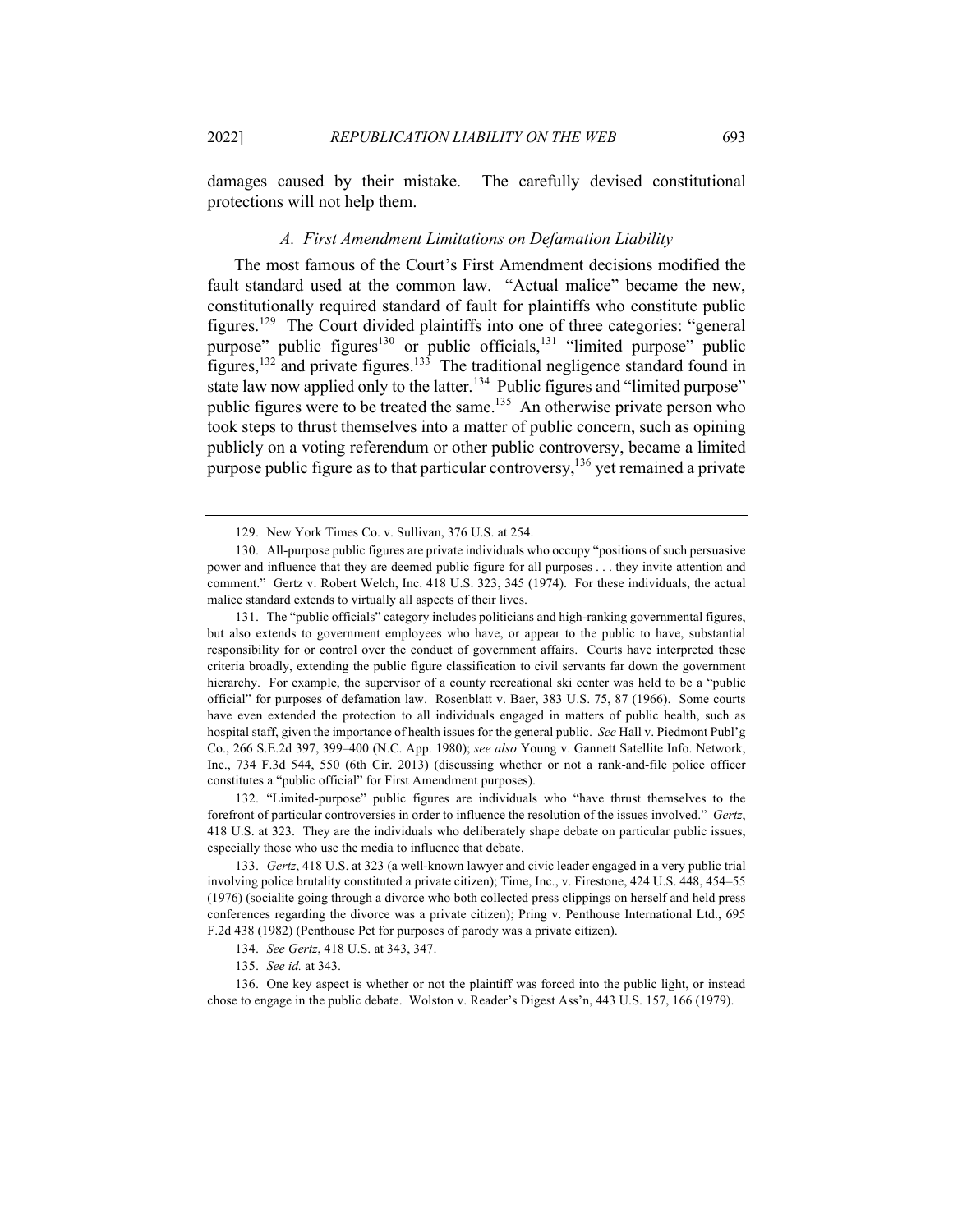figure for other matters.<sup>137</sup> For public figures, the need to prove actual malice<sup>138</sup> meant that the defendant had to either know the statement they were about to make to be false, yet choose to publish it anyway, or that they had "reckless disregard" about whether the statement was true or not.<sup>139</sup> This heightened standard requires plaintiff to produce clear and convincing evidence that the defendant actually knew the information was false or entertained serious doubts as to the truth of the publication.<sup>140</sup> In assessing this proof, the court is to examine the defendant's state of mind, considering also the defendant's efforts in researching, editing, and fact checking their work.<sup>141</sup>

The Court also tried, but later seemed to abandon, another tack in its efforts to balance defamation law and constitutional law. Along with differentiating between categories of plaintiffs and holding that "public figure" plaintiffs had to carry a severely heightened burden to prove actual malice, the Court also differentiated between categories of statements. Those statements that pertained to matters of "public concern" also were to be protected by the new

139. Subsequent federal court decisions interpreted "reckless disregard" to mean that the defendant knew the statement was false yet was reckless in regard to the decision to publish it. This interpretation of reckless disregard rendered it practically indistinguishable from the "actual malice" requirement. *See* Harte-Hanks Commc'ns, Inc. v. Connaughton, 491 U.S. 657, 688 (1989).

> A 'reckless disregard' for the truth, however, requires more than a departure from reasonably prudent conduct. 'There must be sufficient evidence to permit the conclusion that the defendant in fact entertained serious doubts as to the truth of his publication.' The standard is a subjective one—there must be sufficient evidence to permit the conclusion that the defendant actually had a 'high degree of awareness of . . . probable falsity'. . . . In a case such as this involving the reporting of a third party's allegations, 'recklessness may be found where there are obvious reasons to doubt the veracity of the informant or the accuracy of his reports.'

*Id* at 688 (internal citations omitted)*.*

140. Reckless disregard means a "high degree of awareness of . . . probable falsity" or "purposeful avoidance of the truth." *Id.* at 688, 692.

<sup>137.</sup> *See generally* Secord v. Cockburn, 747 F. Supp. 779 (D.D.C. 1990) (retired general who advocated on national security issues constituted limited-purpose public figure); Pauling v. Globe-Democrat Publ'g Co., 362 F.2d 188 (8th Cir. 1966) (scientist who was prominent and outspoken in his opposition to nuclear tests was limited-purpose public figure); Curtis Publ'g Co. v. Butts, 388 U.S. 130 (1967) (nationally-known college football coach accused of fixing a football game was limited-purpose public figure); James v. Gannett Co., 353 N.E.2d 834 (N.Y. 1976) (professional belly dancer for matter related to her performance was a limited-purpose public figure); Vitale v. Nat'l Lampoon, Inc., 449 F. Supp. 442 (E.D. Pa. 1978) (Playboy Playmate for purpose of parody was a limited-purpose public figure).

<sup>138.</sup> Actual malice means with knowledge of falsity or in reckless disregard of the truth, proven by clear and convincing evidence. New York Times Co. v. Sullivan, 376 U.S. 254, 279–80 (1964).

<sup>141.</sup> Reliance on biased or anonymous sources, threats, other negative statements, ill will, hostility, rivalry, and the defendant's state of mind may reflect actual malice. *See Id.* at 668; Herbert v. Lando, 441 U.S. 153, 160, 164 n.12, 165 n.15 (1979).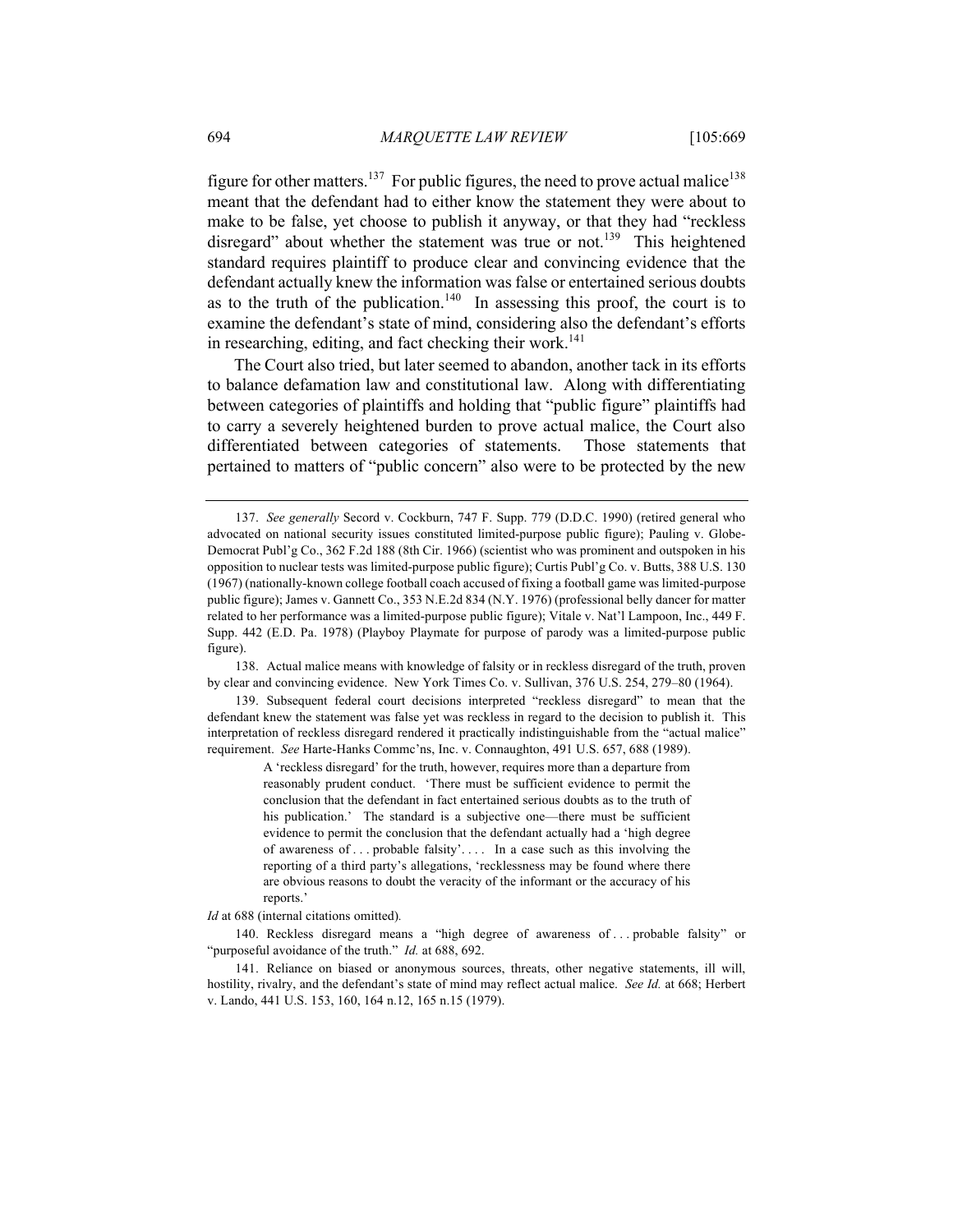"actual malice" standard of fault.<sup>142</sup> Thus, for a time, defamation plaintiffs had to circumnavigate both "plaintiff-centered" speech protections and "statementcentered" speech protections. Subsequently, however, the Court seemed to relegate considerations of the nature or topic of the statement to the sideline, instead focusing on the status of the plaintiff exclusively.<sup>143</sup>

In its continuing efforts to promote freedom of the press in the face of state defamation liability,<sup>144</sup> the Court also created a new category of speech it termed "opinion," to be distinguished from "fact."145 Both the context and content of the statement separate opinion and fact.<sup>146</sup> For example, statements made in certain contexts, even if apparently factual in content, such as statements appearing in comment sections on websites and blogs, are usually considered opinion.<sup> $147$ </sup> The common law courts had not made this distinction: any false statement, even statements that appeared to be matters of opinion, was actionable.

It is arguable, however, that the Court's introduction of the "fact/opinion" distinction has not altered or reduced the scope of liability for journalists. Although the opinion defense was not available at common law, it was difficult, if not semantically impossible, for an opinion to meet the requirement of "falsehood" in the sense of verifiable truth. Opinions might be better or worse, but not true or false. Even the Court's addition of the "opinion" defense is limited: the Court divided all statements into three categories: pure opinion,

147. *See*, *e.g.*, Bajardi v. Pincus, 2019 WL 3521847, at \*18 (N.J. Super. Ct. App. Div. Aug. 2, 2019) (holding statements to be opinion and noting that debate and commentary on the internet "is often crude, contentious, and opinion rather than fact based."); Sandals Resorts Int'l Ltd. v. Google, Inc., 925 N.Y.S.2d 407, 415 (N.Y. App. Div. 2011) (recognizing that, "[t]he culture of Internet communications, as distinct from that of print media such as newspapers and magazines, has been characterized as encouraging a 'freewheeling, anything-goes writing style'") (internal citation omitted); Doe No. 1 v. Cahill, 884 A.2d 451, 467 (Del. 2005) ("Read in the context of an internet blog, these statements do not imply any assertions of underlying objective facts.").

<sup>142.</sup> Rosenbloom v. Metromedia, Inc., 403 U.S. 29, 48, 50 (1971); Dun & Bradstreet, Inc. v. Greenmoss Builders, Inc., 472 U.S. 749, 759 (1985).

<sup>143.</sup> Gertz v. Robert Welch, Inc., 418 U.S. 323 (1974).

<sup>144.</sup> Phila. Newspapers, Inc. v. Hepps, 475 U.S. 767, 775 (1986) (The First Amendment "requires the plaintiff to surmount a much higher barrier before recovering damages from a media defendant than is raised by the common law.").

<sup>145.</sup> To be actionable, the statement must be "sufficiently factual to be susceptible of being proved true or false." Milkovich v. Lorain J. Co., 497 U.S. 1, 21 (1990).

<sup>146.</sup> *Compare Milkovich*, 497 U.S. at 21 (general tenor of statements implying plaintiff lied under oath did not negate impression that writer was maintaining that plaintiff indeed committed perjury), *with* Greenbelt Coop. Publ'g Ass'n v. Bresler, 398 U.S. 6, 14 (1970) (context of isolated use of the word "blackmail" to describe plaintiff's negotiation style was obvious hyperbole to "even the most careless reader").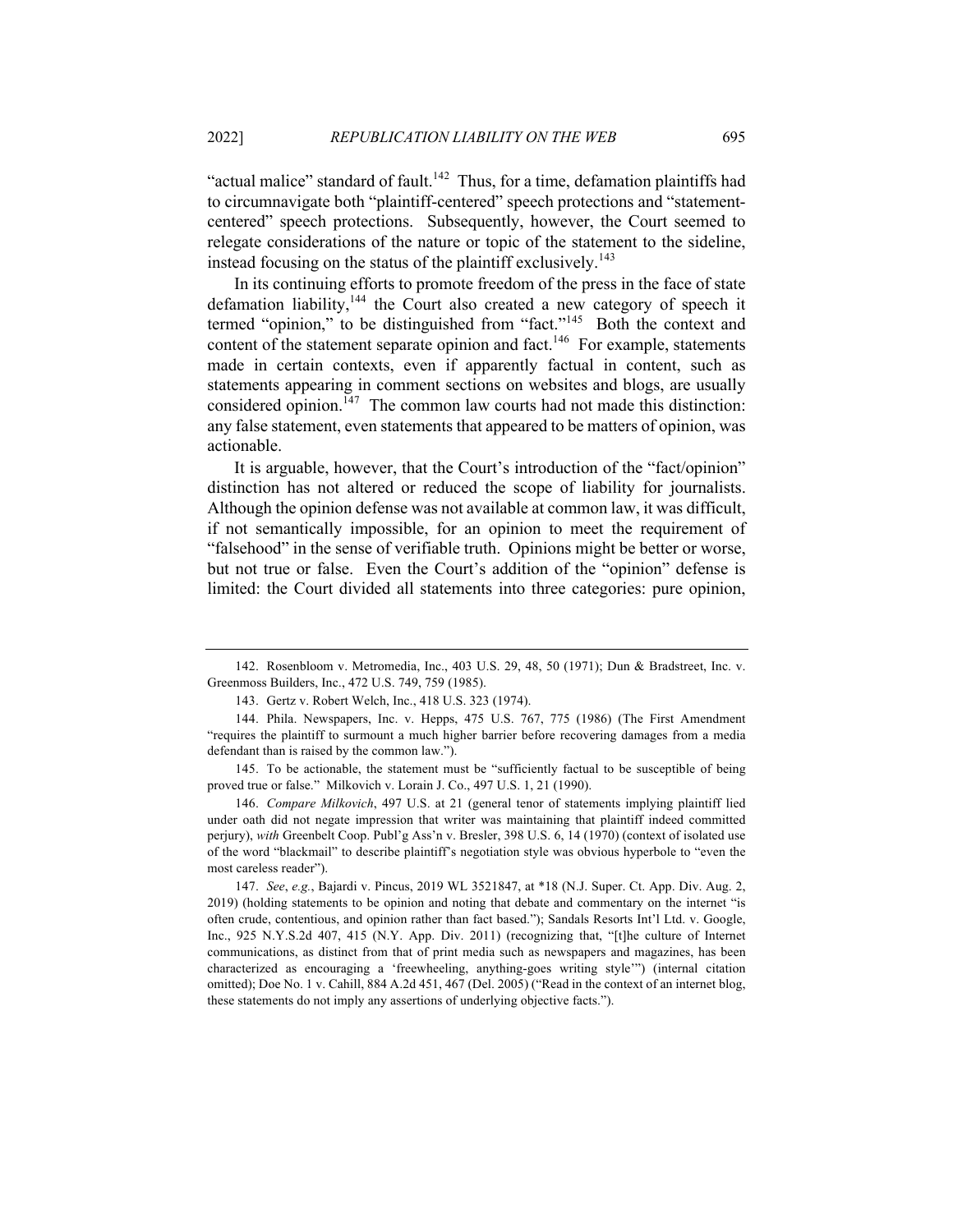mixed opinion, and fact.<sup>148</sup> Only the first, pure opinion, was constitutionally exempt from defamation liability.<sup>149</sup> The middle category, mixed opinion, could be actionable if the statements of opinion implied false facts that themselves are defamatory and undisclosed.<sup>150</sup> If the factual basis for the mixed opinion is fully disclosed, then the opinion is protected under the First Amendment and is not actionable as defamation.<sup>151</sup> The Court eventually abandoned the "opinion defense" as a formal matter.<sup>152</sup> Nonetheless, courts continue to speak of opinion as a defense because it is a useful heuristic: the very concept of falsehood implies a statement that is factual, not opinion, in the sense that it is susceptible to being true or false. As a result, the requirement of falsehood necessarily excludes opinion, which by its nature cannot be proven true or false.<sup>153</sup> Despite the common view, cautionary or qualifying language is not determinative of the opinion versus fact issue.<sup>154</sup>

The Supreme Court also added to the protection for the press by broadening the notion of "truth."<sup>155</sup> Historically, the idea of truth as a defense was merely another way of describing the failure of the plaintiff to establish falsehood. It

149. "Pure expressions of opinion, not amounting to 'fighting words,' cannot form the basis of an action for defamation." Chaves v. Johnson, 335 S.E.2d 97, 101 (Va. 1985).

- 151. Gertz v. Robert Welch, Inc., 418 U.S. 323, 339 (1974).
- 152. Milkovich v. Lorain J. Co., 497 U.S. 1, 21 (1990).

153. For example, see Leidholdt v. L.F.P. Inc., 860 F.2d 890, 894 (9th Cir. 1988) (statements in the "Asshole of the Month" column in Hustler Mag. that described a feminist leader as a "pus bloated walking sphincter," "wacko," and someone who suffers from "bizarre paranoia" were protected opinion because the context of the magazine and column made it clear that the statements were "understood as ridicule or vituperation" and "telegraph to a reader that the article presents opinions, not allegations of fact."); Jewell v. NYP Holdings, Inc., 23 F. Supp. 2d 348, 381 (S.D.N.Y. 1998) (statement in the New York Post that referred to the plaintiff as a "fat, failed, former sheriff's deputy" was protected opinion because it was hyperbole and had an "alliterative quality" with a "rhetorical effect indicative of a statement of opinion."); Seelig v. Infinity Broad. Corp., 119 Cal. Rptr. 2d 108, 117–18 (Cal. Ct. App. 2002) (statements on a radio talk show that described the plaintiff as a "chicken butt," "local loser" and "big skank" were not defamatory because they were "too vague to be capable of being proven true or false" and had "no generally accepted meaning."); Hustler Mag., Inc. v. Falwell, 485 U.S. 46, 46, 50 (1988) (cartoon of a noted evangelist leader fornicating drunk in an outhouse with his mother constituted protected opinion because the parody was so outrageous it could not "reasonably be understood as describing actual facts" about Falwell or events in which he participated).

154. *See Milkovich*, 497 U.S. at 19 ("[It] would be destructive of the law of [defamation] if a writer could escape liability for accusations of [defamatory conduct] simply by using, explicitly or implicitly, the words 'I think.'") (internal citations omitted); Simoni v. Swan, 2019 Ca. App. Unpub. LEXIS 7123, at \*14–15 (Cal. Ct. App. Oct. 25, 2019) ("[T]he mere fact that a statement appears on a review website and uses fiery rhetoric does not establish, as a matter of law, the statement is a nonactionable opinion.").

155. *See* Koniak v. Heritage Newspapers, Inc., 499 N.W.2d 346, 348 (Mich. Ct. App. 1993).

<sup>148.</sup> Jewell v. NYP Holdings, Inc., 23 F. Supp. 2d 348, 377 (S.D.N.Y. 1998) (quoting Steinhilber v. Alphonse, 501 N.E.2d 550, 552–53 (N.Y. 1986)).

<sup>150.</sup> RESTATEMENT (SECOND) OF TORTS § 566 (1977).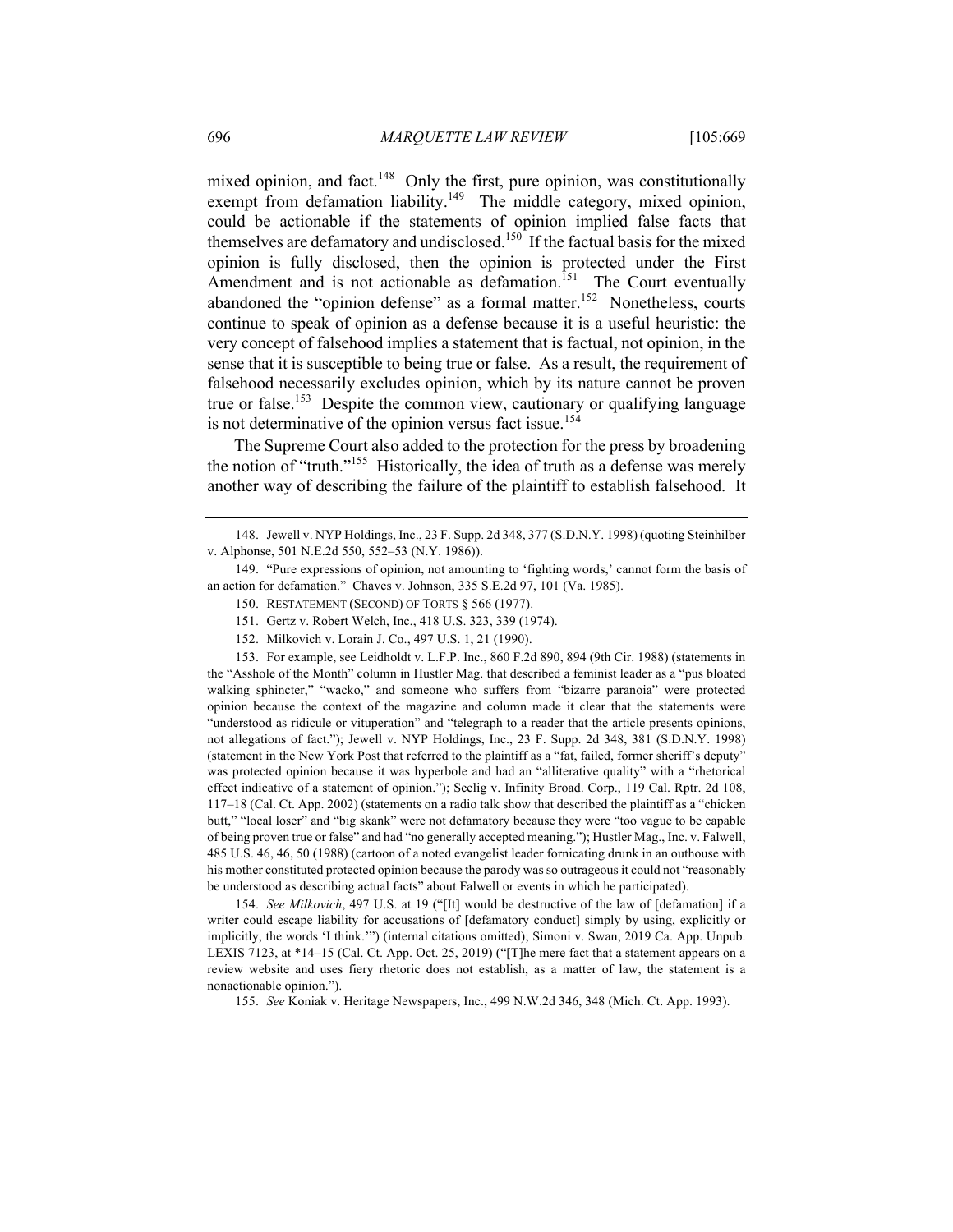was a misnomer to term "truth" a defense because it implied the defendant had to plead it affirmatively and carry the burden of proof to establish it. The broadening of "truth" changed this categorization. Truth or what the Court termed "substantial truth" now provides an absolute defense against defamation liability.<sup>156</sup> Under the substantial truth doctrine, minor factual inaccuracies do not matter as long as these inaccuracies do not materially alter the substance or impact of what is being communicated.<sup>157</sup> In other words, only the "gist" or "sting" of a statement must be truthful for the defendant to enjoy this defense. Even where the plaintiff can cite to intentional inaccuracies in direct quotations, as long as the gist of the statements is true or substantially true, then liability does not attach.<sup>158</sup>

In a series of decisions, the Court also limited the remedies available for defamation, limiting or prohibiting injunctions against speech, what it termed "prior restraints."<sup>159</sup> This propensity to deny plaintiffs equitable relief left them no alternative but to suffer reputational injury from the defamation and subsequently sue for damages.

<sup>156.</sup> New York Times Co. v. Sullivan, 376 U.S. 254 (1964); Time Inc. v. Hill, 385 U.S. 411 (1967).

<sup>157.</sup> Cobb v. Time Inc., 24 Media L. Rep. 1585, 1590–91 (M.D. Tenn. 1995) (statement that a boxer tested positive for cocaine, when actually he had tested positive for marijuana, is substantially true); People for Ethical Treatment of Animals v. Berosini, 895 P.2d 1269, 1277 (Nev. 1995) (statement that an animal trainer beat his animals with steel rods, when actually he had beaten them with wooden rods, substantially true); *Koniak*, 499 N.W.2d at 348 (statement that a father sexually assaulted his stepdaughter 30–50 times, when the stepdaughter testified he had done so only 8 times, was substantially true); Stevens v. Indep. Newspapers, Inc., 15 Media L. Rep. 1097, 1099 (Del. Super. Ct. 1988) (finding that a newspaper article reporting that a man drove seventy-two miles to work each day rather than the actual fifty-five miles was substantially true); Nichols v. Moore, 396 F. Supp. 2d 783, 792 (E.D. Mich. 2005) (statement that Terry Nichols was arrested after the Oklahoma City Bombing, when actually he had only been held as a material witness, substantially true); Rouch v. Enquirer & News of Battle Creek, 487 N.W.2d 205, 217 (Mich. 1992) (statement that a man was charged with sexual assault, when actually he had only been arrested but not arraigned, was substantially true).

<sup>158.</sup> Masson v. New Yorker Mag. Inc., 501 U.S. 496, 517 (1991). The plaintiff also argued that the inaccuracies, because they were intentional, were evidence of actual malice. *Id.* The Court rejected this argument. *Id.* "We conclude that a deliberate alteration of the words uttered by a plaintiff does not equate with knowledge of falsity [to prove actual malice,] unless the alteration results in a material change in the meaning conveyed by the statement." *Id*. at 496.

<sup>159.</sup> Bolger v. Youngs Drug Prods. Corp., 463 U.S. 60, 65 (1983) ("[A]s a general matter, 'the First Amendment means that government has no power to restrict expression because of its message, its ideas, its subject matter, or its content.'") (quoting Police Dep't of Chi. v. Mosley, 408 U.S. 92, 95 (1972)); Hustler Mag., Inc. v. Falwell, 485 U.S. 46, 50 (1988) (the First Amendment promotes the "free flow of ideas and opinions on matters of public interest").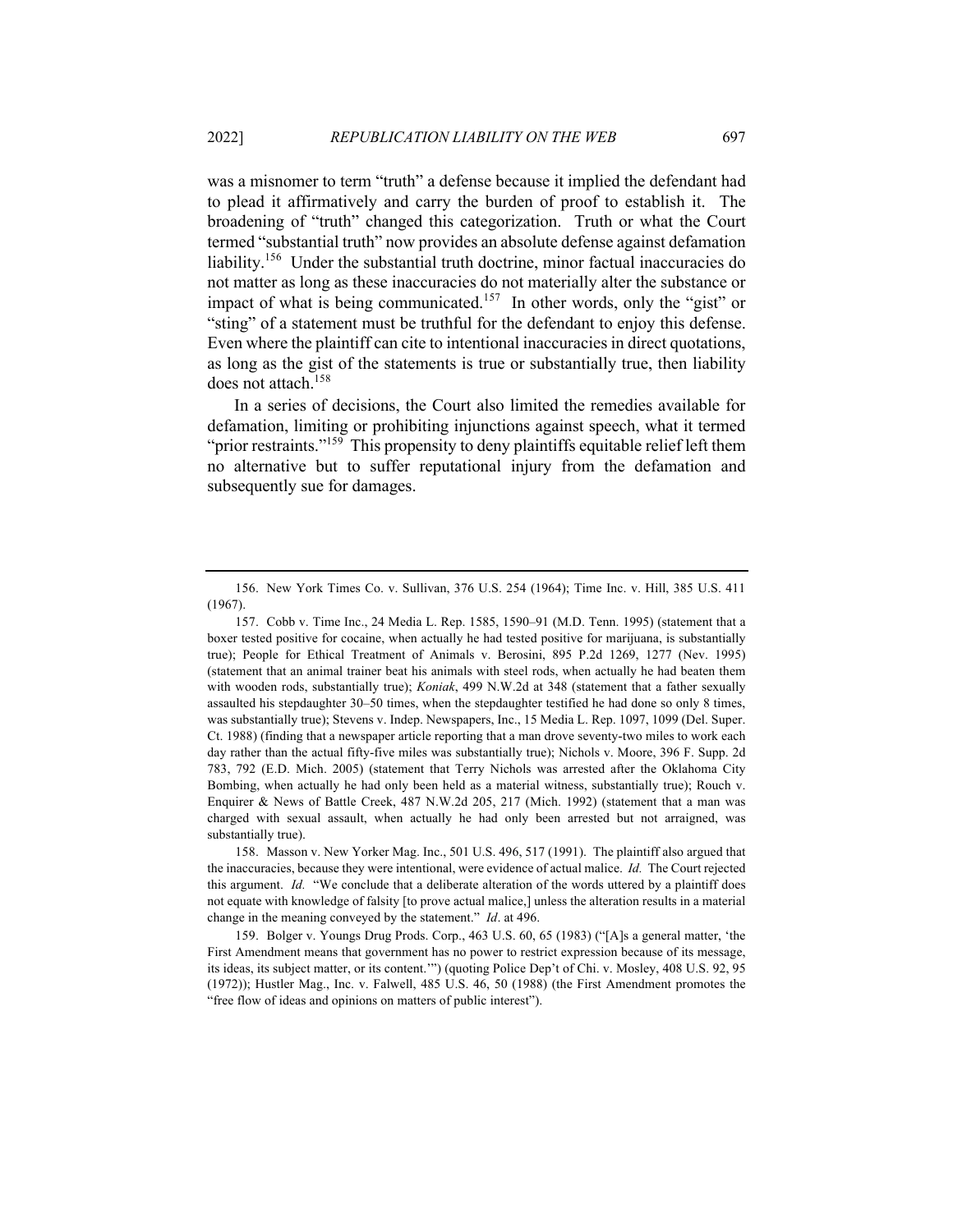#### 698 *MARQUETTE LAW REVIEW* [105:669

#### *B. The First Amendment in the Internet Age*

Historically, the Court's decisions creating First Amendment protections for defamatory statements provided significant room for journalistic freedom. Those protections, however, do not fit easily into the era of online discourse.

# i. Actual Malice

The "actual malice" standard of fault<sup>160</sup> is unresponsive to the realities of internet defamation. Actual malice requires a higher degree of fault than negligence, which was the historical standard for defamation liability, and which still applies with respect to "non-public" plaintiffs.<sup>161</sup> Both fault standards presume a certain degree of pre-publication investigation and editorial control.<sup>162</sup> Negligence requires that the journalist conduct a Negligence requires that the journalist conduct a "reasonable investigation" and comport with internal fact-checking policies and iournalistic ethics.<sup>163</sup> Actual malice requires that the plaintiff prove that the writer either knew the truth, yet chose to publish a falsehood, or that the writer acted in reckless disregard of the truth.<sup>164</sup> In short, both fault standards presume that "truth" exists, that it is discoverable with at a minimum reasonable investigation, and that a writer can make a conscious decision to state it or not. The aim of "actual malice" was to give greater latitude for speech on matters of public interest or public concern.<sup>165</sup> It made sense when most speech on matters of public concern was generated in print newspapers and magazines, or in broadcast media such as television and radio. At the time the *New York Times v. Sullivan* standard was created, major media outlets dominated the national discourse on matters of widespread public concern. Contemporary public discourse, to the contrary, is heavily engaged in by online commentators, most of whom are non-professionals, writing on social media without editorial oversight or publisher control. These commentators conduct little or no investigation, outside perhaps of the content they may have just read or viewed. Even if they were inclined to discern the truth, they likely have no plausible means of accessing it, writing from distant locations. Their comments may not

<sup>160.</sup> See above, Section II.A.

<sup>161.</sup> Gertz v. Robert Welch, Inc., 418 U.S. 323, 343 (1974).

<sup>162.</sup> Bose Corp. v. Consumers Union of U.S., Inc., 466 U.S. 485, 512 (1984) (the actual malice standard focuses on the defendant's subjective state of mind at the time of publication); *see also* Silvester v. Am. Broad. Cos., Inc., 839 F.2d 1491, 1498 (11th Cir. 1988) (subjective standard of actual malice).

<sup>163.</sup> *E.g.*, Newell v. Field Enters., Inc., 415 N.E.2d 434, 450 (Ill. App. Ct. 1980) (holding that a reporter's failure to make a reasonable investigation into the truth of an article was a relevant factor in determining the reporter's negligence).

<sup>164.</sup> *See* Harte-Hanks Commc'ns, Inc. v. Connaughton, 491 U.S. 657, 688 (1989).

<sup>165.</sup> *See Gertz*, 418 U.S. at 340–42.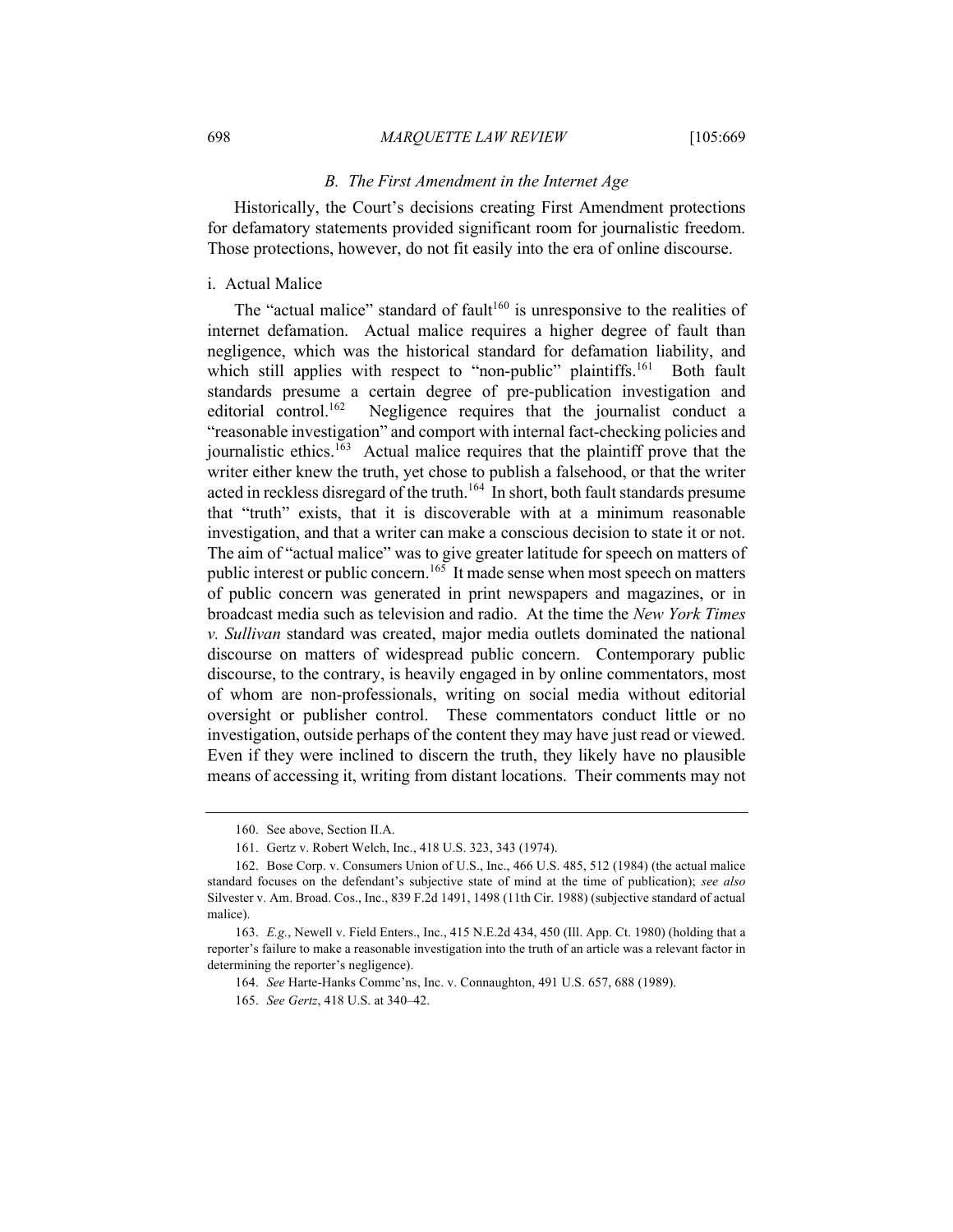even be aimed to recite or reveal the truth, instead constituting a form of performance, as the commentator takes a position, trolls for responses, or just makes a comment in order to participate in the conversation. These are not reporters, and the legal standards designed for reportage have no clear applicability to internet commentary.

Although the requirement of actual malice insulates negligent journalists from liability, it does not respond adequately or effectively to the special problem presented by defamation over the internet. The danger of internet defamation stems from the statements or pictorial representations made by nonprofessionals that are repeated or forwarded on social media sites or republished in more traditional publications. Like "fake news," such statements or other representations can be wholly fictitious, inaccurate, and flatly wrong. They can be uttered or created maliciously by anonymous internet speakers. Yet when they become the accepted truth and find their way into mainstream media outlets, they subject the mainstream outlet to republication liability. Traditionally, republication liability is strict: the mainstream or traditional outlet "steps into the shoes" of the original speaker for legal purposes.<sup>166</sup> The outlet, even one lacking malice or ill-will, is liable for the malice or carelessness of the original speaker.<sup>167</sup> In the case of the anonymous internet speaker, such as the disguised fake Twitter account that published the misleading Sandmann video clip, that malice can only be presumed from the speaker's statement that belies an obvious reality. The speaker's very anonymity challenges the plaintiff to satisfy the actual malice standard, even as it leaves the defendant liable for the speaker's animus. Thus, the plaintiff and the defendant are left to circumstantial arguments about the malicious intent of a speaker who is a stranger to them both: the plaintiff to establish malice; the defendant to deny it. In addition, a great deal of internet defamation concerns private citizens, who need only prove simple negligence to establish liability.<sup>168</sup> In a republication case, the plaintiff must prove the anonymous speaker's failure to conduct a reasonable investigation; the defendant is liable for the journalistic failings of someone who is unlikely to be a trained journalist and was unlikely to conduct significant investigation, if any, prior to publication.<sup>169</sup>

Even in a publication case, where the mainstream publication is liable for its own journalistic failings and not for republication, reliance on the statements of people to whom the journalist did not speak directly is problematic: internet speakers will fabricate quotations, leaving the professional journalist holding

<sup>166.</sup> *See* Blue Ridge Bank v. Veribanc, Inc., 866 F.2d 681, 689 (4th Cir. 1989).

<sup>167.</sup> See above, footnote 19 and accompanying text.

<sup>168.</sup> *Gertz*, 418 U.S. at 343, 347.

<sup>169.</sup> *See* Newell v. Field Enters., Inc., 415 N.E.2d 434, 450 (Ill. App. Ct. 1980).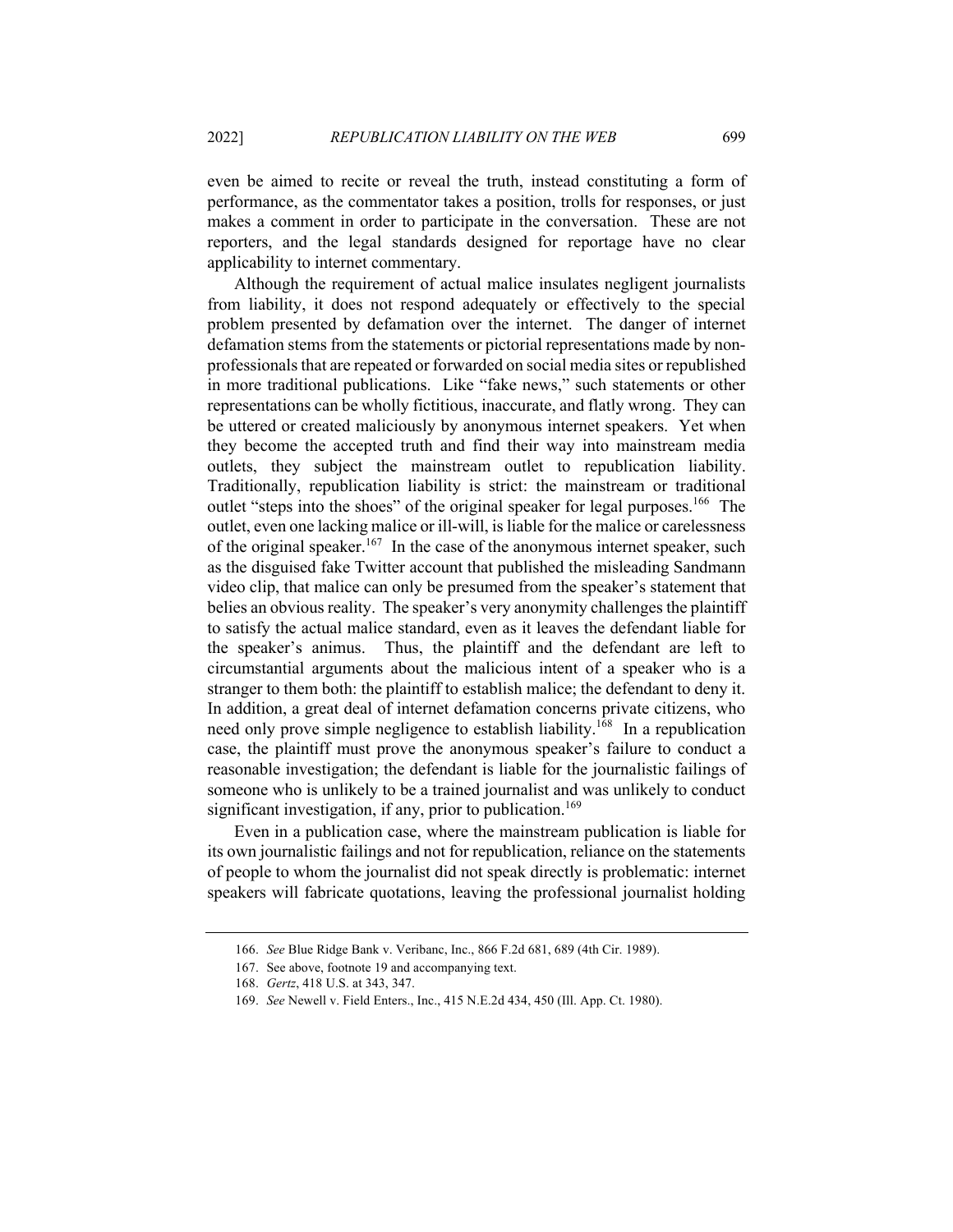the proverbial bag. The constitutional fault standards that were designed to protect the press will not avail. They presume some level of investigation prior to publication: both the negligence standard for private-figure plaintiffs and the "reckless disregard" aspect of actual malice for public plaintiffs require that the publication have taken some reasonable steps to make itself aware of the truth prior to publication.<sup>170</sup> Investigation requires time and access to information, and access in most cases presumes some proximity to the documents and witnesses that would establish the factual basis for the statement. The internet has eroded if not obliterated the concept of locality. News reports that once were thought to "travel fast" would have taken days to cross time zones. Today, videos and other content can "go viral" within hours.<sup>171</sup> The very idea that each publisher of content could undertake a reasonable investigation of the truth prior to publication seems unrealistic. Most likely, each publisher relies on prior publications, as the original story grows virally into a national one. In the internet environment, where speed of publication is necessary to maintain relevance, all pretense of prior journalistic investigation disappears. The false social media statements about the edited Sandmann video clip appeared in mainstream publications within hours of their first utterance. Journalists face a clear tension between maintaining relevance while engaging in proper journalistic practices.

### ii. Opinion

The constitutional protection for opinion, created in *Gertz*<sup>172</sup> and *Rosenbloom*, <sup>173</sup> and re-stated in *Milkovich* as "rhetorical hyperbole,"174 likewise seems mostly irrelevant in the internet context. A great deal of what anonymous users post online or in a comment section likely constitutes protected opinion;<sup>175</sup> the very forum for such contributions suggests it will be filled with statements that do not comprise factual assertions in the eyes of the

174. Milkovich v. Lorain J. Co., 497 U.S. 1, 20 (1990).

<sup>170.</sup> Harte-Hanks Commc'ns, Inc. v. Connaughton, 491 U.S. 657, 692 (1989) (citing St. Amant v. Thompson, 390 U.S. 727, 731, 733 (1968)) (failure to investigate a defamatory statement does not suffice, alone, to comprise actual malice).

<sup>171.</sup> *See* Stephen G. Perlman, Rearden LLC v. Vox Media, Inc., 2015 WL 5724838, at \*5 (Del. Ch. Sep. 30, 2015) (describing speed and duration of spread of defamatory statements through social media); Laughland v. Beckett, 870 N.W.2d 466, 473 (Wis. Ct. App. 2015).

<sup>172.</sup> *Gertz*, 418 U.S. at 340.

<sup>173.</sup> Rosenbloom v. Metromedia, Inc., 403 U.S. 29, 52 (1971).

<sup>175.</sup> Glob. Telemedia Int'l, Inc. v. Doe 1, 132 F. Supp. 2d 1261, 1266–67 (C.D. Cal., 2001) ("If the statements are opinion rather than fact, then they are not actionable.").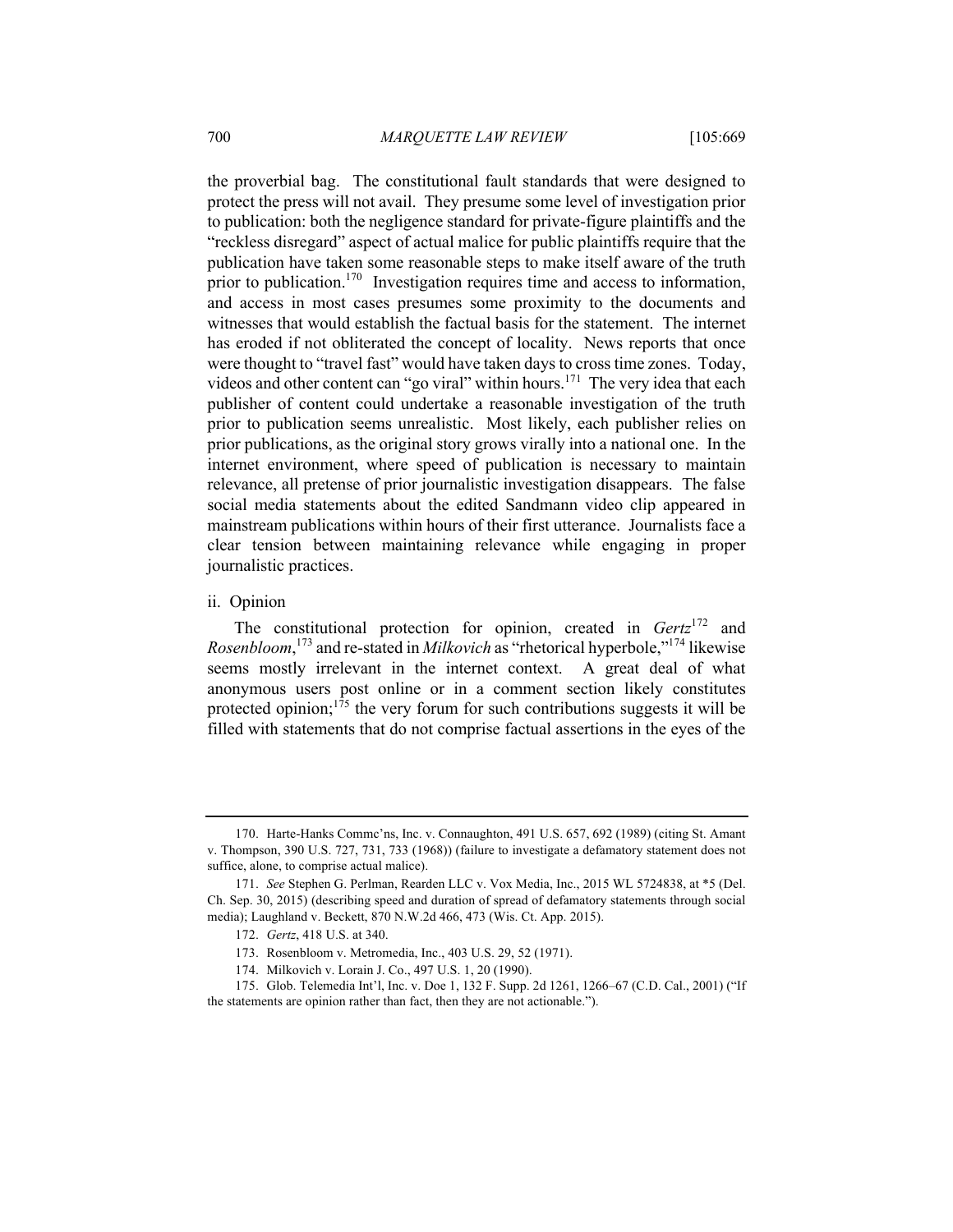law.176 This strong presumption of opinion, however, does not obtain with regard to articles authored by professional journalists that are posted on online web pages. These writers are not anonymous, and the posting of the article, the insertion of an author byline, the assumption of editorial control, and the appearance on the website provide an implicit publisher's endorsement of the content of the contribution. Publishers are liable for the content they publish. The owners of websites affiliated with traditional media companies cannot easily hide, and their investigative practices can be interrogated in litigation. Indeed, with the availability of digital footprints and digitally stored internal communications, it is easier than before to precisely determine the extent to which the defendant conducted an investigation prior to publishing. Any statements that cross over from anonymous commentary to professional publication lose the protection provided by the context of the original statement: although a false statement of fact may be considered opinion if it resides in a chat room, blog post, comment section, or other offhand social media forum, it becomes non-opinion if it migrates to an article written under the banner of the publisher's website. The constitutional protection for opinions is simply not very helpful in the internet age. It was conceived in a context of deliberate publication processes.

In addition, the opinion defense is infeasible as a practical matter. It constitutes an ambiguous standard that has proven to be highly resistant to summary judicial review and disposition, particularly with regard to opinions that imply facts that themselves may be defamatory. The nebulous line between opinion and fact might have served adequately when articles were heavily edited and reviewed by counsel. But today, given the massive volume of published commentary to be found on social media platforms such as Twitter, Facebook, and Instagram, the numerous websites with comment sections, and the blogs, Reddit posts and comments, slack channels, list-serves, and other fora, easily separating statements of fact from opinion is problematic. One can

<sup>176.</sup> The court in *Glob. Telemedia Int'l, Inc.*, 132 F. Supp. 2d at 1267, in describing online posts on a financial bulletin board site, stated:

Here, the general tenor, the setting and the format of . . . [the] statements strongly suggest that the postings are opinion. The statements were posted anonymously in the general cacophony of an Internet chat-room in which about 1,000 messages a week are posted about [the company]. The postings at issue were anonymous as are all the other postings in the chat-room. They were part of an on-going, free-wheeling and highly animated exchange about [the company] and its turbulent history. . . . Importantly, the postings are full of hyperbole, invective, short-hand phrases and language not generally found in fact-based documents, such as corporate press releases or SEC filings.

*Id.* The court concluded that "the general tone and context of these messages strongly suggest that they are the opinions of the posters." *Id*.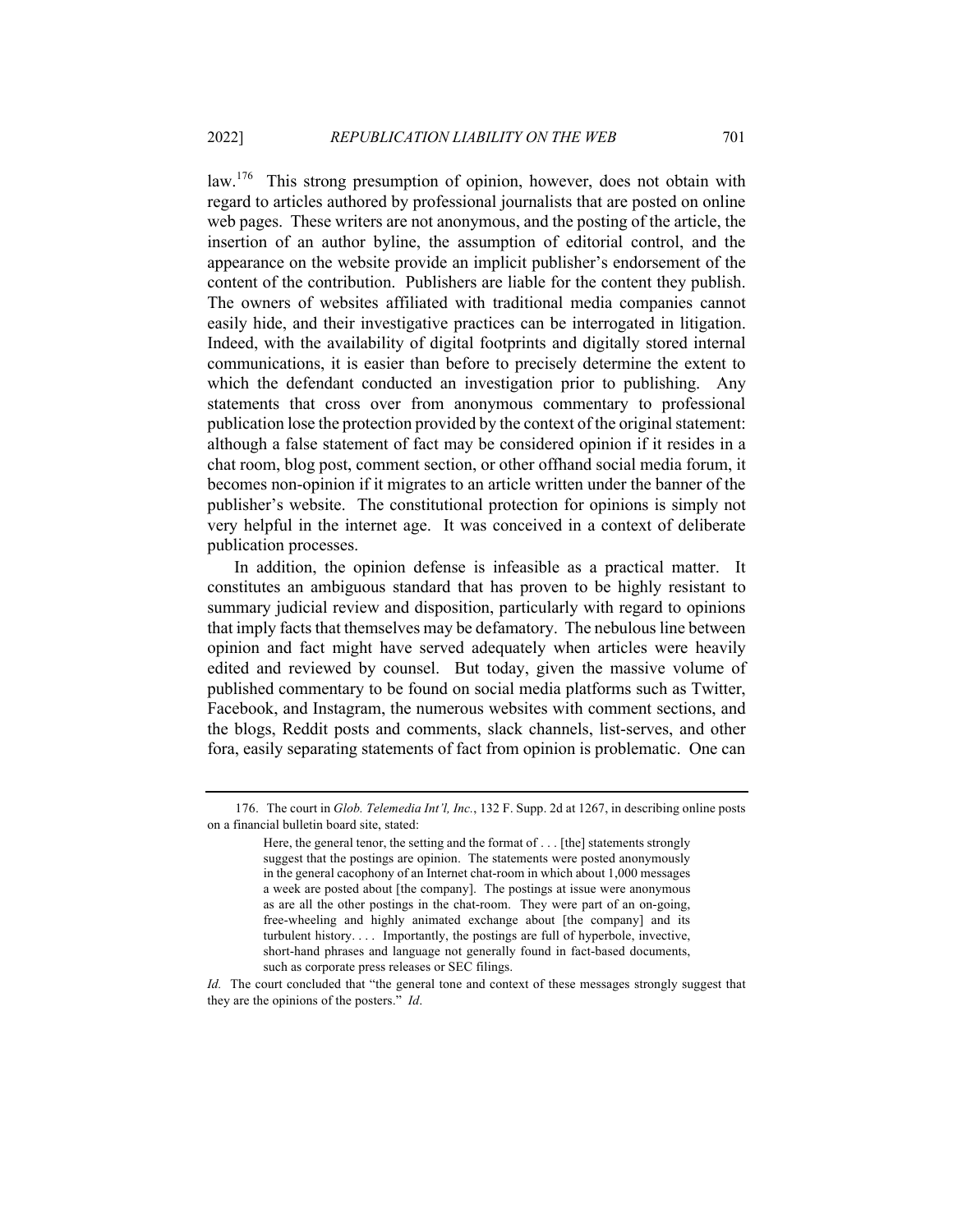plausibly argue that all statements about reality comprise mere opinion; the claim "I smell smoke" could be highly subjective. Yet no more elemental words can be found to describe what smoke smells like, and thus such a statement is essentially factual. On the other extreme, even claims that are obviously opinions, such as "the shooting was accidental" or "the bump was unintentional" appear fully grounded in observed facts that cannot easily be described outside of the conclusory summation of "accidental" or "unintentional." Rather than forming a clear line of demarcation to create room for free speech, the "fact/opinion" dichotomy is either needless, as it restates the common law requirement of "falsehood" in an unhelpful manner, or is actually unhelpful, as it shifts focus away from the bedrock concerns of defamation law of falsity and injury to an examination of the form of the statements themselves.

A more straightforward method of separating defamatory content from nondefamatory content would be helpful.<sup>177</sup> One clearer standard is the idea of defamation itself: the notion of statements that subject one to scorn, ridicule, or opprobrium constitute unlawful defamation is more easily grasped.<sup>178</sup> Indeed, restrictions on the content of speech, rather than its form, provide the basis for codes of conduct and speech codes in many workplaces, universities, and other communal settings.<sup>179</sup> Adding the opinion defense to the basic consideration of defamation adds nothing substantively, as it speaks only to the form of the statement, and not as directly to its content. It is an unworkable standard to assess internet statements. Moreover, the distinction between fact and opinion is a matter of state law, not constitutional law. Although the opinion defense has been constitutionalized, it reaches little farther than does the common law. When identifiable and collectible publishers repeat internet claims that have gone viral, that people assume to be true but are not, those publishers "step into the shoes of those whom the publisher quotes or re-publishes."<sup>180</sup> No defense found at the common law or devised by constitutional interpretation saves them. When Nathan Phillips uttered allegedly factually untrue and defamatory statements about Nicholas Sandmann, and Phillips' statements were quoted by

<sup>177.</sup> "Opinion" as a protected category of speech is ahistorical.

<sup>178.</sup> Whether it is easier to determine if a statement is defamatory in character, as opposed to fact vs. opinion, is a matter of judgment. *See* Farmers Educ. & Coop. Union v. WDAY, 360 U.S. 525, 530 ("Whether a statement is defamatory is rarely clear. Whether such a statement is actionably libelous is an even more complex question, involving as it does, considerations of various legal defenses . . . .").

<sup>179.</sup> *E.g.,* Kelly Sarabyn, *Free Speech at Private Universities*, 39 J.L. & EDUC. 145, 149–50 (2010) (reporting that seventy out of 110 U.S. private universities surveyed in 2009 maintained policies that "substantially restricted speech.").

<sup>180.</sup> *See* Blue Ridge Bank v. Veribanc, Inc., 866 F.2d 681, 689 (4th Cir. 1989).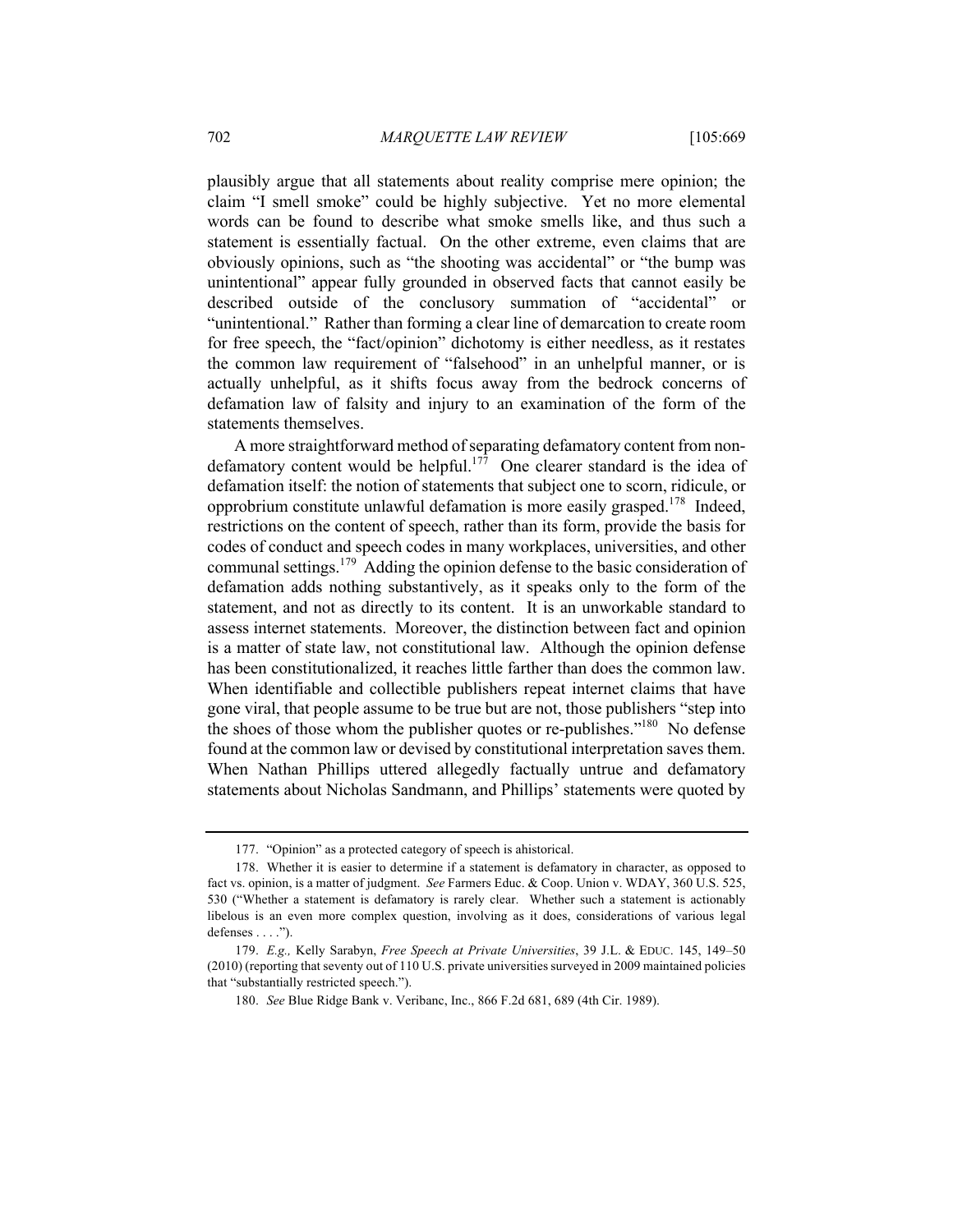well-regarded news outlets, in the view of the law those outlets became Phillips, as if they themselves had made those untrue accusations about Sandmann. Phillips is presumably judgment-proof; these major media outlets are clearly not.

#### iii. Prior Restraints

Even the rule against prior restraints<sup>181</sup> seems antiquated in regard to the defamation on the web. Defamatory speech is not constitutionally protected speech in most cases.182 As the Court stated in *Gertz v. Robert Welch, Inc.*:

> [T]here is no constitutional value in false statements of fact. Neither the intentional lie nor the careless error materially advances society's interest in 'uninhibited, robust, and wideopen' debate on public issues. [False statements of fact] belong to that category of utterances which 'are no essential part of any exposition of ideas, and are of such slight social value as a step to truth that any benefit that may be derived from them is clearly outweighed by the social interest in order and morality.'<sup>183</sup>

Although defamatory speech is of "no constitutional value," it can be immensely injurious to reputation. The "no prior restraint" doctrine means that victims of defamation may not enjoin the speech that injures them. For some courts, the doctrine is not absolute: instead, it meant no restraint prior to adjudication.<sup>184</sup> Once speech has been fully adjudicated and determined to be defamatory, no constitutionally protectable interest remains in the speech, and thus no valid reason not to enjoin its repetition. Yet the expansion of the "no prior restraint" doctrine to include all restraints, even where the speech has been adjudicated to be unprotected, has had the undesirable effect of relegating the plaintiff to monetary damages to remedy the defamation.<sup>185</sup> Relegating the

<sup>181.</sup> Bolger v. Youngs Drug Prods. Corp., 463 U.S. 60, 65 (1983) ("[A]s a general matter, the First Amendment means that government has no power to restrict expression because of its message, its ideas, its subject matter, or its content.") (quoting Police Dep't of Chi. v. Mosley, 408 U.S. 92, 95 (1972)); Hustler Mag., Inc. v. Falwell, 485 U.S. 46, 50 (1988) (the First Amendment promotes the "free flow of ideas and opinions on matters of public interest").

<sup>182.</sup> Coplin v. Fairfield Pub. Access Television Comm., 111 F.3d 1395, 1401 n.2 (8th Cir. 1997) (speech constituting a state-law tort is not necessarily unprotected speech).

<sup>183.</sup> Gertz v. Robert Welch, Inc., 418 U.S. 323, 339–41 (1974) (citing New York Times Co. v. Sullivan, 376 U.S. 254, 270 (1964)); Chaplinsky v. New Hampshire, 315 U.S. 568, 572 (1942).

<sup>184.</sup> See above, footnote 31 and accompanying text.

<sup>185.</sup> The imposition of civil liability, including money damages, is treated no less stringently than direct regulation on speech. *In re* Orthopedic Bone Screw Prods. Liab. Litig., 193 F.3d 781, 792 (3d Cir. 1999); *see also* Higgins v. Ky. Sports Radio, LLC, 2019 WL 1290870, at \*10 (E.D. Ky. Mar. 20, 2019), *aff'd*, 951 F.3d 728 (6th Cir. 2020).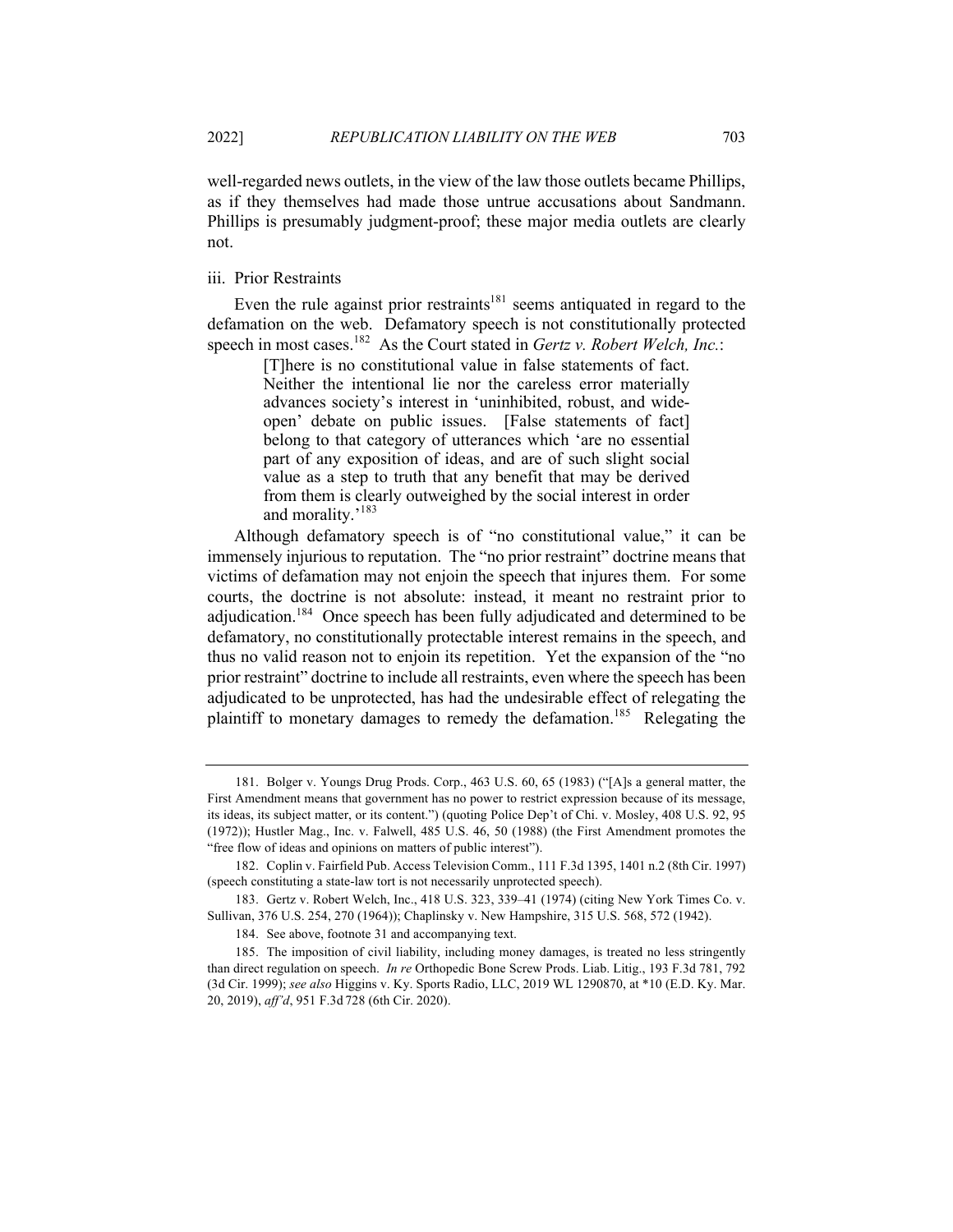plaintiff to damages was a plausible alternative when damages provided a real deterrent and real compensatory remedy: specifically, where the defendant was ascertainable, answerable to suit, and had sufficient assets to satisfy a substantial judgment. None of these conditions typically obtains with regard to internet defamation. Speakers are anonymous, perhaps in distant or foreign jurisdictions, and do not likely have assets to constitute a collectible party. The internet is a free-for-all, where defamation is literally free for all who utter it. Importing constitutional considerations devised in the era of print journalism to the contemporary internet world in effect renders even abject, malicious defamation without remedy. With damages unavailable as a practical matter, the "no prior restraint" doctrine in effect relegates victims to suffer their injuries without legal recourse.

Prior restraints seem less objectionable in the contemporary context. It is common for websites and social media platforms to exercise prior restraints by "taking down" offending content; the Congress even immunized social media platforms for their decisions to employ a prior restraint on speech.<sup>186</sup> Internet users seem to have adapted themselves to a medium in which their content may be taken down and their use "blocked," at least temporarily. With no other remedy available as a practical matter, courts should be willing to adjudicate the legality of speech and, if found defamatory, issue injunctions ordering its removal or "take-down" and prohibiting its re-publication. Indeed, as a financial matter, major media publishers should actually desire that the informal rule against prior restraints be abrogated. As the Sandmann case illustrates, the political activists and the anonymous internet commentators, all of whom uttered defamatory falsehoods against the plaintiff, will likely never suffer legal recourse. On the other hand, the identifiable publishers who made the mistake of believing irresponsible or fictitious claims about Sandmann are the ones for whom the damages remedy will have real significance. Had the plaintiff had the opportunity, early in the chain of events, to request an injunction to put an end to the fiction that Sandmann, not Phillips, acted aggressively in the encounter, then the major media companies might have known not to rely on these claims and could have either avoided repeating the defamation entirely, or at the minimum taken steps to mitigate the defamation's effects. In issuing an injunction, even on the basis of a preliminary hearing assessing the likelihood of success, a court is essentially providing media publishers with a free and unassailable legal opinion as to the legality of their intended conduct. A prior restraint does them a favor.

<sup>186.</sup> See discussion on Section 230, below.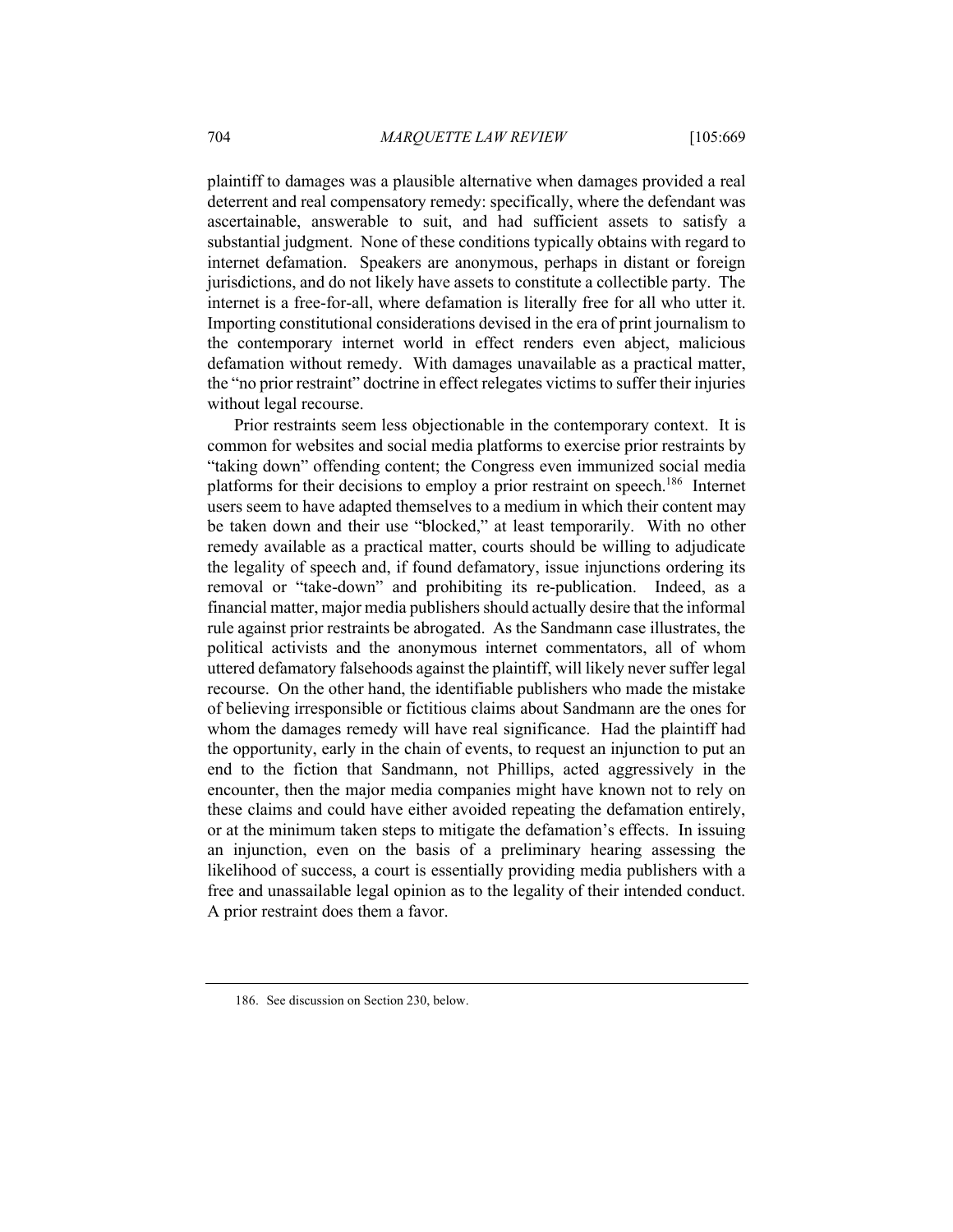#### V. SECTION 230

Congress has not been unmindful of the particular problem posed by combination of defamation law and the internet.<sup>187</sup> Title V of the Telecommunications Act of 1996, commonly known as the Communications Decency Act ("CDA"),<sup>188</sup> represents Congress' primary response. The CDA was passed in 1996 in an attempt to limit the exposure of children to internet pornography and indecency.<sup>189</sup> Few of its provisions remain; the Supreme Court has struck down most of the statute.<sup>190</sup> The one provision that remains in full effect, however, and indeed has received robust and expansive judicial enforcement,<sup>191</sup> is Section 230.<sup>192</sup>

#### *A. Section 230 Immunity*

Section 230, the "Good Samaritan" provision, shields social media platforms from liability for content shared by users.<sup>193</sup> Section 230(c)(1) states that "[n]o provider or user of an interactive computer service shall be treated as the publisher or speaker of any information provided by another information content provider."<sup>194</sup> Under the widely accepted three-part test, immunity applies if (1) the defendant is a provider or user of an "interactive computer service," (2) the relevant information was provided by another information content provider, and (3) the claim seeks to hold the defendant liable as the publisher or speaker of that information.<sup>195</sup> If these conditions are met, Section 230(c)(2) immunizes platforms for editorial decisions:

188. 47 U.S.C. § 230.

189. *CDA 230: Legislative History*, ELEC. FRONTIER FOUND., https://www.eff.org/issues/cda230/legislative-history [https://perma.cc/L2YP-CYAJ].

190. Reno v. ACLU, 521 U.S. 844, 846 (1997).

191. *See* Marshall's Locksmith v. Google LLC, 925 F.3d 1263, 1266, 1272 (D.C. Cir. 2019) (Section 230 immunity precludes suits under Lanham Act, Sherman Act, civil conspiracy, defamation, and other possible claims).

192. 47 U.S.C. § 230(c)(1) ("No provider or user of an interactive computer service shall be treated as the publisher or speaker of any information provided by another information content provider.").

193. *See*, *e.g.,* Nemet Chevrolet, Ltd. v. Consumeraffairs.com, Inc., 591 F.3d 250, 260 (4th Cir. 2009) (operator of website hosting consumer reviews immune from suit concerning allegedly defamatory posts by users of website). *See generally* David S. Ardia, *Free Speech Savior or Shield for Scoundrels: An Empirical Study of Intermediary Immunity Under Section 230 of the Communications Decency Act*, 43 LOYOLA L. REV. 373 (2010).

194. 47 U.S.C. § 230(c)(1).

195. Sikhs for Justice "SFJ", Inc. v. Facebook, Inc., 144 F. Supp. 3d 1088, 1092–93 (N.D. Cal. 2015), *aff'd sub nom*. Sikhs for Justice, Inc. v. Facebook, Inc., 697 F. App'x 526 (9th Cir. 2017).

<sup>187.</sup> Along with Section 230, Congress' other effort to adapt to the internet is the Digital Millennium Copyright Act, a 1998 statute that, in relevant part, exempts internet service providers and other intermediaries from liability for copyright infringement.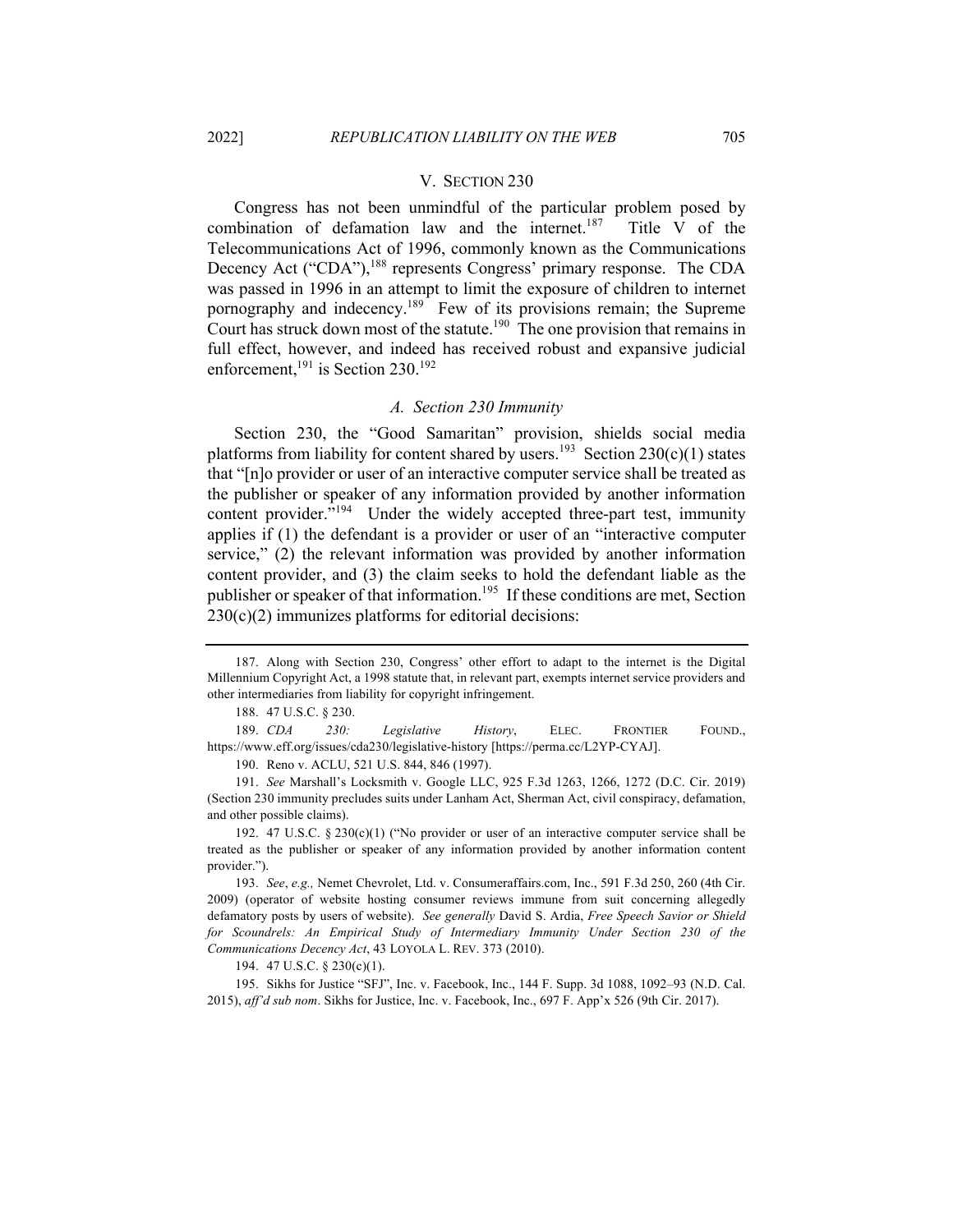No provider or user of an interactive computer service shall be held liable on account of - (A) any action voluntarily taken in good faith to restrict access to or availability of material that the provider or user considers to be obscene, lewd, lascivious, filthy, excessively violent, harassing, or otherwise objectionable, whether or not such material is constitutionally protected; or (B) any action taken to enable or make available to information content providers or others the technical means to restrict access to [information provided by another information content provider].<sup>196</sup>

These provisions grant significant latitude to interactive computer services<sup>197</sup> to block or screen materials the provider considers objectionable. It is a direct response to the problem of republication liability:<sup>198</sup>

> In passing Section 230, Congress sought to spare interactive computer services this grim choice [to either delete all defamatory material or be responsible for it] by allowing them to perform some editing on user-generated content without thereby becoming liable for all defamatory or otherwise unlawful messages that they didn't edit or delete. In other words, Congress sought to immunize the *removal* of usergenerated content, not the *creation* of content.<sup>199</sup>

The immunity is qualified, subject to the requirement that the platform have acted "in good faith."200 Thus, Section 230 would likely not preclude a claim of an intentional tort,<sup>201</sup> although the fact that Section  $230(c)(1)$  does not include

199. Fair Hous. Council of San Fernando Valley v. Roomates.com, LLC, 521 F.3d 1157, 1163 (9th Cir. 2008) (italics in original).

<sup>196.</sup> The exemption provided in § 230(c)(2) on its terms precludes "liability." The heading of the subsection, although technically not part of the statute, refers only to "civil liability." The statute subsequently at  $\S 230(e)$  states that the exemption will have no effect on criminal laws, intellectual property law, communications privacy law, or sex trafficking law, thus limiting its scope.

<sup>197.</sup> The terms "interaction computer service" has been held to include social media platforms. Zeran v. America Online, 129 F.2d 327, 332 (4th Cir. 1997); Fields v. Twitter, Inc., 217 F. Supp. 3d 1116, 1121 (N.D. Cal. 2016), *aff'd*, 881 F.3d 739 (9th Cir. 2018).

<sup>198.</sup> *But see* Ardia, *supra* note 193, at 480 ("[M]any of the intermediaries that invoked section 230 likely would not have faced liability under the common law because they lacked knowledge of and editorial control over the third-party content at issue in the cases.").

<sup>200.</sup> Darnaa, LLC v. Google, Inc., No. 15-cv-03221, 2016 WL 6540452, at \*3 (N.D. Cal. Nov. 2, 2016); Spy Phone Labs LLC v. Google Inc., No. 15-cv-03756, 2016 WL 6025469, at \*6 (N.D. Cal. Oct. 14, 2016).

<sup>201.</sup> Intentional infliction of emotional distress requires that the defendant act intentionally or recklessly. With a defamation claim, the issue is closer. Defamation requires publication that results from negligence or malice. Certain defendants enjoy qualified privileges to speak in good faith, believing their statements to be true. The typical defendant who enjoys a qualified immunity would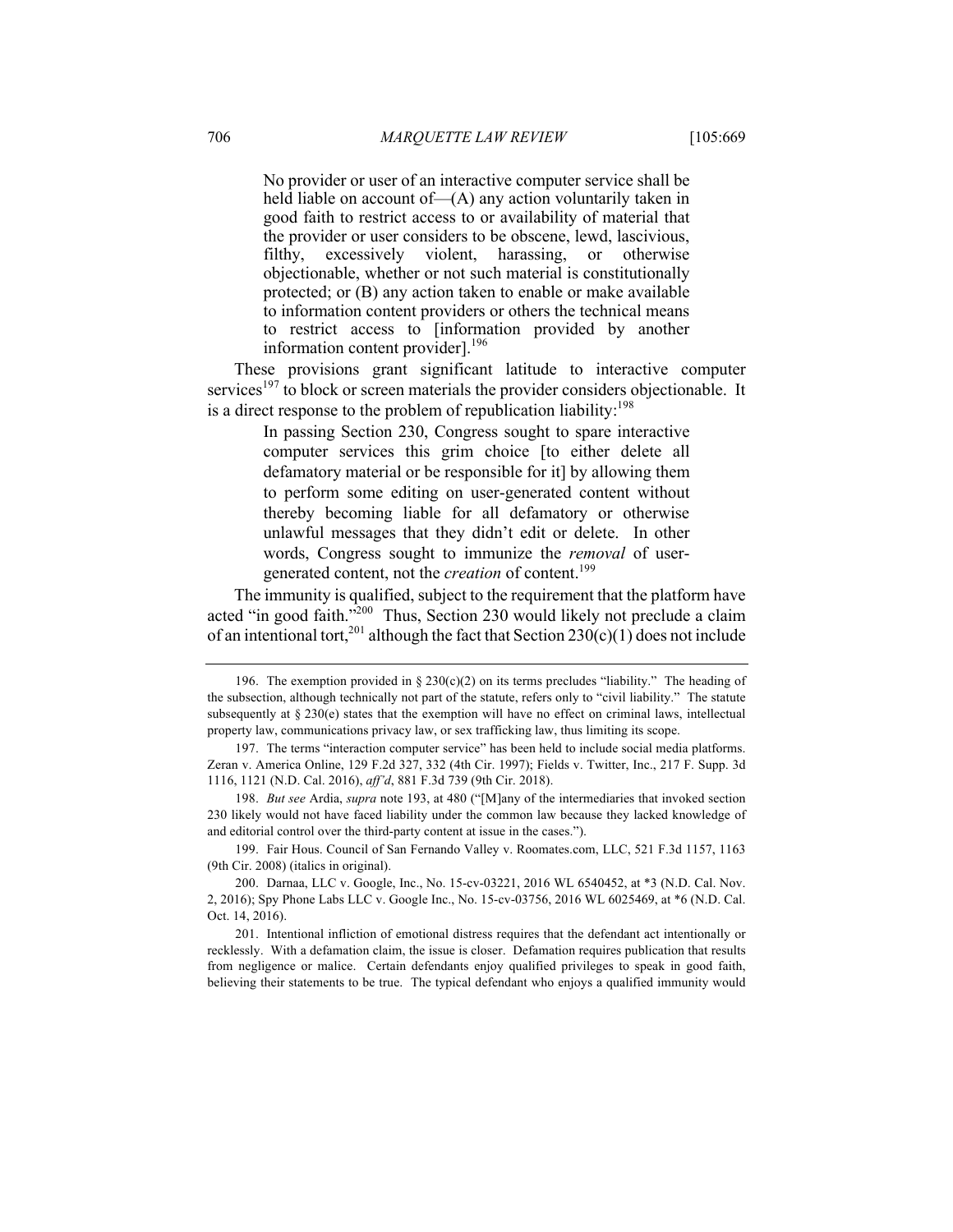a "good faith" requirement is suggestive of broader immunity.<sup>202</sup> Claims based on anti-discrimination statutes might be exempt, although not found so to date; $^{203}$  civil rights claims might have more traction, especially if those claims are based on political affiliation.204

Section 230 allows "[t]he Internet and other interactive computer services [to] offer a forum for a true diversity of political discourse, unique opportunities for cultural development, and myriad avenues for intellectual activity."205 Yet its scope remains unclear and contested.<sup>206</sup> The U.S. Supreme Court has yet to

[https://perma.cc/D6HR-Y8WF] (consumers are being sued by businesses for posting negative reviews online).

202. Section 230(e)(3), in reference to state law, provides:

Nothing in this section shall be construed to prevent any State from enforcing any State law that is consistent with this section. No cause of action may be brought and no liability may be imposed under any State or local law that is inconsistent with this section.

47 U.S.C. § 230(e)(3).

203. Sikhs for Justice "SFJ", Inc. v. Facebook, Inc., 144 F. Supp. 3d 1088, 1095–96 (N.D. Cal. 2015) (Section 230 barred claim under Title II of the Civil Rights Act of 1964 alleging that Facebook was motivated solely by unlawful discrimination in blocking access to plaintiff's Facebook page in India).

204. Freedom Watch, Inc., et al., v. Google, Inc., 358 F. Supp. 3d 30 (D.D.C. 2019). Although no federal anti-discrimination law appears relevant, a few states include "political affiliation" or the equivalent on its list of categories protected by state anti-discrimination laws. The laws of the District of Columbia and California prohibit discrimination on the ground of political affiliation; New York prohibits discrimination on the ground of political activity; *see*, *e.g.*, The District of Columbia Human Rights Act, D.C. CODE § 2-1402.31(a) (2021). Citizens would enjoy the protection of these statutes both in the workplace and in any place of "public accommodation." *Freedom Watch*, 358 F. Supp. 3d at 39. That court held that social media platforms do not constitute places of public accommodation. *Id.* "[T]he alleged place of public accommodation must be a physical location." *Id*. Although antidiscrimination statutes were created to prevent denial of access to physical spaces, primarily for disabled people, increasingly non-physical spaces, including websites, have been found to be a place of public accommodation. Haynes v. Dunkin' Donuts LLC, 741 Fed. Appx. 752, 754 (11th Cir. 2018) (access to website for blind user, even though the services provided are intangible); Robles v. Domino's Pizza, LLC, 913 F.3d 898, 903 (9th Cir. 2019) (American with Disabilities Act applies to websites).

205. 47 U.S.C. § 230(a)(3).

206. *See, generally*, Eric Goldman, *Section 230 Preempts Unfair Competition Law Claim— Taylor v. Twitter*, TECHNOLOGY & MARKETING LAW BLOG (Mar. 2019), https://blog.ericgoldman.or g/archives/2019/03/section-230-preempts-unfair-competition-law-claim-taylor-v-twitter.htm) [https://perma.cc/S687-RQR3].

be a media company. It would be an issue of fact whether or not social media platforms can employ a qualified immunity defense to a defamation action. Although section  $230(c)(1)$  states that "[n]o provider or user of an interactive computer service shall be treated as the publisher or speaker of any information provided by another information content provider," this exemption from defamation liability would not preclude liability of the provider for the provider's own statements. CBS News, *Posting a Negative Review Online Can Get You Sued*, CBS NEWS (July 22, 2019), https://www.cbsnews.com/news/posting-a-negative-review-online-can-get-you-sued/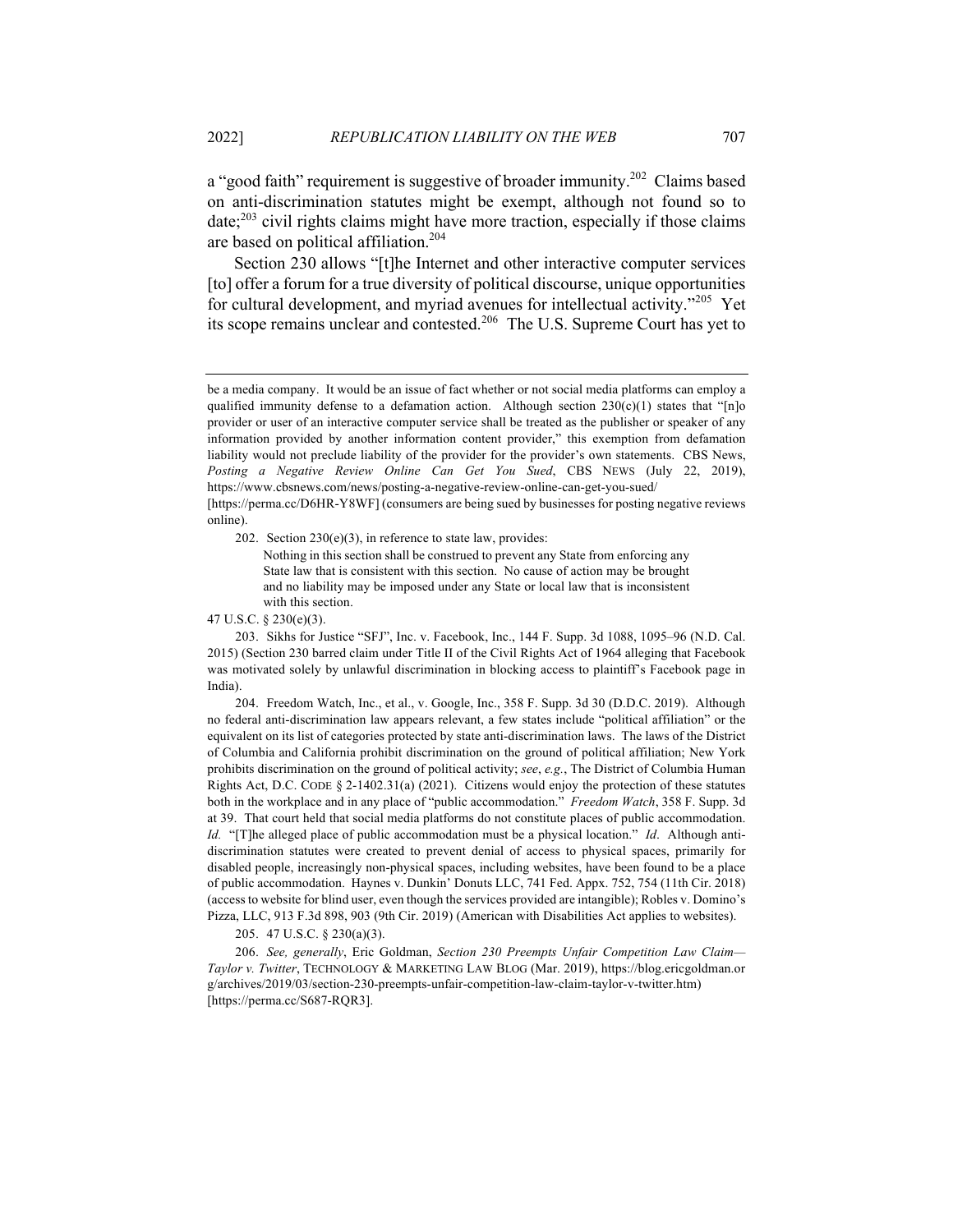interpret it. $207$  One line of decisions in lower federal and in state courts holds that the aim of Section 230, reading sections one and two together, is to preclude liability of the platforms when they act as a "publisher."208 Publishers are responsible for the content they publish, and for their decisions to alter or withdraw content. Thus, both subsections one and two describe the work of a publisher, and specifically exempt the platforms from publisher liability.<sup>209</sup> Other courts have adopted more narrow readings of Section 230.<sup>210</sup> The court's parsing of the statute in *Barnes* is instructive:

> Bringing these two subsections  $\lceil \frac{6}{5} \cdot 230 \cdot c \cdot (1) \rceil$  and  $\lceil \frac{6}{5} \cdot 230 \cdot (e)(3) \rceil$ together, it appears that subsection  $(c)(1)$  only protects from liability (1) a provider or user of an interactive computer service (2) whom a plaintiff seeks to treat, under a state law cause of action, as a publisher or speaker (3) of information provided by another information content provider.<sup>211</sup>

The key question is whether or not a court would limit Section 230 immunity to causes of action that in effect seek to hold the platform liable for user content, and not include immunity for the platforms' own decisions or statements. The weight of authority is that Section 230 protects platforms against liability for publishing activity, including the decision not to publish.

<sup>207.</sup> *See e.g.*, Enigma Software Group USA LLC v. Malwarebytes Inc., 2017 WL 5153698 (2017), *rev'd and remanded*, 946 F.3d 1040 (9th Cir. 2019), *cert. denied*, 592 U.S. \_\_\_\_ (2020) ("This petition asks us to interpret a provision commonly called § 230, a federal law enacted in 1996 . . . [a]nd in the 24 years since, we have never interpreted this provision").

<sup>208.</sup> The immunity provisions under Section 230 "have been widely and consistently interpreted to confer broad immunity against defamation liability for those who use the Internet to publish information that originated from another source." Hassell v. Bird, 420 P.3d 776, 800 (Cal. 2018) (takedown order against non-party Yelp for an adjudicated defamatory statement violates Section 230).

<sup>209.</sup> *See* Taylor v. Twitter, Inc., No. CGC-18-564460 (Sup. Ct. Cal. Mar. 8, 2019) ("[Section] 230 precludes courts from entertaining claims that would place a computer service provider in a publisher's role. Thus, lawsuits seeking to hold a service provider liable for its exercise of a publisher's traditional editorial functions—*such as deciding whether to publish, withdraw, postpone or alter content*—are barred.") (italics in original, quoting order of Court of Appeal); Fields v. Twitter, Inc., 217 F. Supp. 3d 1116, 1124 (N.D. Cal. 2016) ("[T]he decision to furnish an account, or prohibit a particular user from obtaining an account, is itself publishing activity."); Cohen v. Facebook, Inc., 252 F. Supp. 3d 140, 157 (E.D.N.Y. 2017) (same).

<sup>210.</sup> Barnes v. Yahoo!, Inc., 570 F.3d 1096, 1100 (9th Cir. 2009) ("[I]t appears clear that neither  $\lceil \S 230(c)(1) \rceil$  nor any other declares a general immunity from liability deriving from third-party content"); Doe v. Internet Brands, 824 F.3d 846, 851 (9th Cir. 2016) (in failure to warn claim, not holding defendant liable for information provided by user).

<sup>211.</sup> Barnes, 570 F.3d at 1100.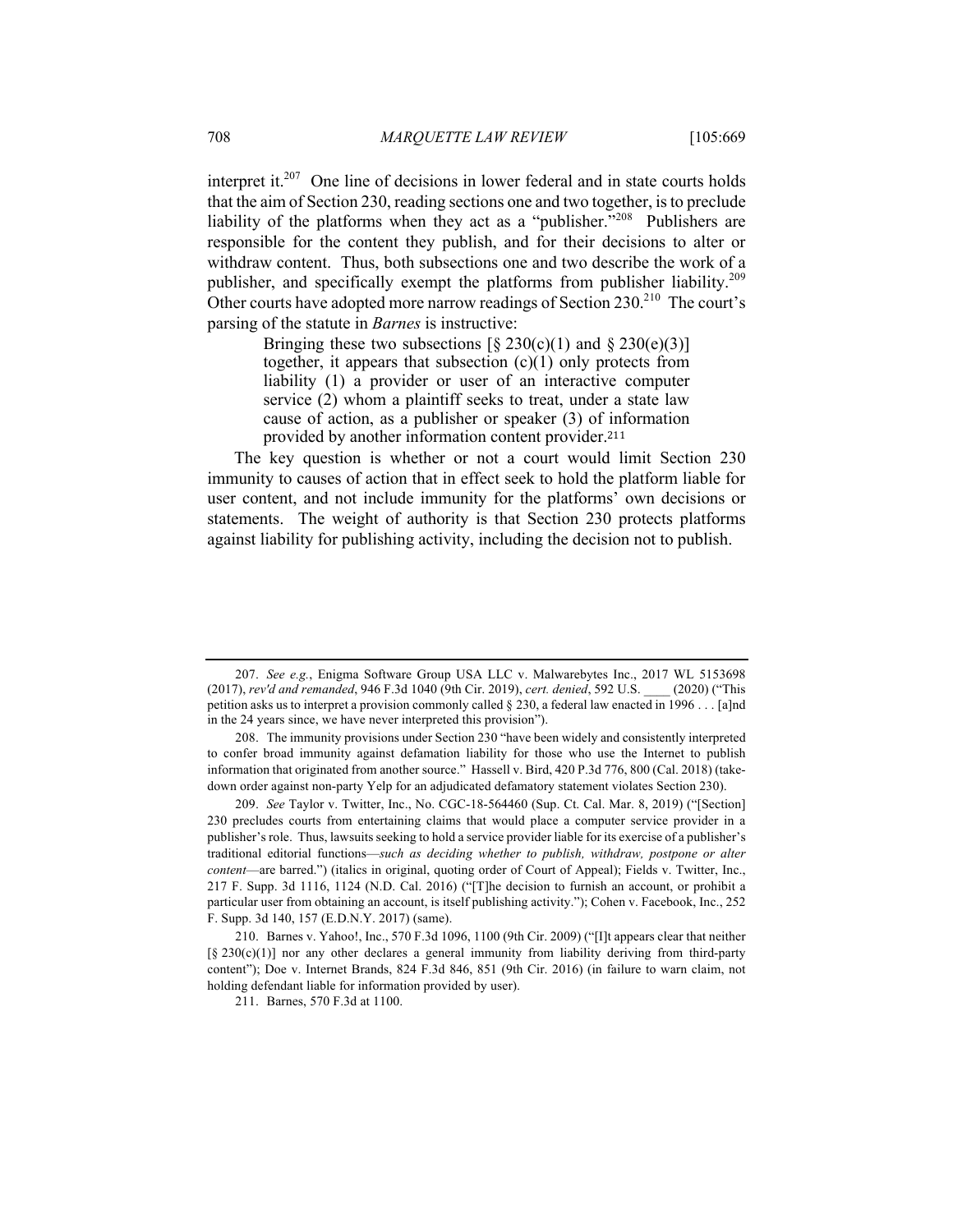Section 230 immunizes websites from liability for the unlawful speech of third parties, $2^{12}$  protecting social media platforms from liability for publishing posts by users that are defamatory,<sup>213</sup> or from liability from engaging in goodfaith efforts to remove defamatory content but who fail.<sup>214</sup> Websites remain liable if the website operator is itself an information content provider who "is responsible, in whole or in part, for the creation or development" of the post,<sup>215</sup> apparently even if the site assists with the wording of advertisements.<sup>216</sup> Section 230 expressly preempts State law, $2^{17}$  and grants "immunity from suit rather than a mere defense to liability."<sup>218</sup> Courts therefore apply Section 230 "at the earliest possible stage of the case," often on a motion to dismiss, because such immunity would be "effectively lost" if defendants were subject to costly litigation.<sup>219</sup> Section 230 bars suit where (1) the defendant provides an "interactive computer service"; (2) the complained-of statements were made by "another information content provider"; and (3) the claim "seek[s] to treat Defendant as publisher or speaker of [that] third party content."<sup>220</sup> The law was designed to foster a "true diversity of political discourse."<sup>221</sup>

214. 47 U.S.C. § 230; Dart v. Craigslist, Inc., 665 F. Supp. 2d 961, 965 (N.D. Ill. 2009).

215. 47 U.S.C. § 230(f)(3). *See also* Fair Hous. Council v. Roommates.com, LLC, 521 F.3d 1157, 1168 (9th Cir. 2008) (loss of immunity if provider or user "materially contribut[es] to its alleged unlawfulness"); Gilmore v. Jones, 370 F. Supp. 3d 630, 661–62 (W.D. Va. 2019) (court will look at "totality of the circumstances" to determine if website operator was not "passive" but went beyond "normal editorial functions" such as by actively deciding to publish, withdraw, or modify third party content).

216. Doe No. 1 v. Backpage.com, 2018 WL 1542056, at \*2 (D. Mass. Mar. 29, 2018); Florida Abolitionist v. Backpage.com, 2018 WL 1587477, at \*5 (M.D. Fla. Mar. 31, 2018).

217.  $47 \text{ U.S.C.} \$   $230(e)(3)$  ("No cause of action may be brought and no liability may be imposed under any State or local law that is inconsistent with this section.").

218. Nemet Chevrolet, Ltd. v. Consumeraffairs.com, Inc., 591 F.3d 250, 254 (4th Cir. 2009) (quoting Brown v. Gilmore, 278 F.3d 362, 366 n.2 (4th Cir. 2002)).

219. *Id*. at 255. *See also*, *e.g.*, AdvanFort Co. v. Cartner, No. 1:15-cv-220, 2015 WL 12516240, at \*5 (E.D. Va. Oct. 30, 2015); M.A. *ex rel.* P.K. v. Village Voice Media Holdings, LLC, 809 F. Supp. 2d 1041, 1058–59 (E.D. Mo. 2011); Gibson v. Craigslist, Inc., No. 08 Civ. 7735, 2009 WL 1704355, at \*5 (S.D.N.Y. June 15, 2009).

220. Gibson, 2009 WL 1704355, at \*3.

221. 47 U.S.C. § 230(a)(3).

<sup>212. 47</sup> U.S.C. § 230(c)(1) ("No provider or user of an interactive computer service shall be treated as the publisher or speaker of any information provided by another information content provider.").

<sup>213.</sup> This immunity "prevent[s] lawsuits from shutting down websites," Batzel v. Smith, 333 F.3d 1018, 1027–28 (9th Cir. 2003), *reh'g denied by* 351 F.3d 904, (9th Cir. 2003), because "[t]he specter of tort liability in an area of such prolific speech would have an obvious chilling effect," Zeran v. Am. Online, Inc., 129 F.3d 327, 331 (4th Cir. 1997).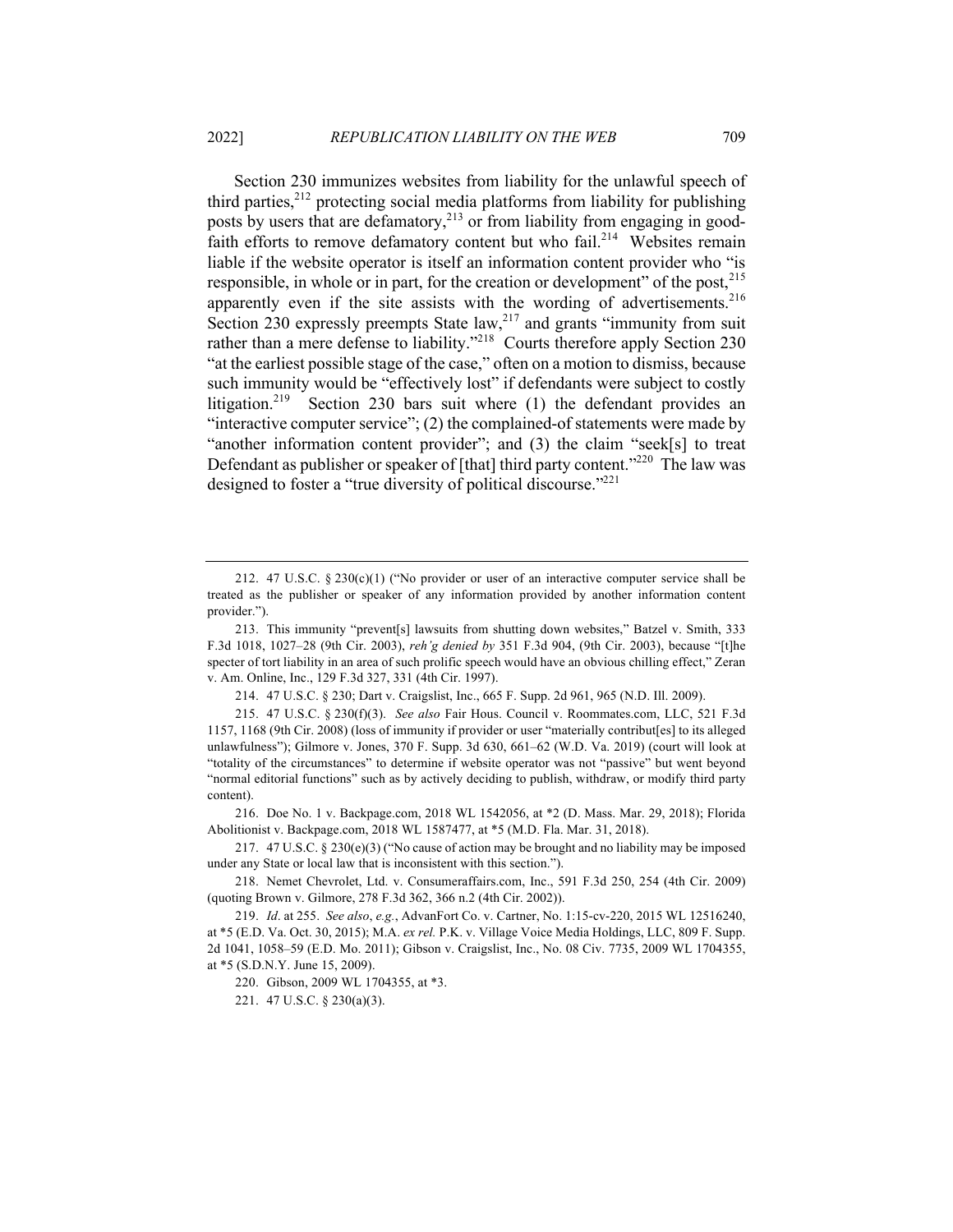### *B. The Websites of Traditional Publishers and Section 230 Immunity*

The statute is broad.<sup>222</sup> Section 230 permits these interactive computer services to exercise "traditional editorial functions—such as deciding whether to publish, withdraw, postpone or alter content." $223$  The apparent aim of this provision was to empower social media sites to edit or remove offensive content with impunity,  $2^{24}$  immunized by Section 230.<sup>225</sup> "[A] central purpose of the Act was to protect from liability service providers and users who take some affirmative steps to edit the material posted."<sup>226</sup>

Although not free from doubt, traditional print or media news outlets likely fall outside the immunity protections of Section 230. The statute defines an interactive computer service as "any information service, system, or access software provider that provides or enables computer access by multiple users to a computer server, including specifically a service or system that provides access to the Internet  $\dots$  . . ...<sup>227</sup> The paradigmatic interactive computer service, and the one the Congress apparently had in mind, is the social media website that consists almost entirely of content provided by third-party posters, such as Facebook.<sup>228</sup> Courts have "adopt[ed] a relatively expansive definition of 'interactive computer service, $\frac{1}{229}$  and have stated that "the most common

<sup>222. 47</sup> U.S.C. § 230 $(c)(1)$  ("[n]o provider or user of an interactive computer service shall be treated as the publisher or speaker of any information provided by another information content provider.").

<sup>223.</sup> Dowbenko v. Google Inc., 582 F. App'x 801, 805 (11th Cir. 2014) (quoting Zeran, 129 F.3d at 330); Fair Hous. Council of San Fernando Valley v. Roommates.com, LLC, 521 F.3d 1157, 1163 (9th Cir. 2008) (en banc) (Congress sought in passing Section 230 "to immunize the removal of user-generated content).

<sup>224.</sup> *Fair Hous. Council of San Fernando Valley*, 521 F.3d at 1163. *See also* Batzel, 333 F.3d at 1031 (9th Cir. 2003) ("[A] central purpose of the Act was to protect from liability service providers and users who take some affirmative steps to edit the material posted."); Shiamili v. Real Estate Grp. of New York, Inc., 17 N.Y.3d 281, 289, 952 N.E.2d 1011, 1017 (2011) (recognizing that Section 230 protects from "liability for third-party content").

<sup>225.</sup> Immunity applies under Section 230 if (1) the defendant is a provider or user of an interactive computer service, (2) the alleged defamatory statement is information provided by another information content provider, and (3) plaintiff seeks to hold defendant liable as the publisher or speaker of that information. Sikhs for Justice "SFJ", Inc. v. Facebook, Inc., 144 F. Supp. 3d 1088, 1092–93 (N.D. Cal. 2015), *aff'd sub nom.* Sikhs for Justice, Inc. v. Facebook, Inc., 697 F. App'x 526 (9th Cir. 2017).

<sup>226.</sup> *See* Batzel, 333 F.3d at 1031.

<sup>227.</sup> 47 U.S.C. § 230(f)(2).

<sup>228.</sup> Sikhs for Justice, 144 F. Supp. 3d at 1094; Klayman v. Zuckerberg, 753 F.3d 1354, 1357 (D.C. Cir. 2014); Caraccioli v. Facebook, Inc., 167 F. Supp. 3d 1056, 1065 (N.D. Cal. 2016) (Facebook "provides or enables computer access by multiple users to a computer service"); Federal Agency of News LLC v. Facebook, Inc., 395 F. Supp. 3d 1295, 1305 (N.D. Cal. 2019).

<sup>229.</sup> Carafano v. Metrosplash.com, Inc., 339 F.3d 1119, 1123 (9th Cir. 2003); *see also* Parker v. Google, Inc., 422 F. Supp. 2d 492, 501 n.6 (E.D. Pa. 2006) (same).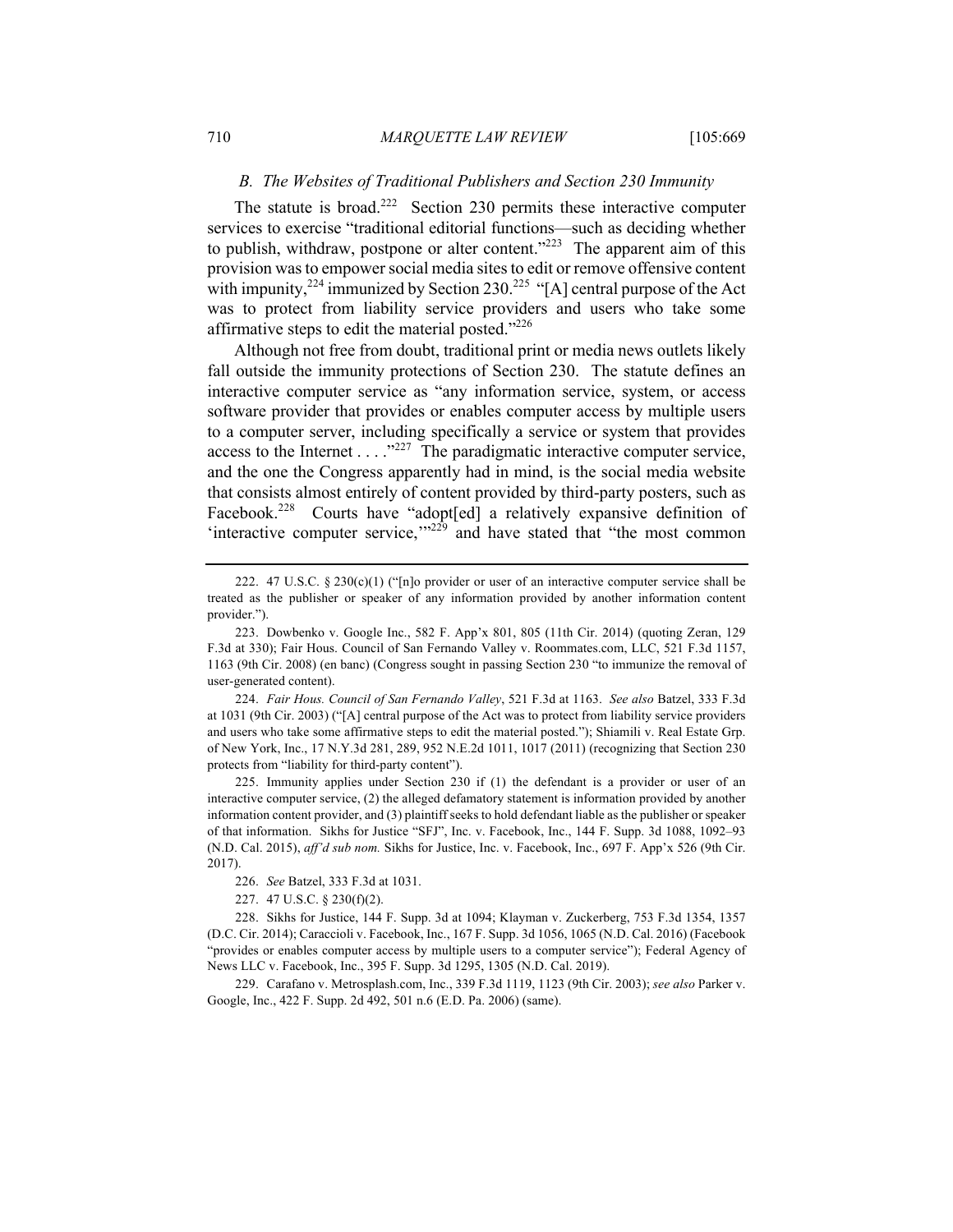interactive computer services are websites."230 Although social media platforms are "websites" that fit into Section 230, it is unlikely that the Congress meant to include all websites within the scope of the grant of immunity. The aim of Section 230 was "interactive computer services"; the Congress could have referred to ordinary "websites" had the Congress desired to provide blanket defamation immunity to all digital content. Thus, the better conclusion is that the websites of traditional media publications do not constitute "interactive computer services" immunized under Section 230.

Even assuming, however, that traditional media companies that have websites enjoy Section 230 immunity, it is clear that Section 230 established immunity only for third-party content.<sup>231</sup> Online publishers remain liable for their own content, for when they act as an "information content provider."<sup>232</sup> Thus, a website may be immune from liability for some of the third-party content it publishes but not immune for the content that it is responsible for as a creator or developer.<sup>233</sup> In short, immunity under the CDA depends on "the pedigree of the content at issue."<sup>234</sup> Online publishers are careful with the "pedigree of their content," arguing that the writers who make contributions to

<sup>230.</sup> Kimzey v. Yelp! Inc., 836 F.3d 1263, 1268 (9th Cir. 2016) (citation omitted); *see also* Collins v. Purdue Univ., 703 F. Supp. 2d 862, 878 (N.D. Ind. 2010) (holding that "websites [that publish third party content] are under the umbrella of protection of" Section 230).

<sup>231.</sup> Seaton v. TripAdvisor LLC, 728 F.3d 592, 599 n.8 (6th Cir. 2013) (recognizing that § 230(c)(1) provides immunity); *see also* Almeida v. Amazon.com, Inc., 456 F.3d 1316, 1321 (11th Cir. 2006) ("The majority of federal circuits have interpreted the CDA to establish broad 'federal immunity to any cause of action that would make service providers liable for information originating with a third-party user of the service.'") (internal citations omitted); Johnson v. Arden, 614 F.3d 785, 791 (8th Cir. 2010); Doe v. MySpace, Inc., 528 F.3d 413, 418 (5th Cir. 2008); Chicago Lawyers' Comm. for Civil Rights Under Law, Inc. v. Craigslist, Inc., 519 F.3d 666, 671 (7th Cir. 2008); Universal Commc'n Sys., Inc. v. Lycos, Inc., 478 F.3d 413, 418−19 (1st Cir. 2007); Batzel v. Smith, 333 F.3d 1018, 1026−30 (9th Cir. 2003); Green v. Am. Online (AOL), 318 F.3d 465, 471 (3d Cir. 2003); Ben Ezra, Weinstein & Co. v. Am. Online Inc., 206 F.3d 980, 984−85 (10th Cir. 2000); Zeran v. AOL, 129 F.3d 327, 328 (4th Cir. 1997).

<sup>232.</sup> An "information content provider" is defined as "any person or entity that is responsible, in whole or in part, for the creation or development of information provided through the Internet or any other interactive computer service." 47 U.S.C. § 230(f)(3). A website operator can simultaneously act as both a service provider and a content provider. If a website displays content that is created entirely by third parties, then it is only a service provider with respect to that content—and thus is immune from claims predicated on that content. But if a website operator is in part responsible for the creation or development of content, then it is an information content provider as to that content—and is not immune from claims predicated on it. Carafano v. Metrosplash.com, Inc., 339 F.3d 1119, 1123 (9th Cir. 2003) ("Under the statutory scheme, an 'interactive computer service' qualifies for immunity so long as it does not also function as an 'information content provider' for the portion of the statement or publication at issue.").

<sup>233.</sup> *See* Fair Hous. Council of San Fernando Valley v. Roommates.com, LLC, 521 F.3d 1157, 1162−63 (9th Cir. 2008); *see also* Batzel, 333 F. 3d at 1033.

<sup>234.</sup> Jones v. Dirty World Ent. Recordings LLC, 755 F.3d 398, 409 (6th Cir. 2014).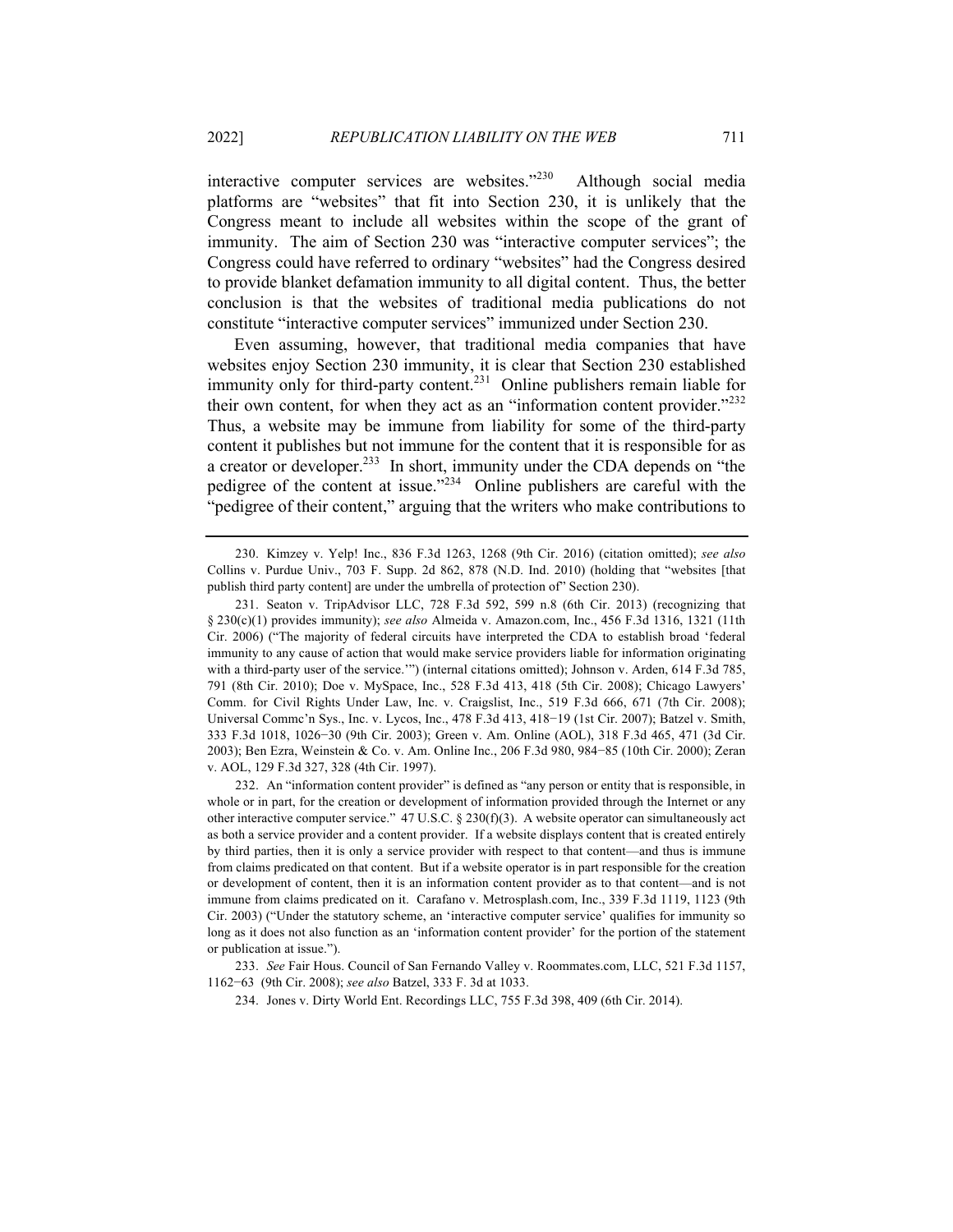the website constitute the third parties contemplated in the statute.<sup>235</sup> By describing professional journalists as "contributors" or "guest writers" for the site or publication, and not employing them directly, the website can argue that its website is hosting "third-party content" for which it is not responsible.<sup>236</sup> For example, the HuffPost, an online news aggregator and website owned by Oath, Inc., which also owns Yahoo! News, denotes many of its articles as authored by "contributors" and "guest writers."<sup>237</sup> For the casual reader, these contributor-authored articles appear indistinguishable from ordinary articles: they feature headlines, are linked to within the site, have author bylines, "pullquotes" highlighted within the body of the article, and "about the author" postscripts. In its Terms of Service, HuffPost claims that it is "not responsible for ... the opinions expressed by [such] content contributors."<sup>238</sup> Yet these contributors are compensated, either directly pursuant to a contract with HuffPost or through some sharing of advertising revenue.<sup>239</sup> Section 230 "protects websites from liability . . . for material posted on their websites by someone else."<sup>240</sup> HuffPost, and media websites more generally, could assert that they are not the "information content provider" for these articles authored by contributors.

A website, however, is not entitled to protection from claims based on the publication of information if it is "responsible, in whole or in part, for the creation or development of [the] information."<sup>241</sup> It would seem facile for websites to enjoy immunity from defamation liability by the simple expedient of classifying selected writers as independent contractors. The professional status of writers might appear along a continuum. On the one side are statements made by non-professional users or readers in the "comment" section that typically appears at the foot of an article or post published online. At the

<sup>235.</sup> *See* Page v. Oath, Inc., C.A. No. S20C-07-030 CAK, at \*18–19 (Sup. Ct. Del. 2021).

<sup>236.</sup> *See* Brief in Support of Motion to Dismiss, Page v. Oath, Inc., No. S20C-07-030 CAK (Sup. Ct. Del. 2021).

<sup>237.</sup> HuffPost identifies these writers as "freelance" in the "about the author" post-scripts to its stories. Its solicitations from its readers refers to the opportunity to "publish" articles on HuffPost, provides submission guidelines, and a contact mechanism for sending in a "pitch."

<sup>238.</sup> Page v. Oath, Inc., C.A. No. S20C-07-030 CAK, at \*16 (Sup. Ct. Del. 2021) (quoting HuffPost Terms of Service).

<sup>239.</sup> In its guidelines for submissions by guest writers, HuffPost states that "[a]ll published contributors are paid for their work." How to Pitch HuffPost, HUFFPOST.COM, https://www.huffpost.com/static/how-to-pitch-huffpost [https://perma.cc/H5D2-RNB9].

<sup>240.</sup> Perlman v. Vox Media, Inc., No. CVN19C07235PRWCCLD, 2020 WL 3474143, at \*2 n. 24 (Del. Super. Ct. June 24, 2020); Shiamili v. Real Estate Grp. of New York, Inc., 17 N.Y.3d 281, 289, 952 N.E.2d 1011, 1017 (2011) (recognizing that Section 230 protects from "liability for thirdparty content").

<sup>241.</sup> 47 U.S.C. § 230(f)(3).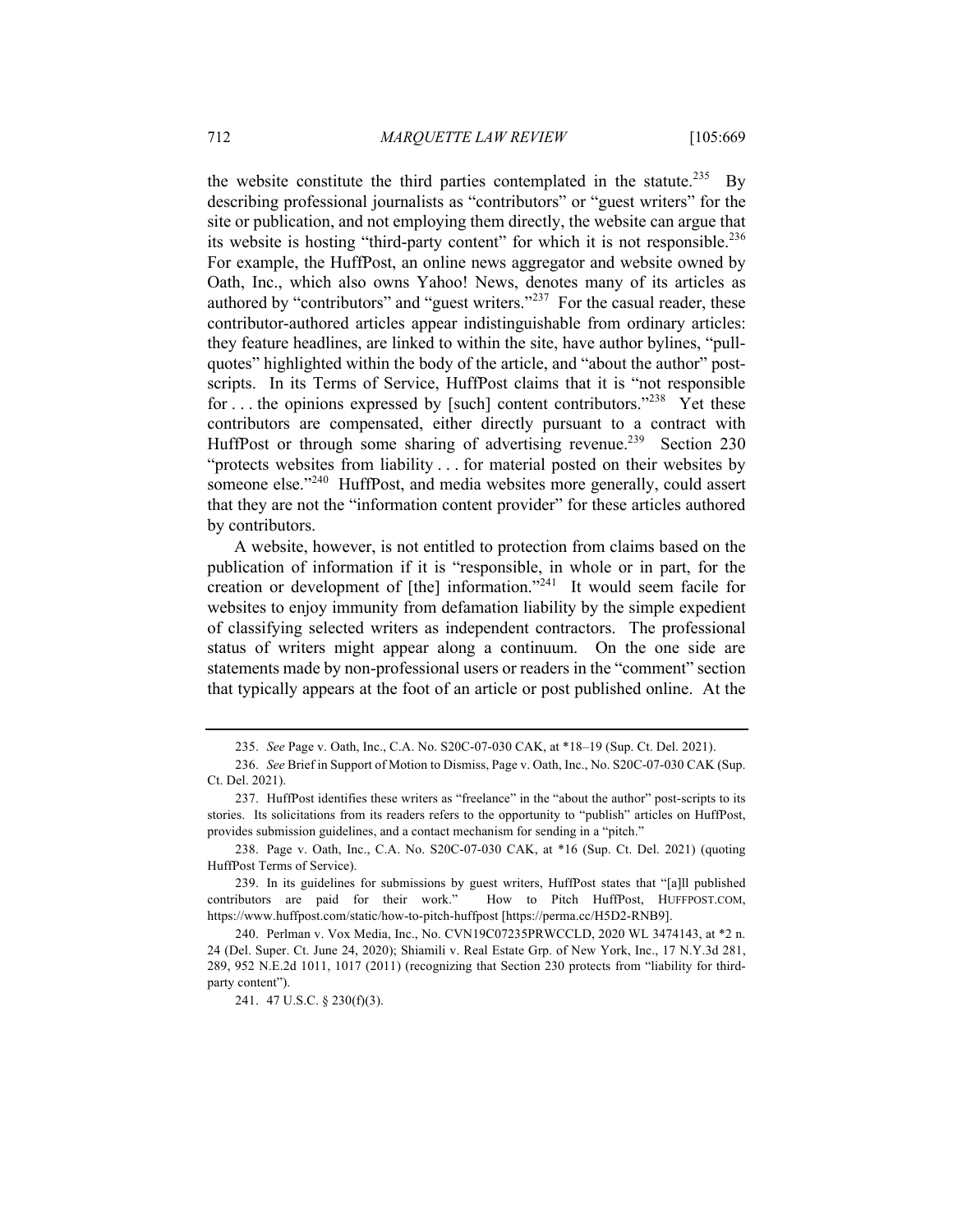other end of the spectrum are those articles authored by full-time, paid professional writers, correspondents, or editors under formal employment agreements with the publisher. Clearly the website is responsible for the latter and not the former. Just as clearly, Section 230 would immunize websites for exercising editorial control over the comment section, removing those statements that violate the site's community standards, terms of service, or that constitute defamation.<sup>242</sup> Websites protected under Section 230 may also delegate that editorial function to third-parties.<sup>243</sup> A website's failure to delete defamatory user comments also falls within the immunity of Section 230.<sup>244</sup> Although user comments are typically brief, some of them are clearly not, as users enjoy their moment on the soapbox to give a full explication of their perspectives. Somewhere in between the typical user comment and the employee-authored article is the freelance or invited contribution.

In the *Dirty World* case,<sup>245</sup> the "Dirty" website published content provided by its users.<sup>246</sup> The content, however, was arguably "developed" by the website insofar as its users were provided specific guidelines and encouraged to post "dirt" on local citizens; the website selected contributions from among the thousands of daily offerings and published those, along with its own added comments appearing to ratify or adopt the published offerings as truthful.<sup>247</sup> In holding that *Dirty World* enjoyed immunity under Section 230, the Sixth Circuit held that "development" requires "something more involved than merely displaying or allowing access to content created by a third party."<sup>248</sup> In another case, the Ninth Circuit described the reach of Section 230's use of "development" more specifically,  $249$  holding that a website that "contribut[es] to [the statement's] alleged unlawfulness" forfeits its immunity.<sup>250</sup>

The first court to address the issue of independent journalists providing articles for websites appears to be the Delaware Superior Court in the ongoing lawsuit brought by former foreign policy advisor Carter Page against Oath, Inc.,

249. Fair Hous. Council of San Fernando Valley v. Roommates.com, LLC, 521 F.3d 1157, 1167−68 (9th Cir. 2008) (we interpret the term "development" as referring not merely to augmenting the content generally, but to materially contributing to its alleged unlawfulness. In other words, a website helps to develop unlawful content, and thus falls within the exception to Section 230, if it contributes materially to the alleged illegality of the conduct).

250. *Id*. at 1168.

<sup>242.</sup> 47 U.S.C. § 230(c)(2)(A).

<sup>243.</sup> 47 U.S.C. § 230(c)(2)(B).

<sup>244.</sup> 47 U.S.C. § 230(c)(2).

<sup>245.</sup> Jones v. Dirty World Ent. Recordings LLC, 755 F.3d 398 (6th Cir. 2014).

<sup>246.</sup> *Id.* at 402, 409.

<sup>247.</sup> *Id.* at 402–03.

<sup>248.</sup> *Id.* at 410. (instances of development may include some functions a website operator may conduct with respect to content originating from a third party).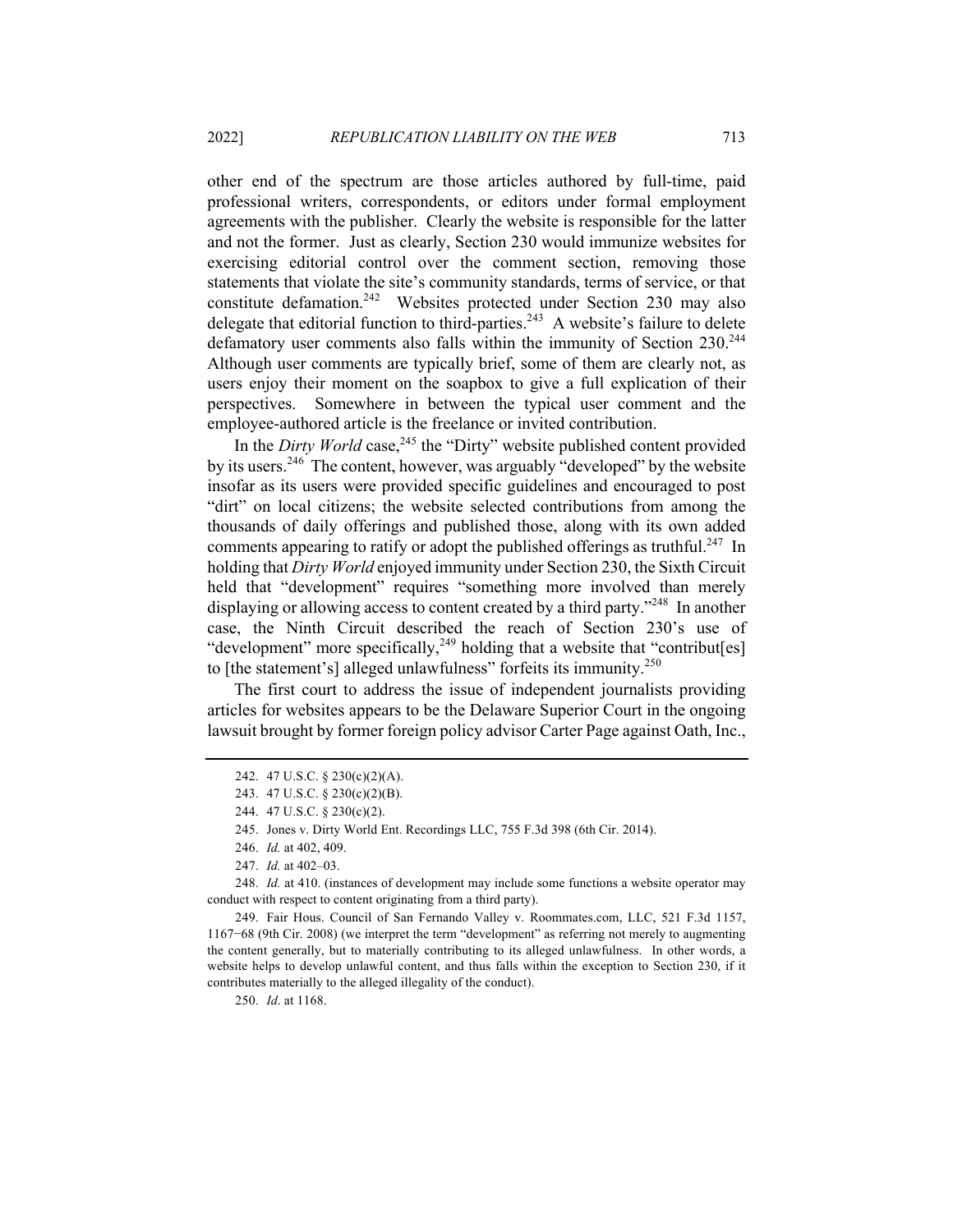owner of the HuffPost, currently pending before the Delaware Supreme Court.<sup>251</sup> Page seeks to hold HuffPost responsible, as the publisher, for seven articles posted on its website that Page alleges were defamatory.252 Each of the articles were written by non-employee "contributors."253 According to the Complaint, each of the contributors, who are mostly comprised of well-known writers,<sup>254</sup> were allegedly solicited and were paid for their articles.<sup>255</sup> Each article appeared in headline form, with a brief description and image, on the front page of the HuffPost site.256 The author by-line and biographical summary identified the writer as a "guest writer"; in the HuffPost's Terms of Service is the disclaimer that it is "not responsible for . . . the opinions expressed by content contributors."<sup>257</sup> Each of the "contributor" articles appears alongside other content, and was highlighted for salience.

The Delaware trial judge who addressed this matter on a motion to dismiss provided only a brief discussion.<sup>258</sup> The judge concluded that, because the literal terms of Section 230 immunize the host from liability for third-party content, the defendant HuffPost was not responsible for any defamation in these contributed articles as a matter of law.<sup>259</sup> A more purposive analysis of Section 230 might yield a different outcome. The intent of the Congress in enacting Section 230 was to form part of the Communications Decency Act: along with proscribing certain content, the Act authorized the "interactive computer service[s]" to take any action "in good faith to restrict access to or availability of material that the provider or user considers to be obscene, lewd, lascivious, filthy, excessively violent, harassing, or otherwise objectionable, whether or not such material is constitutionally protected."<sup>260</sup> The aim was to give the services a strong editorial hand to police their sites.261 It would be counter to that purpose to conclude that, instead of a strong hand, the website could in

255. How to Pitch HuffPost, HUFFPOST.COM, https://www.huffpost.com/static/how-to-pitchhuffpost [https://perma.cc/4CKQ-NZS6].

256. Compl. 8–10, Page v. Oath, Inc., C.A. No. S20C-07-030 CAK (Sup. Ct. Del. 2021).

257. Page v. Oath, Inc., C.A. No. S20C-07-030 CAK, at \*16 (Sup. Ct. Del. 2021) (quoting HuffPost Terms of Service).

258. Page v. Oath, Inc., C.A. No. S20C-07-030 CAK, at \*16–l19.

259. *Id.* at \*19.

260. 47 U.S.C. § 230(c)(2)(A).

261. Fair Hous. Council, San Fernando v. Roomates.com, 521 F.3d 1157, 1175 (9th Cir. 2008).

<sup>251.</sup> Page v. Oath, Inc., C.A. No. S20C-07-030 CAK (Sup. Ct. Del. 2021).

<sup>252.</sup> *Id.* at \*4.

<sup>253.</sup> Page v. Oath, Inc., C.A. No. S20C-07-030 CAK, at \*10 (Sup. Ct. Del. 2021).

<sup>254.</sup> Among the "contributors" who wrote allegedly defamatory articles about Page were Richard North Patterson, a widely published fiction writer and political commentator; Amanda Terkel, formerly Deputy Research Director for the Center for American Progress (and now the Washington Bureau Chief for the HuffPost); author Amica Graber; and others. *See* Compl. 8–10, Page v. Oath, Inc., C.A. No. S20C-07-030 CAK, 54 (Sup. Ct. Del. 2021).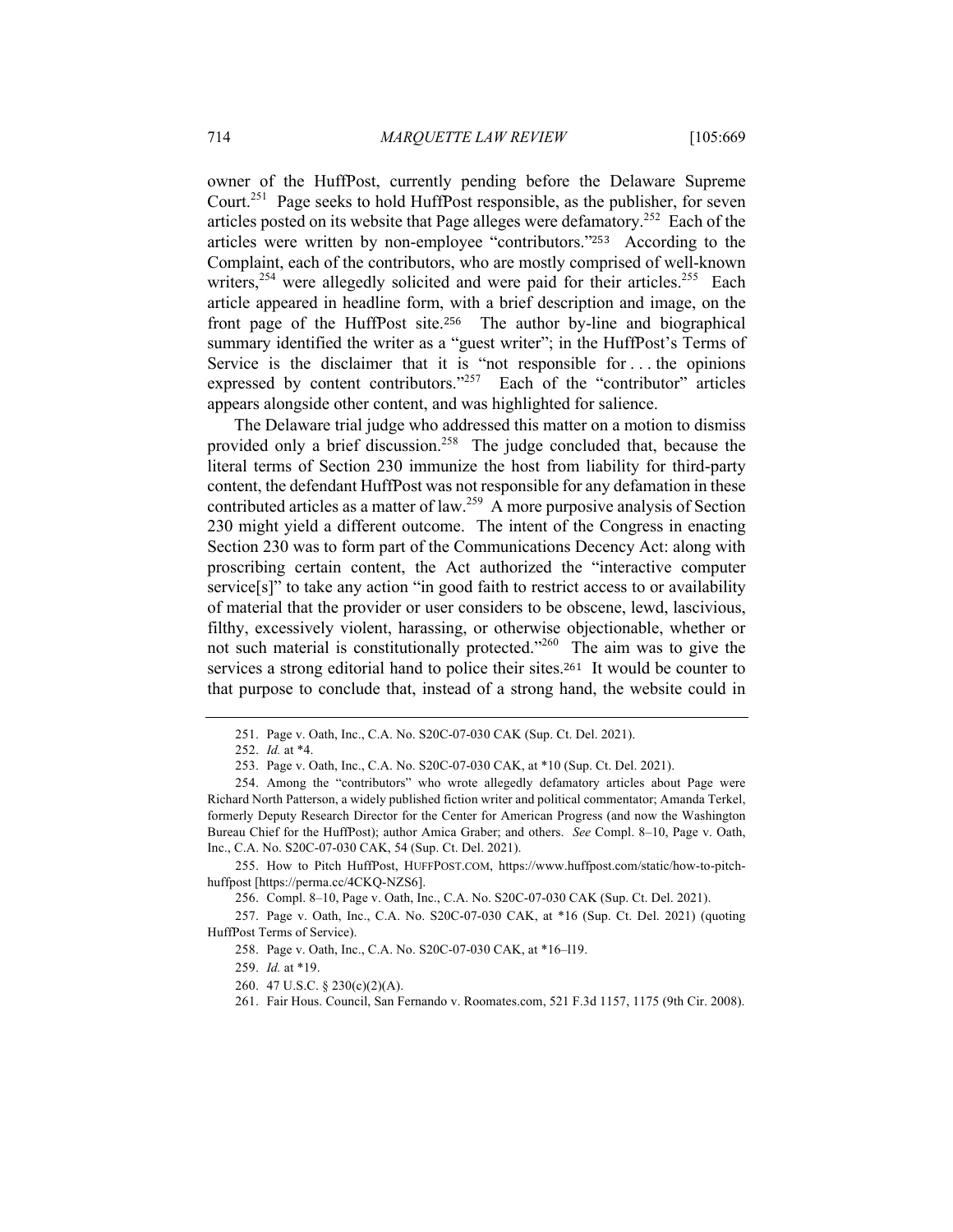effect avoid all editorial obligations by denoting its paid writers as "third parties" for whom the website had no control, and over whom they would not wish to assert control lest they be deemed "information content providers" responsible for the content of the articles. Unlike anonymous users hitting "enter" on their keypads, these paid contributors are completely under publisher control, both as to the subject and content of the article, and as the decision to publish. A more purposive analysis, beyond the mere formalism of the contractual relationship, suggests that media publishers like HuffPost are responsible for the content of these "independent" contributions.

More generally, the claim that traditional media publishers fit within Section 230 does not comport with the historical structure of defamation liability. The common law divided operators of communications systems into three categories: publishers, distributors, and platforms.<sup>262</sup> "Publishers," such as a newspaper, magazine, or broadcast station, are liable for material they publish the same way they are liable for their own speech.<sup>263</sup> "Distributors," such as bookstores or libraries, are businesses that distribute the works that have been created and printed by others. Distributors are held liable on a "notice and take-down" standard.<sup>264</sup> Finally, "platforms" include telephone companies and municipalities whose services or spaces might be used for libelous conduct. Platforms are not liable at all.<sup>265</sup> The key distinction among publishers, distributors, and platforms is the exercise of editorial control: publishers exercise complete control over what is communicated, and therefore can be held liable for published statements; platforms are mere passive vehicles for people's uninvited content, have no editorial control, and thus no liability.<sup>266</sup>

<sup>262.</sup> Kean J. DeCarlo, *Tilting at Windmills: Defamation and the Private Person in Cyberspace*, 13 GA. ST. U. L. REV. 547, 551–59 (1997).

<sup>263.</sup> A newspaper could be sued for libel in a letter to the editor, for instance. In practice, there was some difference between liability for third parties' speech and for the company's own, especially after the Supreme Court required a showing of negligence for many libel cases (and knowledge of falsehood for some); a newspaper would be more likely to have the culpable mental state for the words of its own employees. Nonetheless, publishers remain broadly liable, and must be careful in choosing what to publish. *See* RESTATEMENT (SECOND) OF TORTS § 578.

<sup>264.</sup> A bookstore, for instance, was not required to have vetted every book on its shelves, the way that a newspaper was expected to vet the letters it published. But once it learned that a specific book included some specific likely libelous material, it could be liable if it failed to remove the book from the shelves. *See* RESTATEMENT (SECOND) OF TORTS § 581.

<sup>265.</sup> Lunney v. Prodigy Servs. Co., 94 N.Y.2d 242, 249 (N.Y. 1999) (email system).

<sup>266.</sup> *See* Eric Goldman, *Why Section 230 Is Better Than the First Amendment*, 95 NOTRE DAME L. REV. ONLINE 33, 38–40 (2019) (arguing Section 230 is better than distributor liability under the common law).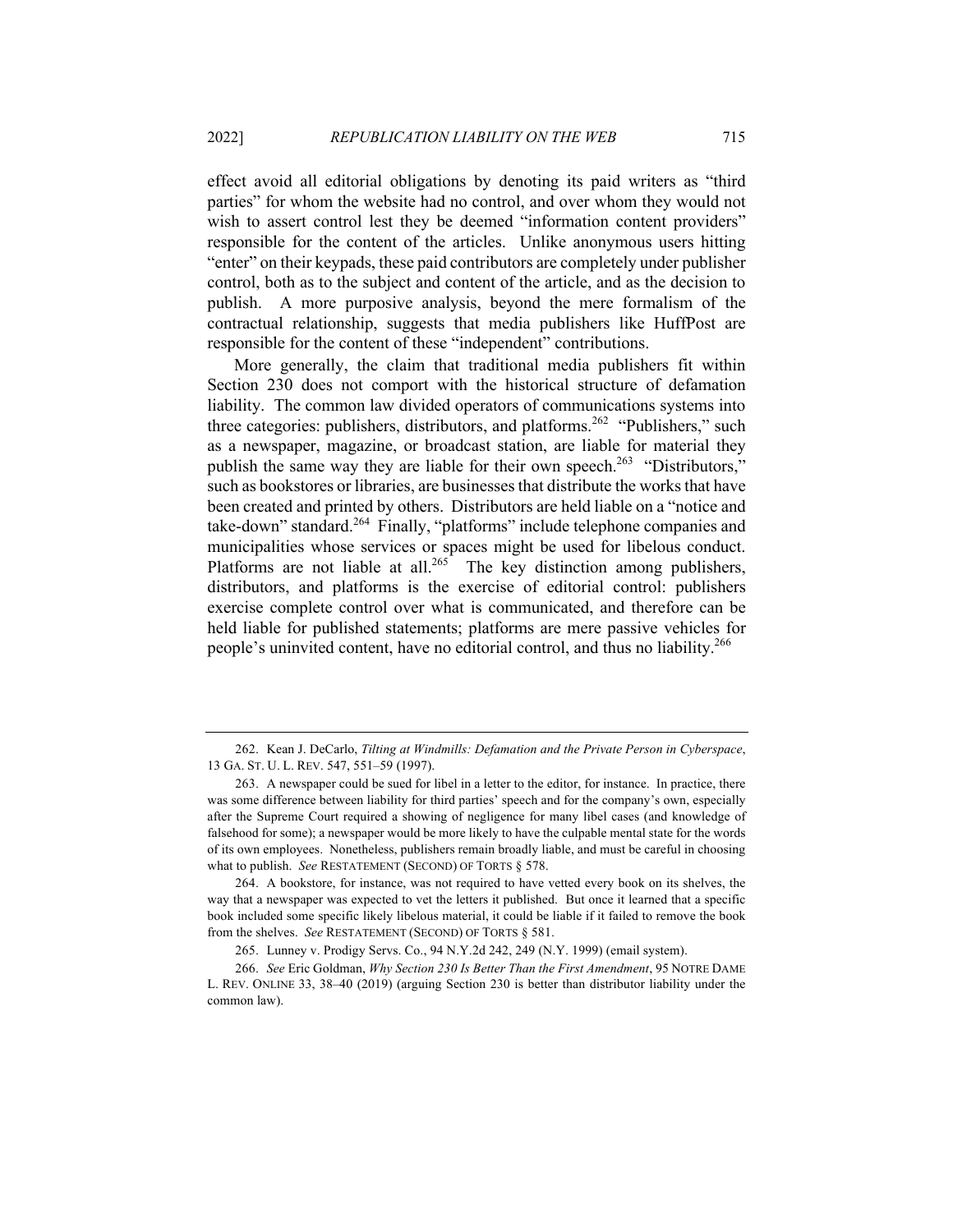Prior to the passage of the CDA, a New York trial court applied the common law distinctions to internet service providers.<sup>267</sup> The court held that service providers that exercise no editorial control over publicly posted materials would be treated as a "distributor," with limited "notice and take-down" liability, but that service providers that exercised some editorial control, for instance, by removing vulgarities, would be treated as publishers.<sup>268</sup> A publisher is liable for what it publishes, including defamation liability for the posts of others.

Section 230 commands courts to treat interactive computer services as "platforms,"<sup>269</sup> with their categorical immunity, and not as publishers or distributors. Section 230 specifically provides these interactive services with two immunities: one for publishing users' speech and one for censoring users' speech. First, it provides immunity with regard to "information provided by another information content provider," stating that the interactive computer service is not to be "treated as the publisher or speaker" of this information.<sup>270</sup> Second, Section 230 provides immunity for actions taken by social media platforms that "restrict access" to materials submitted by other providers or users.<sup>271</sup> In addition, Section 230 also extends this latter immunity for social media platforms when they empower other companies to restrict access on their behalf.272

Neither of these immunities conclusively applies to an ordinary journalistic website. It makes no literal sense to grant immunity to a website immunity for acts that "restrict access" to its own content: a publisher can restrict access to its own materials without the need to worry about liability to third parties. The other immunity, for information provided by "another" content provider, also contemplates a separation between the website and the content provider. With

<sup>267.</sup> Stratton Oakmont, Inc. v. Prodigy Servs. Co., 1995 WL 323710, at \*4 (N.Y.S.2d 1995).

<sup>268.</sup> *Id*. at \*3.

<sup>269.</sup> With respect to the publication of material in violation of copyright laws, Congress decided to treat the internet service companies as distributors, subject to liability only if they fail to take down copyrighted material after receiving notice. The Digital Millennium Copyright Act of 1998, 17 U.S.C. § 512.

<sup>270.</sup> Section  $230(c)(1)$  states that "[n]o provider or user of an interactive computer service shall be treated as the publisher or speaker of any information provided by another information content provider."

<sup>271.</sup> "No provider or user of an interactive computer service shall be held liable on account of— (A) any action voluntarily taken in good faith to restrict access to or availability of material that the provider or user considers to be obscene, lewd, lascivious, filthy, excessively violent, harassing, or otherwise objectionable, whether or not such material is constitutionally protected." 47 U.S.C. § 230(c)(2).

<sup>272.</sup> Section 230 (c)(2) states that no platform will be held liable for "any action taken to enable or make available to information content providers or others the technical means to restrict access to material [provided by another information content provider]."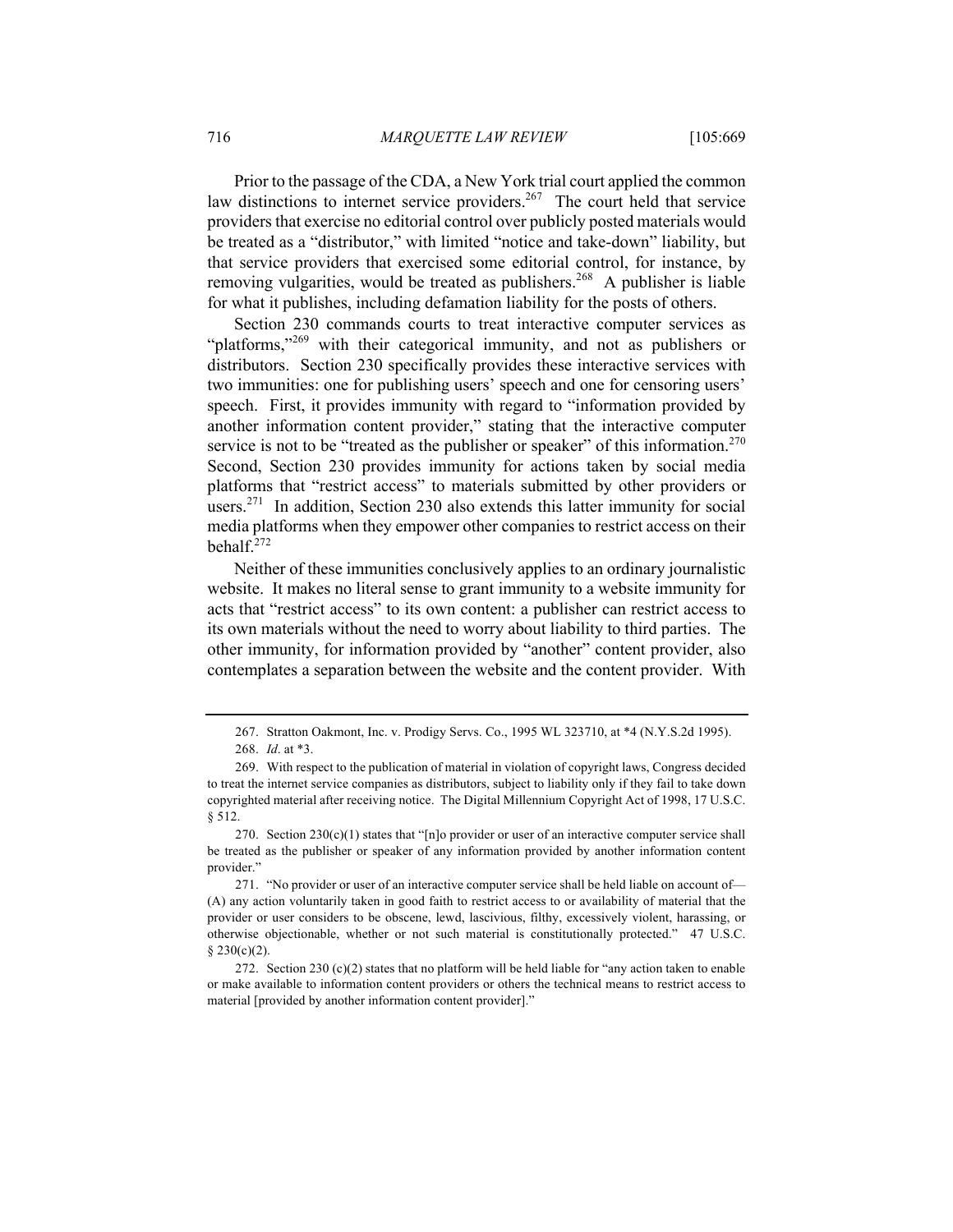respect to content the website controls, as either authored by its employees or by contractees, the website would need again no immunity, as it controls the decision to publish.

Even if Section 230 were extended beyond social media platforms and applied to the websites of traditional media outlets, several exceptions or limitations on the immunity provisions would curtail their immunity. First, the interactive computer services identified in Section 230 are empowered to restrict access to or not publish defamatory content contributed by third parties, but only for content that is "obscene, lewd, lascivious, filthy, excessively violent, harassing, or otherwise objectionable."<sup>273</sup> This last phrase has been given generous judicial interpretation, and would impliedly include defamatory speech.<sup>274</sup> Nonetheless, it is arguable, under the statutory interpretive canon of "ejusdem generis," that "otherwise objectionable" should be limited to content that is similar in character to the preceding terms. If so, the websites in editing the content of third-party or independent contributors for matters outside of obscene content would not be acting as "publisher," and thus immune from liability, but instead would be acting as an "information content provider" who is liable for defamatory content.

Second, Section  $230(c)(2)$  requires that the defendants' acts to restrict access be taken in "good faith."<sup>275</sup> Intentional torts, such as defamation or intentional infliction of emotional distress, are by definition not actions taken in good faith. Arguably, this subsection should not create immunity against suits alleging an intentional tort. Nonetheless, several lower federal courts have rejected this theory, reading the immunity of Section 230 as broadly as possible.<sup>276</sup> Third, Section 230(e)(3) states, "Nothing in this section shall be construed to prevent any State from enforcing any State law that is consistent with this section. No cause of action may be brought, and no liability may be imposed under any State or local law that is inconsistent with this section."<sup>277</sup> A suit alleging a common law claim for republication liability under state law would arguably be outside of the immunity of Section 230.

<sup>273.</sup> Section 230 (c)(2).

<sup>274.</sup> In *Circuit City Stores Inc., v. Adams*, 532 U.S. 105, 114–15 (2001), the Supreme Court defined ejusdem generis as a situation in which "general words follow specific words in a statutory enumeration, the general words are construed to embrace only objects similar in nature to those objects enumerated by the preceding specific words."

<sup>275.</sup> 47 U.S.C. § 230.

<sup>276.</sup> See above notes 231 and accompanying text.

<sup>277.</sup> 47 U.S.C. § 230(e)(3).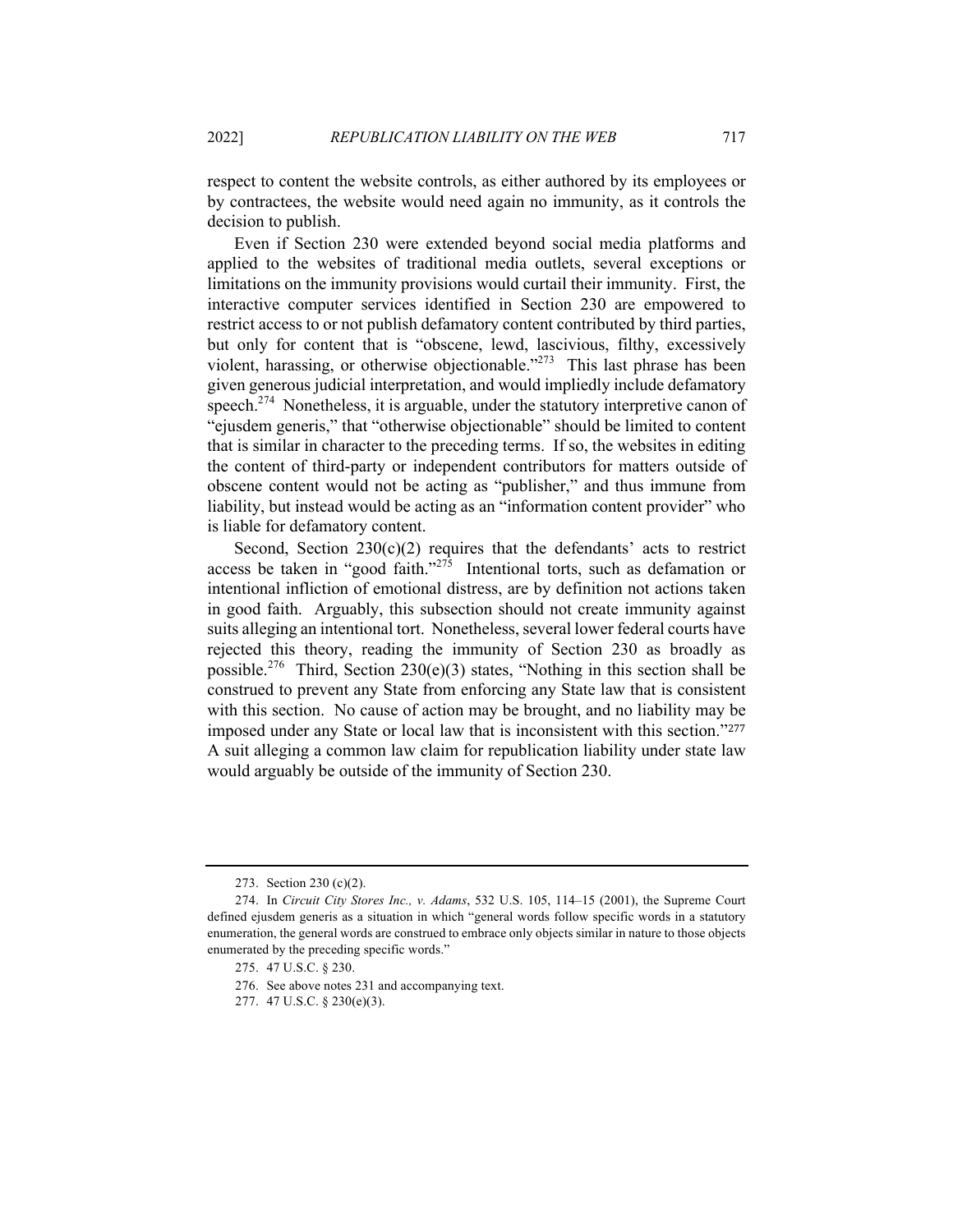#### *C. Section 230 Reform*

To create a meaningful remedy more responsive to the internet age, the Congress could amend Section 230 to maintain protection for interactive service providers, yet to lessen the absolute immunity that has effectively precluded all defamation liability. Prior to the passage of the Communications Decency Act, it appeared web platforms were liable for user content as "publishers."<sup>278</sup> A publisher carries all the liability of the writer. Section 230 renders the internet companies mere "platforms" which bear no responsibility. This "platform" status represents the lowest liability status. In between "publisher" and "platform" is the "distributor," a status carried by bookstores and libraries. A distributor bears "notice and takedown" liability: where notice is provided of defamatory content, the distributor is immune from liability if it "takes down" offending content.<sup>279</sup> This is the behavior currently practiced by all the major social media sites under their Terms of Service. It is the industry standard. The Congress could amend Section 230 to reflect this reality, and by doing so provide victims of defamation a genuine remedy against defamatory content.<sup>280</sup> They could notify the platforms of defamation, and then seek a remedy should the platform refuse to remove defamatory content.<sup>281</sup> Notably, notice-and-takedown practices are standard remedies in other areas of law.<sup>282</sup>

<sup>278.</sup> Stratton Oakmont, Inc. v. Prodigy Services Co., 1995 WL 323710, at \*5 (N.Y.S.2d 1995).

<sup>279.</sup> *See* Ann Bartow, *Online Harassment, Profit Seeking, and Section 230*, 95 B.U.L. REV. ANNEX 101, 102–03 (2015); Julio Sharp-Wasserman, Note, *Section 230(c)(1) of the Communications Decency Act and the Common Law of Defamation: A Convergence Thesis*, 20 COLUM. SCI. & TECH. L. REV. 195, 227–29 (2018).

<sup>280.</sup> Although it dealt with the plaintiff's "right to reply" and did not address retraction statutes, the decision in *Miami Herald Publishing Co. v. Tornillo*, 418 U.S. 241, 256 (1974), would limit, if not preclude, on First Amendment grounds any statute that assumed editorial control over a media publication.

<sup>281.</sup> *See* Bartnicki v. Vopper, 532 U.S. 514, 530 n.13 (2001) (speech at issue "considered of minimal value"); *but see*, Zeran v. America Online, 129 F.2d 327, 333 (4th Cir. 1997) ("liability upon notice reinforces service providers' incentives to restrict speech.").

<sup>282.</sup> Under the Digital Millennium Copyright Act, 17 U.S.C. §§ 101 et seq. (1998), websites are obliged to take down materials for which they receive notice of copyright or other intellectual property violations. *See* Steven A. Hetcher, *Using Social Norms to Regulate Fan Fiction and Remix Culture*, 157 U. PENN. L. REV. 1869, 1931 n.227 (2009). For an unfavorable description of the success of that act, *see* Ben Depoorter & Robert Kirk Walker, *Copyright False Positives*, 89 NOTRE DAME L. REV. 319, 320–21 (2013); Seth F. Kreimer, *Censorship by Proxy: The First Amendment, Internet Intermediaries, and the Problem of the Weakest Link*, 155 U. PA. L. REV. 11, 86 n.238 (2006) (noticebased liability invites opportunistic use of notice); Note, *Section 230 as First Amendment Rule*, 131 HARV. L. REV. 2027, 2038 (2018) (notice would be used to target politically controversial speech and unfavorable business reviews).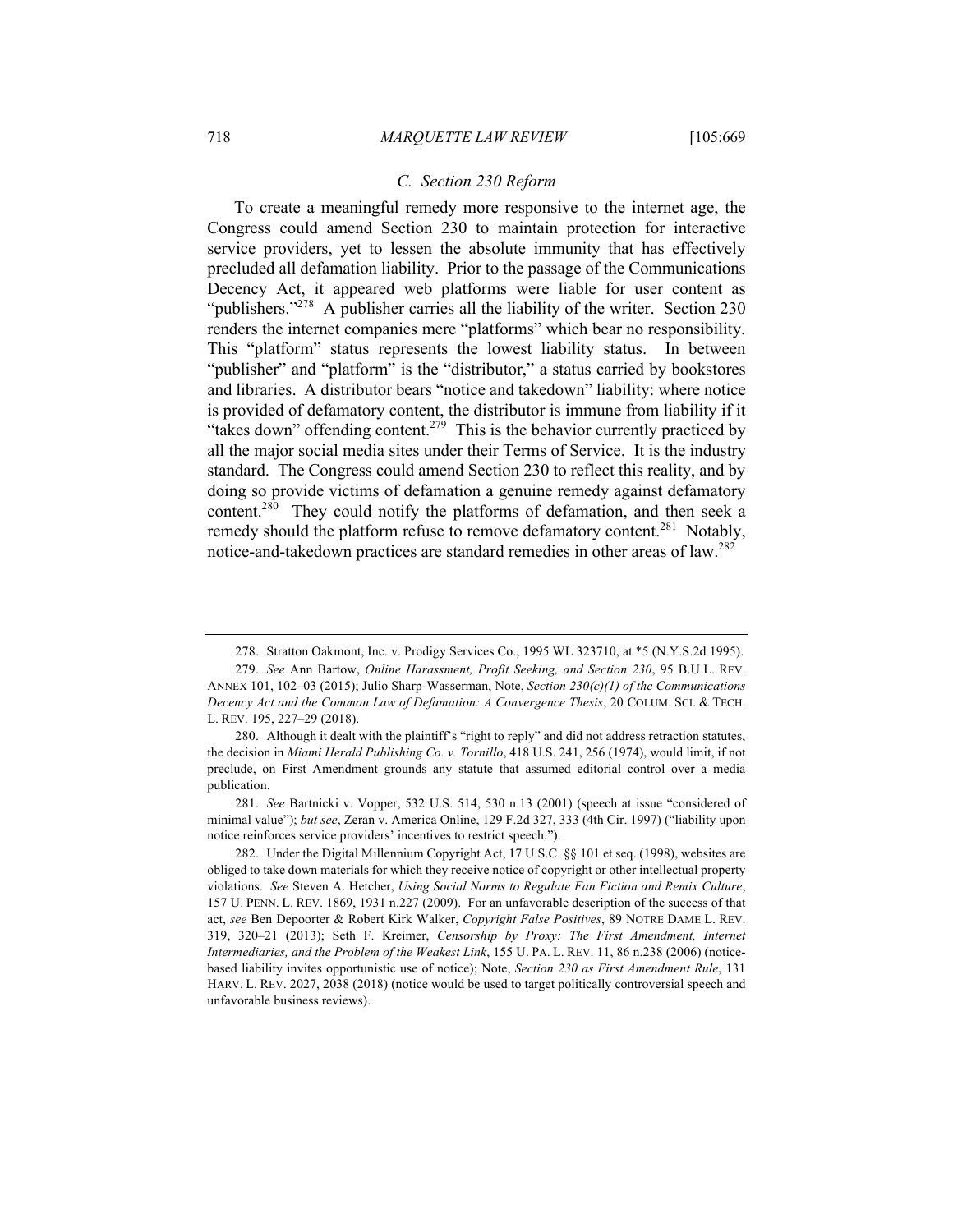# VI. CONCLUSION

The court in *Packingham v. North Carolina*<sup>283</sup> described the cyber age as a revolution of historic proportions, noting that "we cannot appreciate yet its full dimensions and vast potential to alter how we think, express ourselves, and define who we want to be."284 Writing for the majority, Justice Kennedy said cyberspace, and social media in particular, was among the "most important places . . . for the exchange of views."285 He compared the internet to a public forum, akin to a public street or park. Although not a "public forum" protected by the First Amendment,<sup>286</sup> it is clear that the internet, and social media websites in particular, have become the new town square. Section 230, the "twenty-six words that created the internet"<sup>287</sup> by abrogating defamation liability, has both generated and protected the hugely diverse expression of content across numerous platforms and websites. For better or worse, it has enabled an era in which scandalous rumors and coarse content permeate the online world. Because of its anonymity, the internet offers an avenue for speakers to defame with relative impunity. Because of its open access and stunning democratization of public speech, the internet has created a forum for many speakers who also presumably lack the financial means to constitute "collectible" tort defendants. In short, Section 230 has created an unregulated forum for the creation and widespread dissemination of defamation: false statements of fact that subject someone to the scorn, ridicule, and opprobrium of her community.<sup>288</sup> In the modern age, the "community" can be the entire nation, if not more.

In the midst of this vortex of defamation and viral speed stand traditional media publishers. They compete for attention and market share not just with each other, but with the multitude of non-professional social media posters and

<sup>283.</sup> 137 S.Ct. 1730, 1736 (2017).

<sup>284.</sup> *Id*.

<sup>285.</sup> *Id.*

<sup>286.</sup> *Id*. ("[T]he Court must exercise extreme caution before suggesting that the First Amendment provides scant protection for access to vast networks in that medium.").

<sup>287.</sup> JEFF KOSSEFF, THE TWENTY-SIX WORDS THAT CREATED THE INTERNET (2019).

<sup>288.</sup> The internet has led to a cottage industry of defamation lawsuits arising from intemperate online expression. For example, a federal district court in California recently reasoned that the president did not defame Stormy Daniels, an adult film actress who claimed she engaged in an intimate relationship with Trump in 2006. Daniels, whose real name is Stephanie Clifford, claimed that in 2011 she faced threats from an unknown man who said she must leave Trump alone. Daniels worked with a sketch artist to produce a picture of the man after Trump was elected president. Trump tweeted: "A sketch years later about a nonexistent man. A total con job, playing the Fake News Media for Fools (but they know)!" Daniels sued the president for defaming her, but the U.S. District Court for the Central District of California in *Clifford v. Trump* (2018) dismissed the suit, explaining that Trump had engaged in protected rhetorical hyperbole rather than unprotected speech.